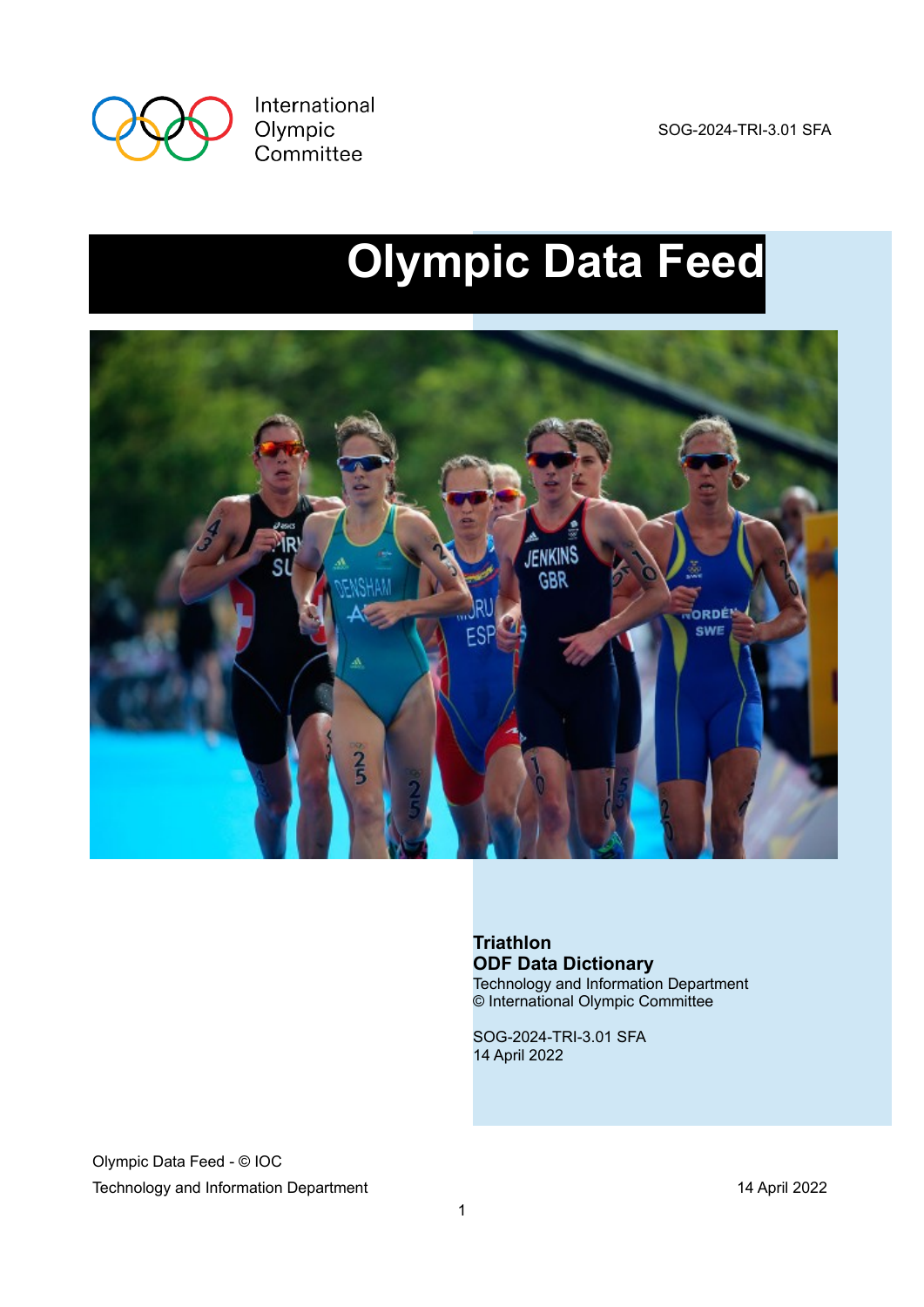

#### **License**

The document accompanying this license and the information contained therein (the Document), whether in a paper or electronic format, is made available to you subject to the terms stated below. By using and/or copying all or part of the Document, you (the licensee) agree that you will comply with the following terms and conditions.

- 1. You may, on a non-exclusive basis, use the Document only on the condition that you abide by the terms of this license. Subject to this condition and other terms and restrictions contained herein, the Document and the information contained therein may be used (i) to further develop the standards described in the Document for use in relation with the Olympic and Paralympic Games and/or (ii) to develop similar standards for other events than the Olympic and Paralympic Games (both (i) and (ii) are hereinafter designated as the Permitted Use, and works further developing these standards for the Olympic and Paralympic Games or developing similar standards for other events are hereinafter referred to as Derivative Works), and copies of the Document or of Derivative Works may be made and distributed for the purpose of the Permitted Use, PROVIDED THAT the COPYRIGHT and references to the IOC appearing in the Document and the TERMS OF THIS LICENSE are included on ALL such COPIES, and further PROVIDED THAT you do not charge any fee or any other monetary compensation for the distribution of the Document to others. The copyright and other intellectual property rights in the Document remain vested in the IOC and the IOC remains entitled to assert his copyright or other intellectual property rights in the Document against any person or entity who does not comply with the terms of this License.
- 2. A copy of any Derivative Work shall be provided to the IOC free of charge. Moreover, the IOC is granted a worldwide, perpetual, unrestricted, royalty-free non-exclusive license to use any Derivative Work for the further development of the standards made by or for the IOC in relation to the Olympic and Paralympic Games (these standards and the documents describing them are hereinafter referred to as Further Standards) and to make or have made all kinds of exploitation of the Further Standards, with the right to grant sub-licenses.
- 3. Except if reproduced in the Document, the use of the name and trademarks of the IOC is strictly prohibited, including, without limitation, for advertising, publicity, or in relation to products or services and their names. Any use of the name or trademarks of the IOC, whether registered or not, shall require the specific written prior permission of the IOC.
- 4. NO WARRANTY, EXPRESSED OR IMPLIED, IS MADE REGARDING THE ACCURACY, ADEQUACY, COMPLETENESS, RELIABILITY OR USEFULNESS OF ANY INFORMATION CONTAINED IN THE DOCUMENT. The Document and the information contained herein are provided on an "as is" basis. THE IOC DISCLAIMS ALL WARRANTIES OF ANY KIND, EXPRESS OR IMPLIED, INCLUDING, BUT NOT LIMITED TO, ANY WARRANTY OF NON-INFRINGEMENT OF PROPRIETARY RIGHTS, MERCHANTABILITY, OR FITNESS FOR A PARTICULAR PURPOSE. IN NO EVENT SHALL THE IOC BE LIABLE TO ANYONE FOR DAMAGES OF ANY KIND ARISING FROM OR RELATING TO YOUR ACQUISITION, USE, DUPLICATION, DISTRIBUTION, OR EXPLOITATION OF THE DOCUMENT OR ANY PORTION THEREOF, INCLUDING BUT NOT LIMITED TO, COMPENSATORY DAMAGES, LOST PROFITS, LOST DATA OR ANY FORM OF SPECIAL, INCIDENTAL, DIRECT, INDIRECT, CONSEQUENTIAL OR PUNITIVE DAMAGES, WHETHER BASED ON BREACH OF CONTRACT OR WARRANTY, TORT OR OTHERWISE. THE IOC FURTHER DISCLAIMS ANY LIABILITY FOR ANY DAMAGE CAUSED WHEN THE DOCUMENT IS USED IN A DERIVATIVE WORK. The IOC further disclaims any liability regarding the existence or inexistence of any intellectual property or other rights that might be claimed by third parties with respect to the implementation or use of the technology or information described in the Document.

The same conditions as those described in this Section shall apply mutatis mutandis to the license granted to the IOC on the Derivative Works in Section 2 above.

- 5. This License is perpetual subject to your conformance to its terms and conditions. The IOC may terminate this License immediately upon your breach of any of its terms and, upon such termination you will cease all use, duplication, distribution, and/or exploitation in any manner of the Document.
- 6. This License is governed by the laws of Switzerland. You agree that any disputes arising from or relating to this License will be resolved in the courts of Lausanne, Switzerland.

IF YOU DO NOT AGREE TO THESE TERMS YOU MUST CEASE ALL USE OF THE DOCUMENT NOW.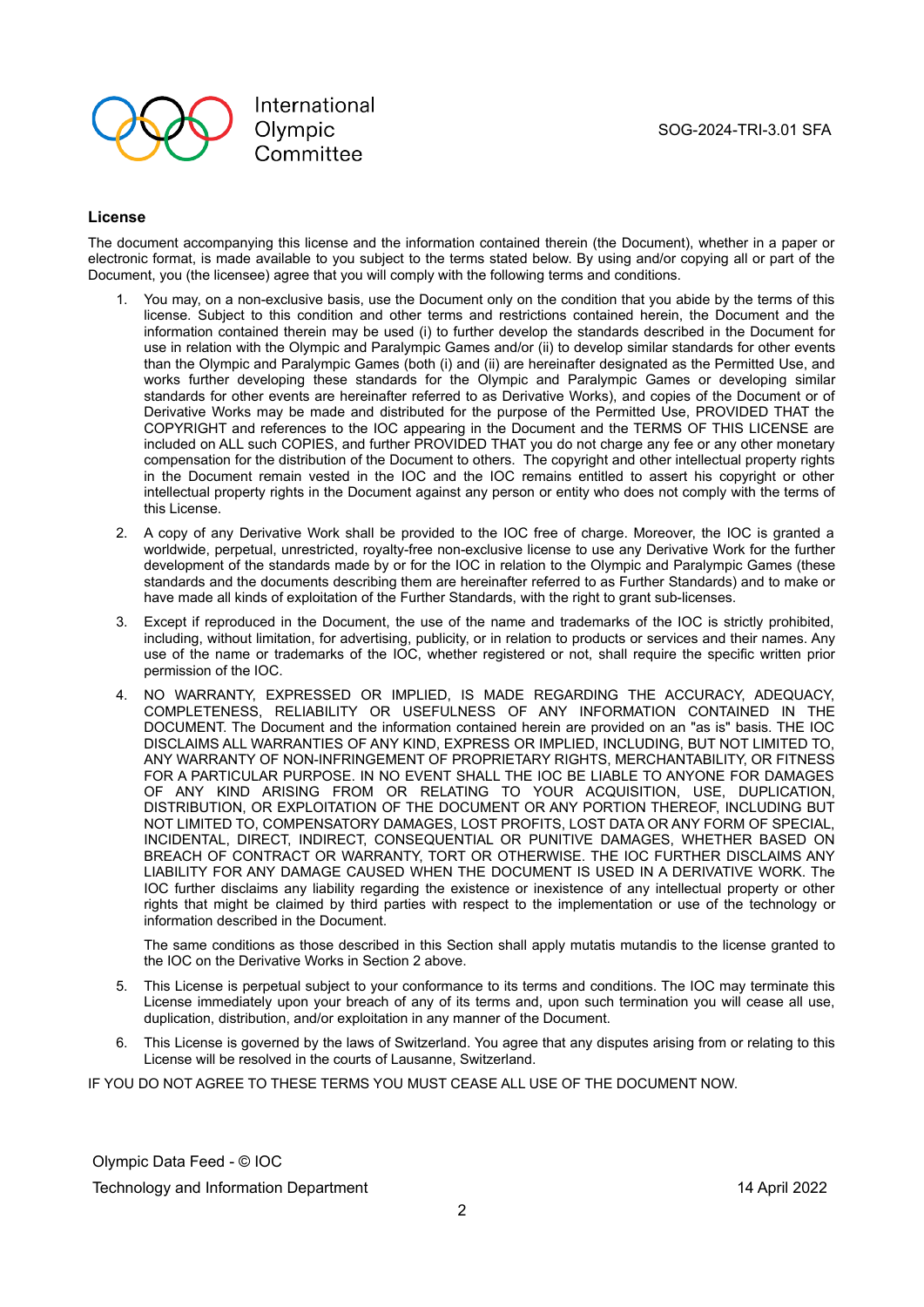

# **Table of Contents**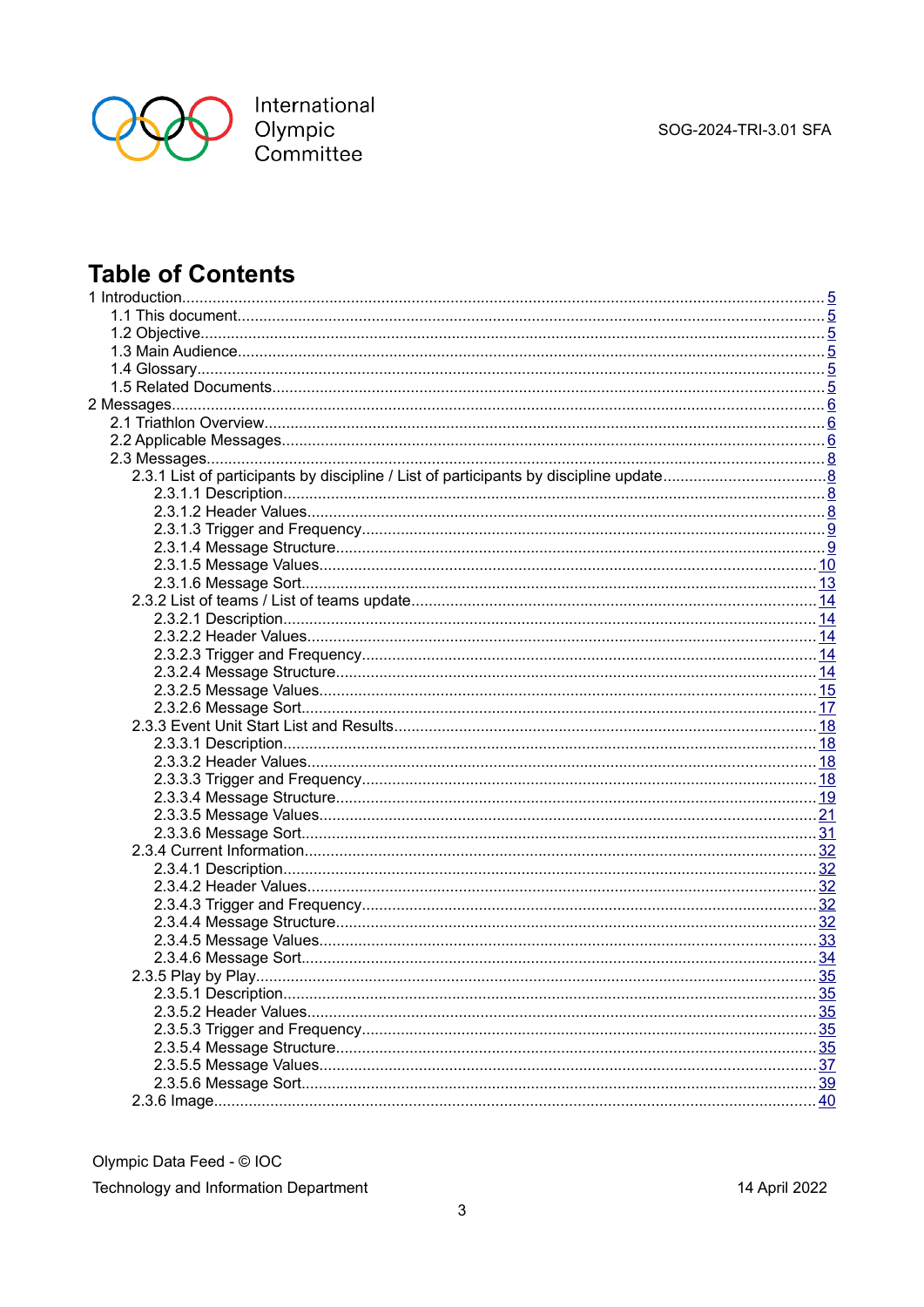

#### SOG-2024-TRI-3.01 SFA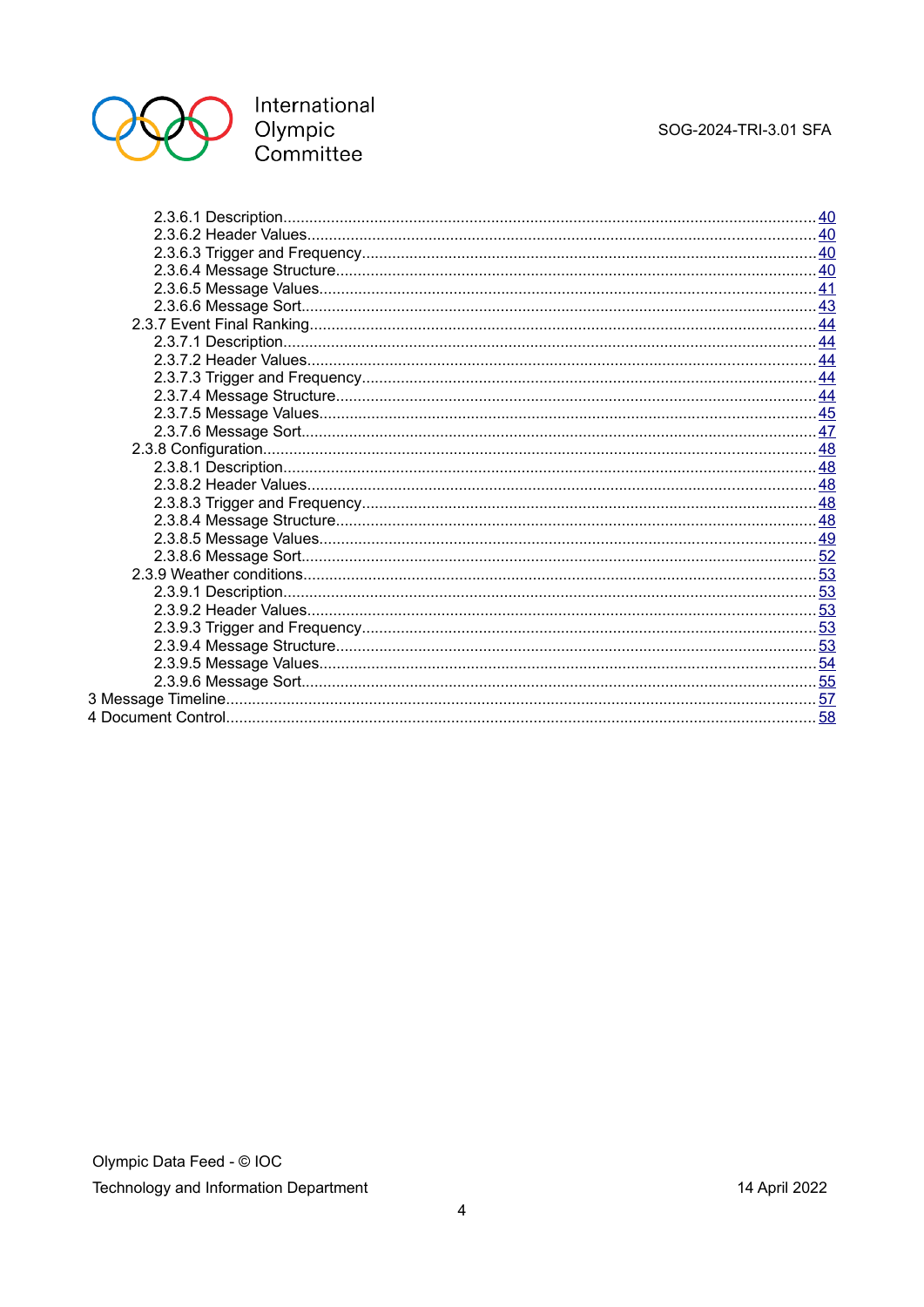SOG-2024-TRI-3.01 SFA



# <span id="page-4-5"></span>**1 Introduction**

## <span id="page-4-4"></span>**1.1 This document**

This document includes the ODF Triathlon Data Dictionary. This Data Dictionary refines the messages described in the ODF General Messages Interface Document specifically for this discipline.

## <span id="page-4-3"></span>**1.2 Objective**

The objective of this document is to provide a complete and formal definition of the ODF Triathlon Data Dictionary, with the intention that the information message producer and the message consumer can successfully interchange the information as the competition is run.

## <span id="page-4-2"></span>**1.3 Main Audience**

The main audience of this document is the IOC as the ODF promoter, ODF users such as the World News Press Agencies, Rights Holding Broadcasters and International Sports Federations.

## <span id="page-4-1"></span>**1.4 Glossary**

The following abbreviations are used in this document.

| <b>Acronym</b> | <b>Description</b>                |  |  |  |
|----------------|-----------------------------------|--|--|--|
| IF             | International Federation          |  |  |  |
| <b>IOC</b>     | International Olympic Committee   |  |  |  |
| <b>NOC</b>     | <b>National Olympic Committee</b> |  |  |  |
| ODE            | Olympic Data Feed                 |  |  |  |
| <b>RSC</b>     | <b>Results System Codes</b>       |  |  |  |
| <b>WNPA</b>    | <b>World News Press Agencies</b>  |  |  |  |

## <span id="page-4-0"></span>**1.5 Related Documents**

| <b>Document Title</b>                 | <b>Document Description</b>                                                                  |
|---------------------------------------|----------------------------------------------------------------------------------------------|
| <b>ODF Foundation Principles</b>      | The document explains the environment & general principles for ODF                           |
| <b>ODF General Messages Interface</b> | The document describes the ODF General Messages                                              |
| <b>Common Codes</b>                   | The document describes the ODF Common codes                                                  |
| <b>ODF Header Values</b>              | The document details the header values which shows which RSCs are<br>used in which messages. |
| <b>ORIS Sports Document</b>           | The document details the sport specific requirements                                         |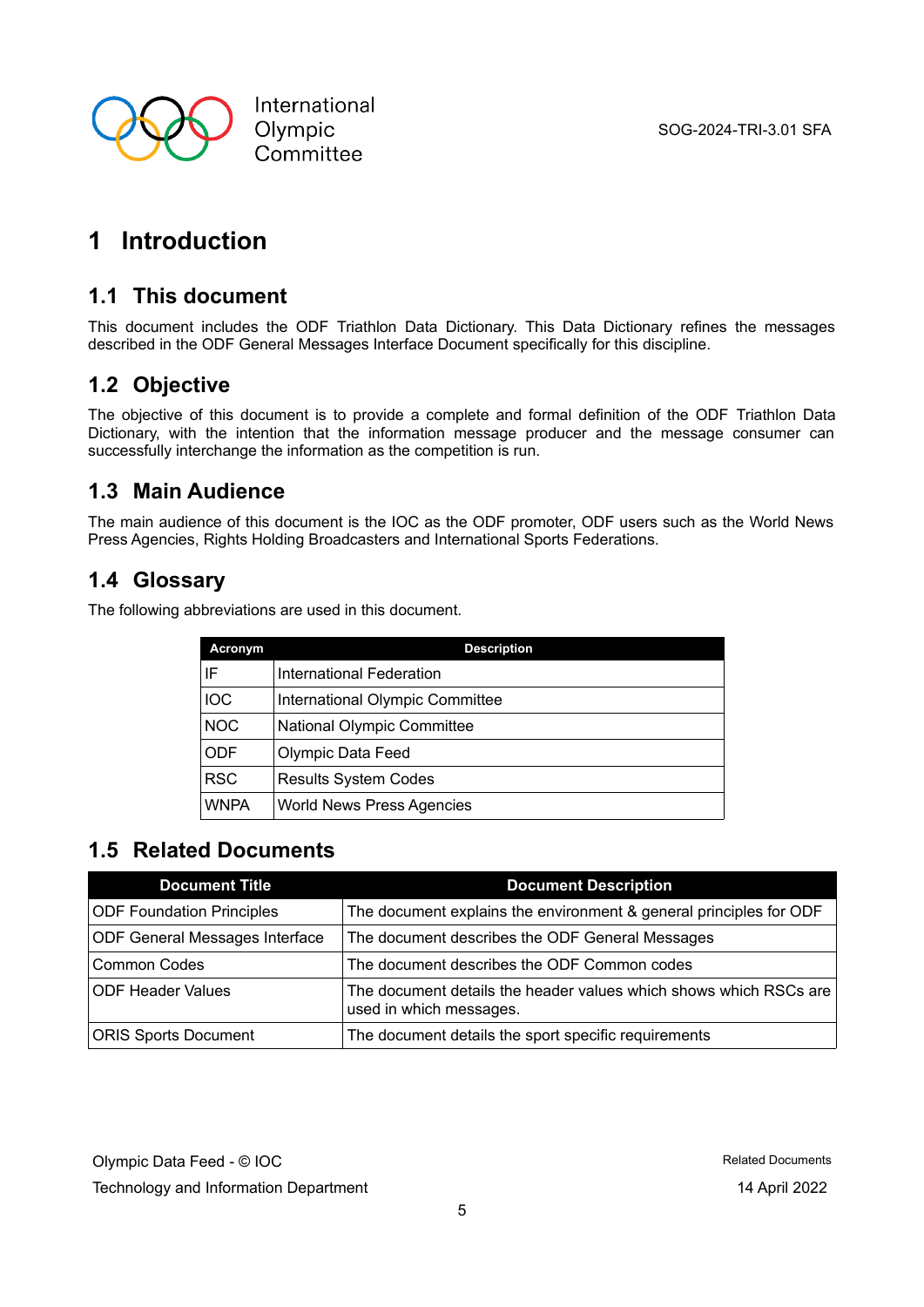



# <span id="page-5-2"></span>**2 Messages**

## <span id="page-5-1"></span>**2.1 Triathlon Overview**

MESSAGES IN EACH EVENT

\* All events have a single DT\_RESULT and DT\_PLAY\_BY\_PLAY for each unit and DT\_IMAGE if appropriate.

#### **SCHEDULE**

\* The DT\_SCHEDULE/DT\_SCHEDULE\_UPDATE message will include each unit (schedule=Y) only which is aligned with the same RSC for DT\_RESULT.

#### PARALYMPIC GAMES

- \* Class and guide are used exclusively in the Paralympic Games.
- \* There is no team competition in the Paralympic Games.

## <span id="page-5-0"></span>**2.2 Applicable Messages**

The following table is a full list of all ODF messages and describes the list of messages used in this discipline.

- The column "Message type" indicates the DocumentType that identifies a message
- The column "Message name" is the message name identified by the message type
- The column "Message extended" indicates whether a particular message has extended definition in regards to those that are general for all sports. If one particular message is not extended, then it follows the general definition rules.
- Message responsibilities appears in the ODF General Document.

| <b>Message Type</b>                       | <b>Message Name</b>                                                            |                          |  |  |
|-------------------------------------------|--------------------------------------------------------------------------------|--------------------------|--|--|
| DT SCHEDULE<br>DT SCHEDULE UPDATE         | Competition schedule / Competition schedule update                             |                          |  |  |
| DT PARTIC / DT PARTIC UPDATE              | List of participants by discipline / List of participants by discipline update | $\mathbf{\underline{X}}$ |  |  |
| DT PARTIC NAME                            | <b>Participant Names</b>                                                       |                          |  |  |
| DT PARTIC TEAMS<br>DT_PARTIC_TEAMS_UPDATE | List of teams / List of teams update                                           | $\underline{\mathsf{X}}$ |  |  |
| DT RESULT                                 | <b>Event Unit Start List and Results</b>                                       | $\overline{\mathsf{X}}$  |  |  |
| DT CURRENT                                | Current Information                                                            | $\underline{\mathsf{X}}$ |  |  |
| DT PLAY BY PLAY                           | Play by Play                                                                   | $\underline{\mathsf{X}}$ |  |  |
| DT IMAGE                                  | Image                                                                          | $\overline{\mathsf{X}}$  |  |  |
| DT PRESSPHOTOFINISH LK                    | Press Photofinish                                                              |                          |  |  |
| DT RANKING                                | Event Final Ranking                                                            | $\overline{\mathsf{X}}$  |  |  |
| DT MEDALLISTS                             | <b>Event's Medallists</b>                                                      |                          |  |  |
| DT MEDALLISTS DISCIPLINE                  | Medallists by discipline                                                       |                          |  |  |
| DT MEDALS                                 | Medal standings                                                                |                          |  |  |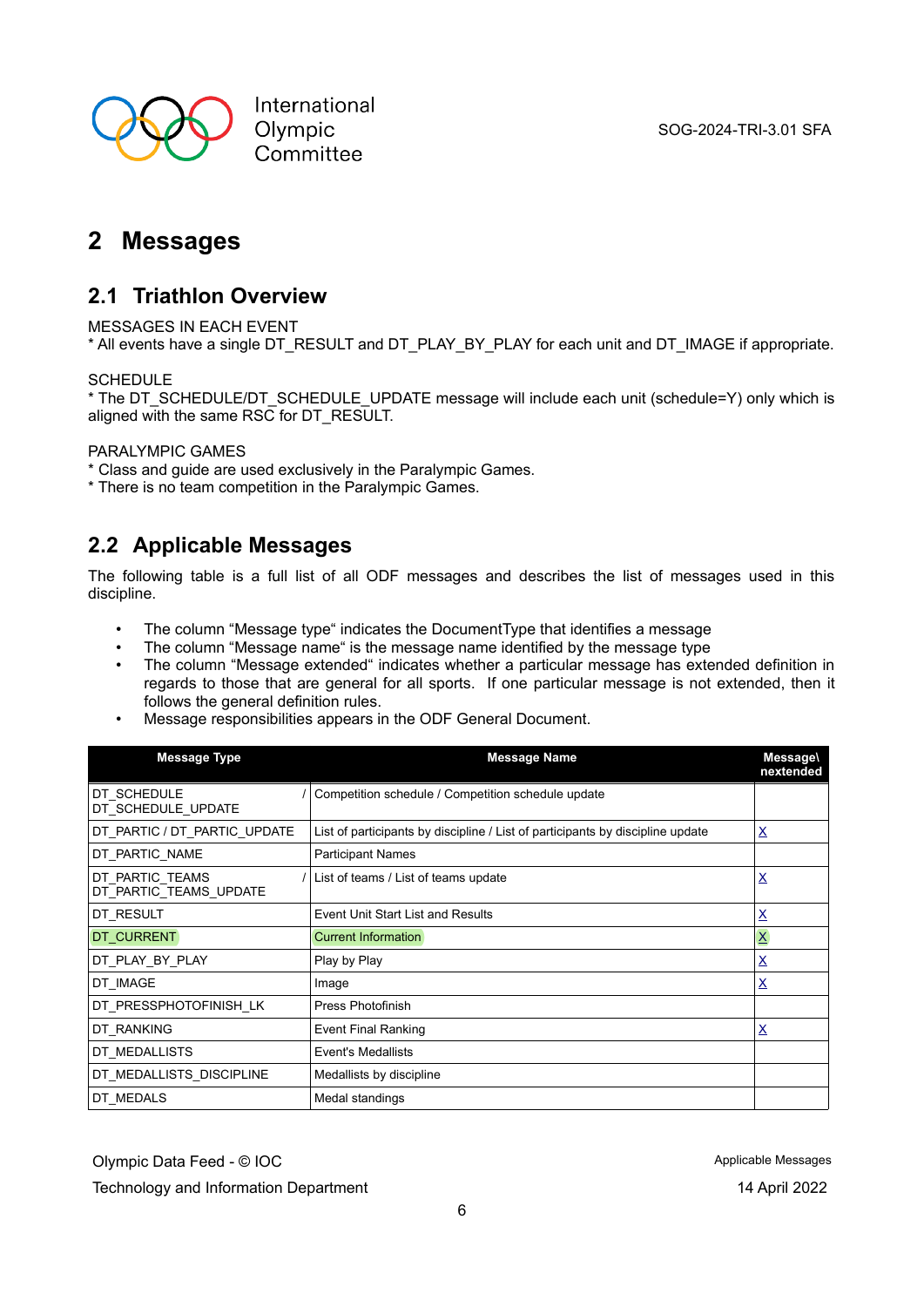

#### SOG-2024-TRI-3.01 SFA

| DT CONFIG        | $\mathbf{\underline{x}}$<br>Configuration |                 |  |
|------------------|-------------------------------------------|-----------------|--|
| DT COMMUNICATION | Communication                             |                 |  |
| DT WEATHER       | Weather conditions                        | $\underline{X}$ |  |
| DT_PRESENTER     | <b>Medal Presenters</b>                   |                 |  |
| DT_LOCAL_ON      | Discipline/venue start transmission       |                 |  |
| DT_LOCAL_OFF     | Discipline/venue stop transmission        |                 |  |
| DT KA            | <b>Keep Alive</b>                         |                 |  |
| DT ALERT         | Alert                                     |                 |  |
| DT_BCK           | <b>Background Document</b>                |                 |  |
| DT BIO PAR       | Participant Biography                     |                 |  |
| DT NEWS          | News Document                             |                 |  |
| DT_PIC           | <b>Pictures</b>                           |                 |  |
| DT_PDF           | PDF Message                               |                 |  |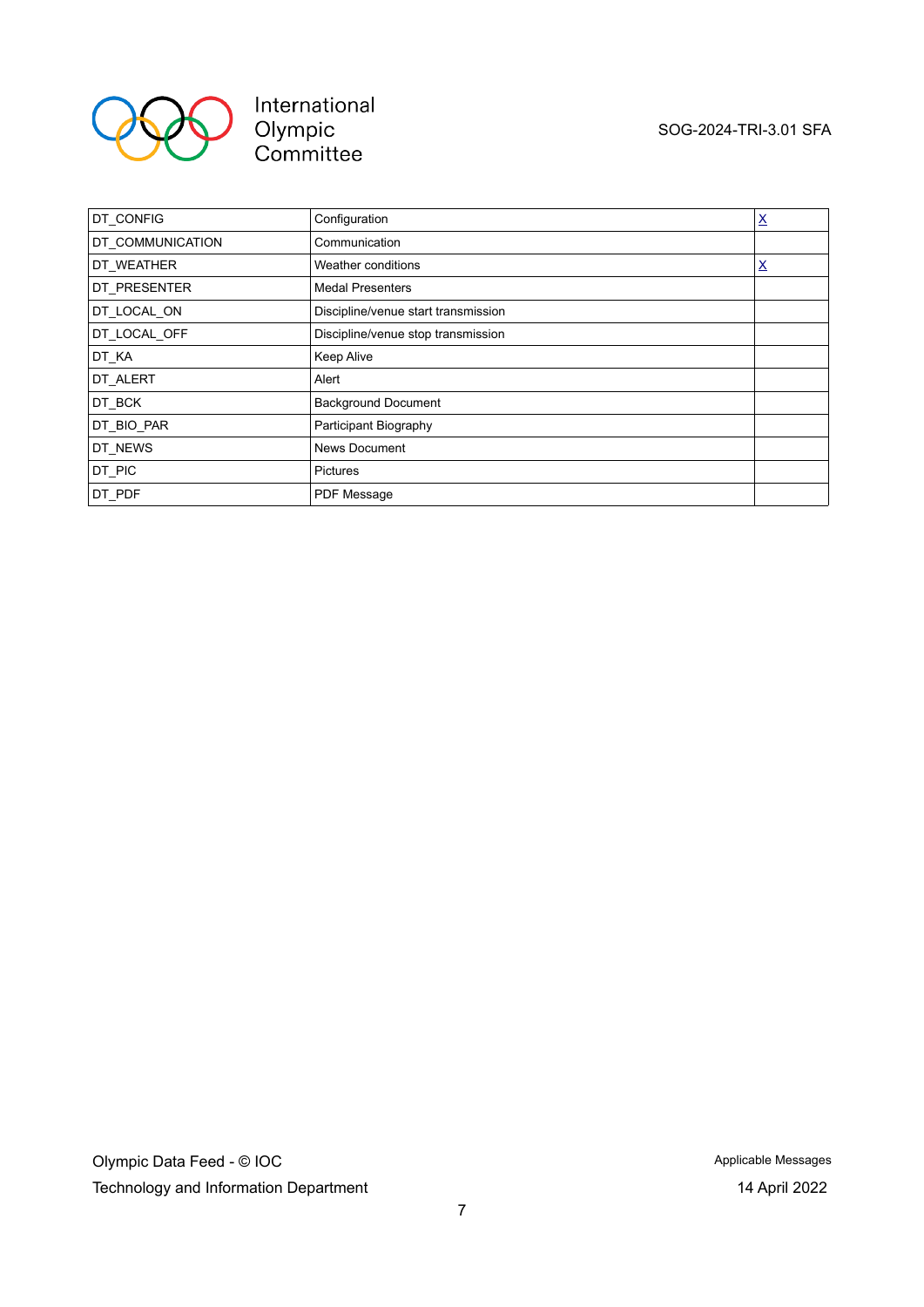

## <span id="page-7-3"></span>**2.3 Messages**

## <span id="page-7-2"></span>**2.3.1 List of participants by discipline / List of participants by discipline update**

## <span id="page-7-1"></span>**2.3.1.1 Description**

A participant is considered to be any individual (type athlete, participating or not in the current games) or any official in one or several disciplines or a competitor being part of a team (team member).

Although the participant may participate in more than one event or more than one discipline, this message just contains the information for the discipline of the message, listing the information of all the events for that discipline.

This message includes historical athletes that do not participate in the current competition. Historical athletes will not be registered to any event.

It is important to note that all the sport messages that make references to athletes (start list, event unit results, etc.) will always match the athlete ID with the athlete ID in this message. The historical athletes will be used to match historical athlete information as it appears in the records message when sending the previous record information and this previous record was an historical record not being broken in the current competition.

List of participants by discipline (DT\_PARTIC) is a bulk message, provided for each discipline. It is a complete participant information message for one particular discipline. The arrival of this message resets all the previous participants' information for one particular discipline. This message can include a list of current athletes, officials, coaches, guides, technical officials, Reserves and historical athletes regardless of status.

List of participants by discipline update (DT\_PARTIC\_UPDATE) is an update message. It is not a complete list of participants' information by discipline message, only the participant data being modified, i.e. if some data of one participant changes, the element Participant for it with all its children and attributes must be sent.

The key of the information updated consists of the following attribute: Participant @Code. Therefore, any new or updated Participant Discipline-Event will be identified by all these attributes.

## <span id="page-7-0"></span>**2.3.1.2 Header Values**

The following table describes the message header attributes.

| <b>Attribute</b>    | Value                         | <b>Comment</b>                                                                                                                                                                    |
|---------------------|-------------------------------|-----------------------------------------------------------------------------------------------------------------------------------------------------------------------------------|
| CompetitionCode     | CC @Competition               | Unique ID for competition                                                                                                                                                         |
| <b>DocumentCode</b> | CC @Discipline                | Full RSC at the discipline level                                                                                                                                                  |
| DocumentType        | DT PARTIC<br>DT PARTIC UPDATE | List of participants by discipline message                                                                                                                                        |
| DocumentSubtype     | S(20)                         | HISTORICAL if the message is from the historical results provider and<br>only includes historic athletes else the attribute is not included.<br>Never included in UPDATE message. |
| Version             | 1V                            | Version number associated to the message's content. Ascending<br>number                                                                                                           |

Olympic Data Feed - © IOC List of participants by discipline / List of participants by discipline update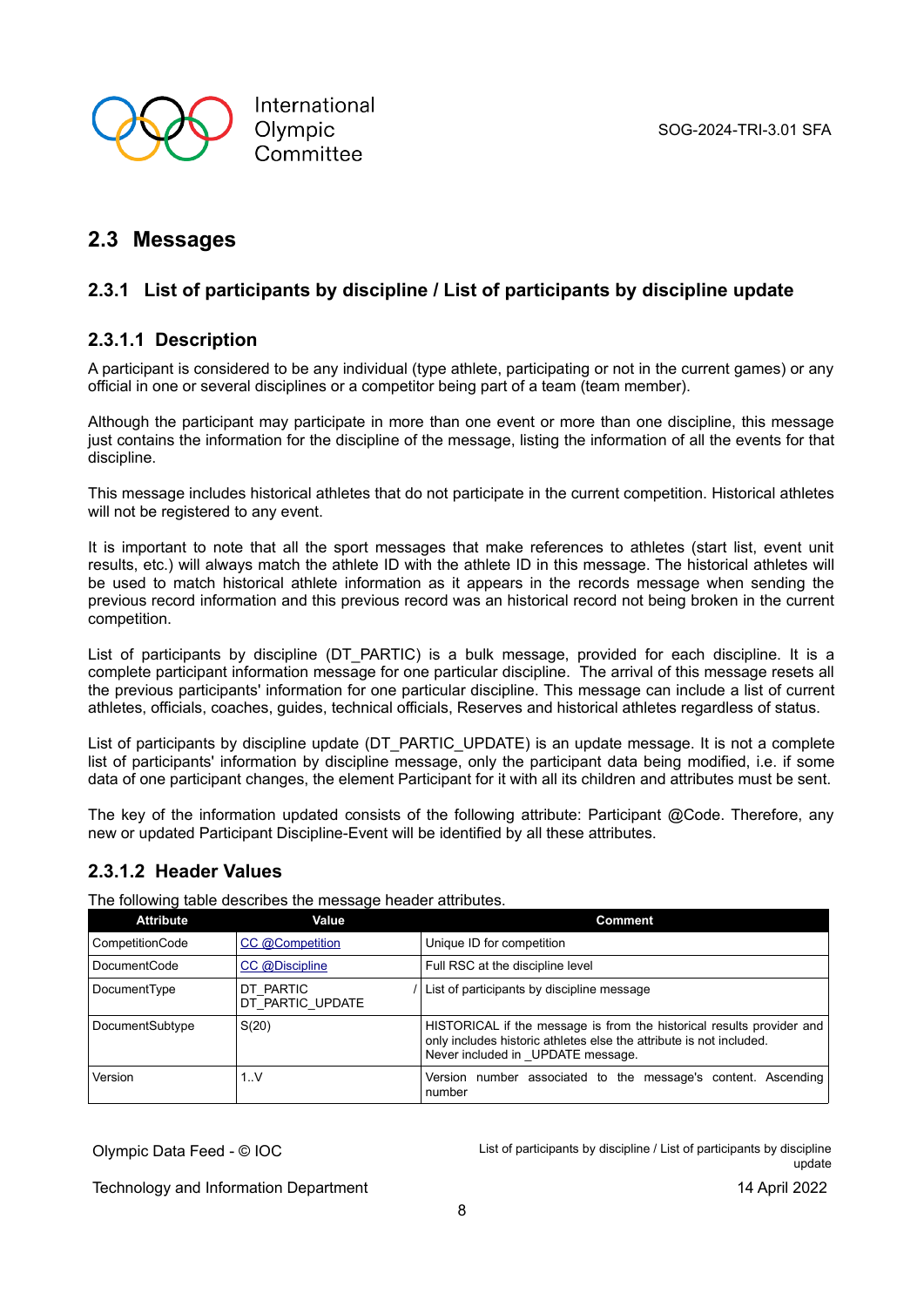

| FeedFlag    | "P"-Production<br>"T"-Test | Test message or production message.                                                                                                                                             |
|-------------|----------------------------|---------------------------------------------------------------------------------------------------------------------------------------------------------------------------------|
| Date        | Date                       | Date when the message is generated, expressed in the local time zone<br>where the message was produced.                                                                         |
| Time        | Time                       | Time up to milliseconds when the message is generated, expressed in<br>the local time zone where the message was produced.                                                      |
| LogicalDate | Date                       | Logical Date of events. This is the same as the physical day except<br>when the unit or message transmission extends after midnight.<br>See full explanation in ODF Foundation. |
| Source      | SC @Source                 | Code indicating the system which generated the message.                                                                                                                         |

## <span id="page-8-1"></span>**2.3.1.3 Trigger and Frequency**

The DT\_PARTIC message is sent as a bulk message prior to the Games. It is sent several times up to the date of transfer of control to OVR after which only DT\_PARTIC\_UPDATE messages are sent.

The DT\_PARTIC\_UPDATE message is triggered when there is a modification in the data for any individual after the transfer of control to OVR.

#### <span id="page-8-0"></span>**2.3.1.4 Message Structure**

The following table defines the structure of the message.

| Level 1           | Level 2           | Level 3            | Level 4 | Level 5 | Level 6 |
|-------------------|-------------------|--------------------|---------|---------|---------|
| Competition (0,1) |                   |                    |         |         |         |
|                   | Gen               |                    |         |         |         |
|                   | Sport             |                    |         |         |         |
|                   | Codes             |                    |         |         |         |
|                   | Participant (1,N) |                    |         |         |         |
|                   |                   | Code               |         |         |         |
|                   |                   | Parent             |         |         |         |
|                   |                   | <b>Status</b>      |         |         |         |
|                   |                   | GivenName          |         |         |         |
|                   |                   | FamilyName         |         |         |         |
|                   |                   | PassportGivenName  |         |         |         |
|                   |                   | PassportFamilyName |         |         |         |
|                   |                   | PrintName          |         |         |         |
|                   |                   | PrintlnitialName   |         |         |         |
|                   |                   | TVName             |         |         |         |
|                   |                   | TVInitialName      |         |         |         |
|                   |                   | TVFamilyName       |         |         |         |
|                   |                   | Gender             |         |         |         |
|                   |                   | Organisation       |         |         |         |
|                   |                   | <b>BirthDate</b>   |         |         |         |
|                   |                   | PlaceofBirth       |         |         |         |

Olympic Data Feed - © IOC **List of participants by discipline** / List of participants by discipline update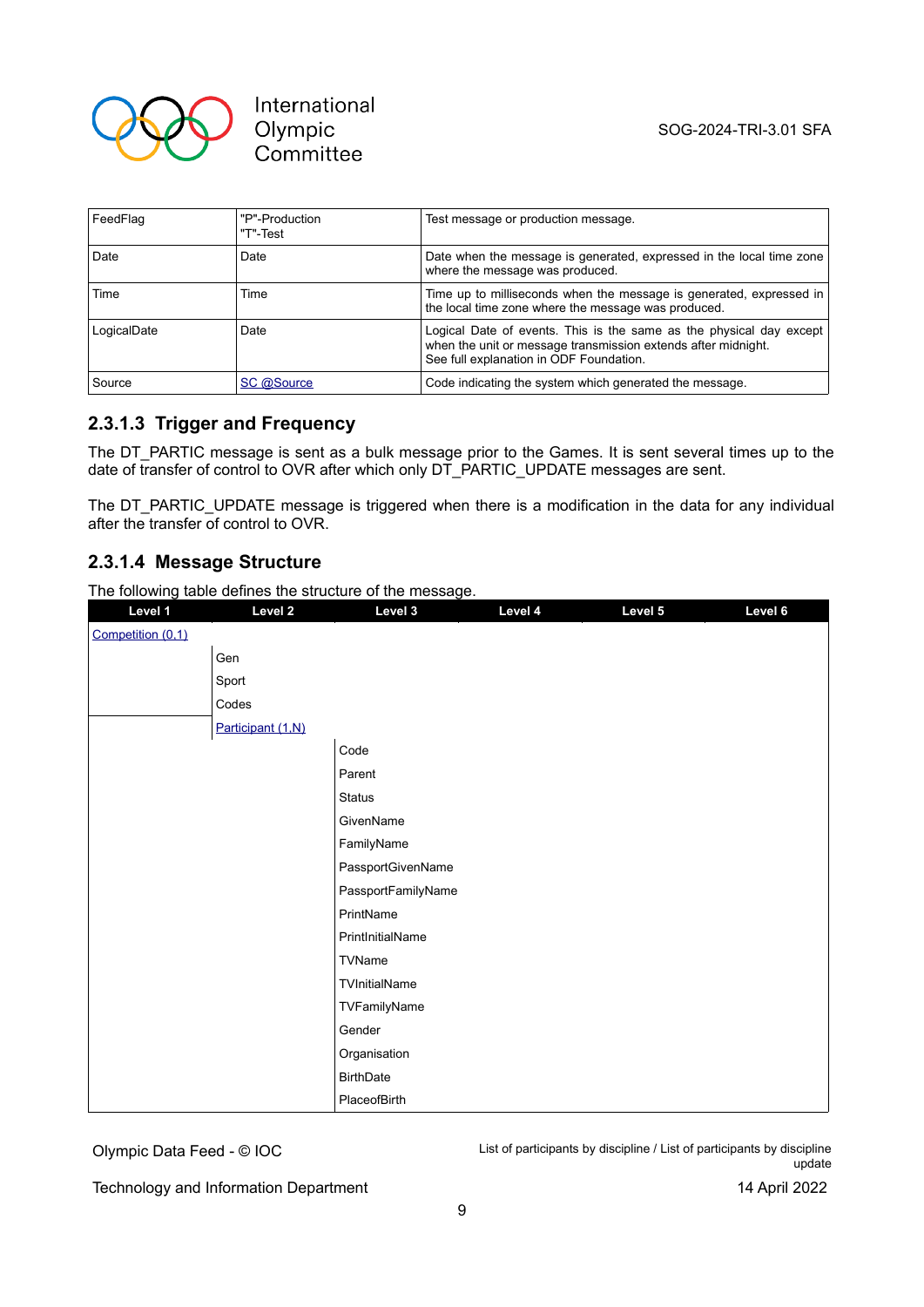

| CountryofBirth        |                       |                  |       |
|-----------------------|-----------------------|------------------|-------|
| PlaceofResidence      |                       |                  |       |
| CountryofResidence    |                       |                  |       |
| Nationality           |                       |                  |       |
| MainFunctionId        |                       |                  |       |
| Current               |                       |                  |       |
| OlympicSolidarity     |                       |                  |       |
| ModificationIndicator |                       |                  |       |
| Discipline (1,1)      |                       |                  |       |
|                       | Code                  |                  |       |
|                       | IFld                  |                  |       |
|                       | RegisteredEvent (0,N) |                  |       |
|                       |                       | Event            |       |
|                       |                       | <b>Bib</b>       |       |
|                       |                       | Class            |       |
|                       |                       | Status           |       |
|                       |                       | Substitute       |       |
|                       |                       | EventEntry (0,N) |       |
|                       |                       |                  | Type  |
|                       |                       |                  | Code  |
|                       |                       |                  | Pos   |
|                       |                       |                  | Value |

## <span id="page-9-0"></span>**2.3.1.5 Message Values**

<span id="page-9-2"></span>

| <b>Element: Competition (0,1)</b> |     |       |                                                                     |
|-----------------------------------|-----|-------|---------------------------------------------------------------------|
| <b>Attribute</b>                  | M/O | Value | <b>Description</b>                                                  |
| Gen                               |     | S(20) | Version of the General Data Dictionary applicable to the<br>message |
| Sport                             |     | S(20) | Version of the Sport Data Dictionary applicable to the message      |
| Codes                             | Ő   | S(20) | Version of the Codes applicable to the message                      |

#### **Sample (General)**

<Competition Gen="SOG-2020-1.10" Sport="SOG-2020-TRI-1.10" Codes="SOG-2020-1.20" >

<span id="page-9-1"></span>

| <b>Element: Competition /Participant (1,N)</b> |     |       |      |       |                             |
|------------------------------------------------|-----|-------|------|-------|-----------------------------|
| <b>Attribute</b>                               | M/O |       |      | Value | <b>Description</b>          |
| Code                                           | M   | S(20) | with | no    | leading   Participant's ID. |

Olympic Data Feed - © IOC List of participants by discipline / List of participants by discipline update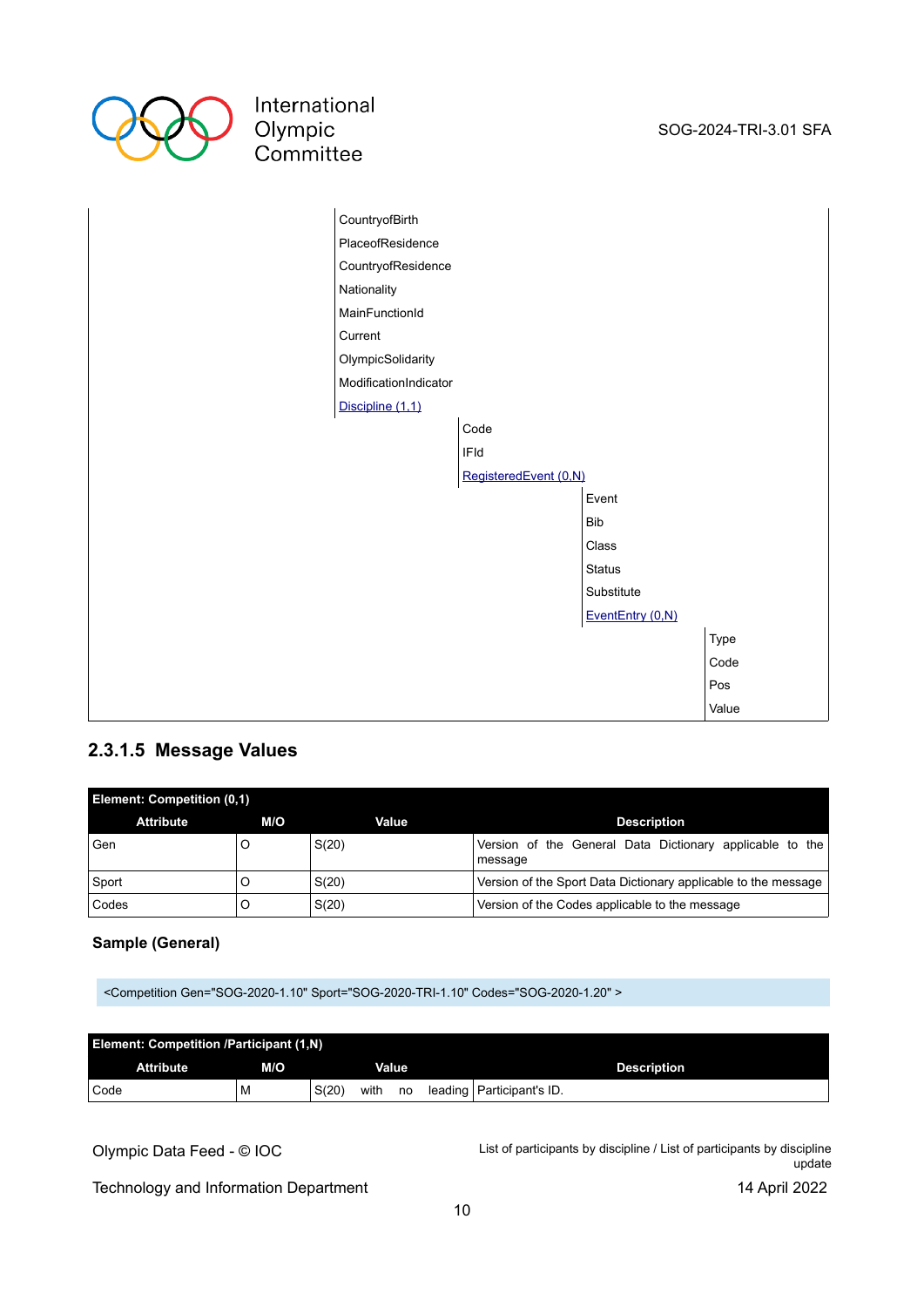

International<br>Olympic<br>Committee

#### SOG-2024-TRI-3.01 SFA

 $\overline{\phantom{a}}$ 

|                      |   | zeroes                                   | It identifies an athlete or an official and the holding participant's<br>valid information for one particular period of time.                                                                                                                                                                                                                                                                                                                                                                                                                 |
|----------------------|---|------------------------------------------|-----------------------------------------------------------------------------------------------------------------------------------------------------------------------------------------------------------------------------------------------------------------------------------------------------------------------------------------------------------------------------------------------------------------------------------------------------------------------------------------------------------------------------------------------|
|                      |   |                                          | It is used to link other messages to the participant's<br>information.                                                                                                                                                                                                                                                                                                                                                                                                                                                                        |
|                      |   |                                          | Participant's information (example @Organisation) will not be<br>the latest for the athlete/official, unless the @Code attribute is<br>the same as the @Parent attribute. However, this information<br>could be the one being valid in the particular moment of a start<br>list, event unit results, etc.                                                                                                                                                                                                                                     |
|                      |   |                                          | When the participant is an historical one, then this ID will start<br>with "A" when it is an Athlete, "C" when Coach and "O" when<br>Official.                                                                                                                                                                                                                                                                                                                                                                                                |
| Parent               | М | S(20)<br>with<br>leading<br>no<br>zeroes | Participant's parent ID, which is used to link to the latest valid<br>information for one participant. @Parent attribute should be<br>linked to the latest participant's information, by retrieving that<br>Athlete/Official whose @Code attribute is the same as<br>@Parent.                                                                                                                                                                                                                                                                 |
|                      |   |                                          | The participant containing @Code attribute being the same as<br>the @Parent attribute will be the one with the latest information<br>for the participant.<br>The @Parent attribute will only be different from @Code in the<br>case that critical personal information has changed from<br>previous competitions. The typical examples are Organisation<br>(for change of country) or Name (particularly for women<br>changing their name at marriage). Further to be clear, @Parent<br>and @Code can only be different if Current = "false". |
| <b>Status</b>        | O | CC @ParticStatus                         | Participant's accreditation status this attribute is Mandatory in<br>the case of @Current="true" and it is optional in the case that<br>@Current="false".                                                                                                                                                                                                                                                                                                                                                                                     |
|                      |   |                                          | To delete a participant, a specific value of the Status attribute<br>is used.                                                                                                                                                                                                                                                                                                                                                                                                                                                                 |
| GivenName            | O | S(25)                                    | Given name in WNPA format (mixed case)                                                                                                                                                                                                                                                                                                                                                                                                                                                                                                        |
| FamilyName           | М | S(25)                                    | Family name in WNPA format (mixed case)                                                                                                                                                                                                                                                                                                                                                                                                                                                                                                       |
| PassportGivenName    | O | S(25)                                    | Passport Given Name (Uppercase).                                                                                                                                                                                                                                                                                                                                                                                                                                                                                                              |
| PassportFamilyName   | O | S(25)                                    | Passport Family Name (Uppercase).                                                                                                                                                                                                                                                                                                                                                                                                                                                                                                             |
| PrintName            | М | S(35)                                    | Print name (family name in upper case + given name in mixed<br>case)                                                                                                                                                                                                                                                                                                                                                                                                                                                                          |
| PrintlnitialName     | М | S(18)                                    | Print Initial name (for the given name it is sent just the initial,<br>without dot)                                                                                                                                                                                                                                                                                                                                                                                                                                                           |
| TVName               | М | S(35)                                    | TV name                                                                                                                                                                                                                                                                                                                                                                                                                                                                                                                                       |
| <b>TVInitialName</b> | М | S(18)                                    | TV initial name                                                                                                                                                                                                                                                                                                                                                                                                                                                                                                                               |
| TVFamilyName         | М | S(25)                                    | TV family name                                                                                                                                                                                                                                                                                                                                                                                                                                                                                                                                |
| Gender               | М | CC @PersonGender                         | Participant's gender                                                                                                                                                                                                                                                                                                                                                                                                                                                                                                                          |
| Organisation         | M | CC @Organisation                         | Organisation ID                                                                                                                                                                                                                                                                                                                                                                                                                                                                                                                               |
| <b>BirthDate</b>     | O | YYYY-MM-DD                               | Date of birth.<br>Expected for athletes, not expected for officials.                                                                                                                                                                                                                                                                                                                                                                                                                                                                          |
| PlaceofBirth         | O | S(75)                                    | Place of Birth                                                                                                                                                                                                                                                                                                                                                                                                                                                                                                                                |

 $\overline{1}$ 

Olympic Data Feed - © IOC List of participants by discipline / List of participants by discipline update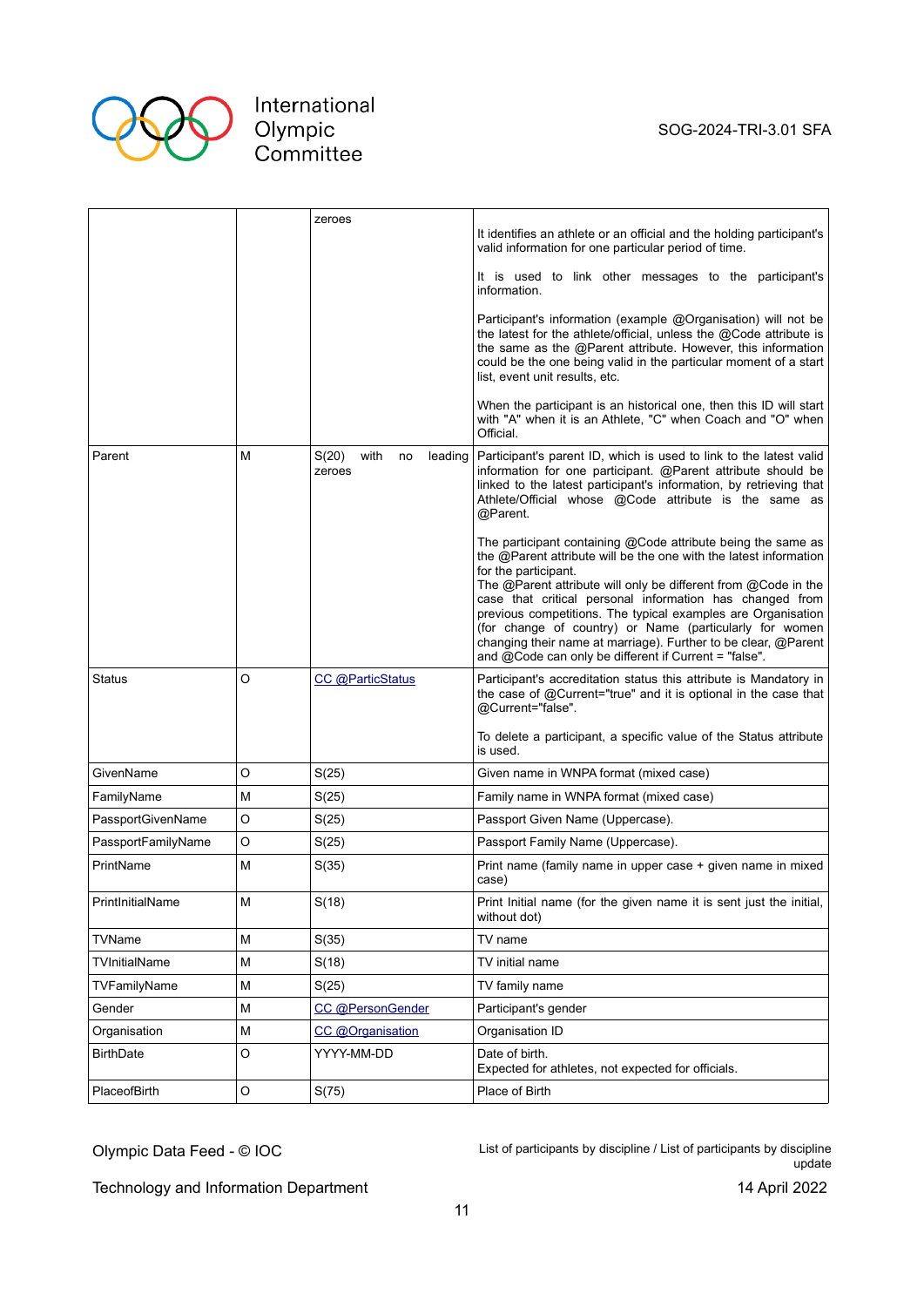

| CountryofBirth        | O       | CC @Country         | Country ID of Birth                                                                                                                    |
|-----------------------|---------|---------------------|----------------------------------------------------------------------------------------------------------------------------------------|
| PlaceofResidence      | O       | S(75)               | Place of Residence                                                                                                                     |
| CountryofResidence    | O       | CC @Country         | Country ID of Residence                                                                                                                |
| Nationality           | O       | CC @Country         | Participant's nationality.                                                                                                             |
|                       |         |                     | Although this attribute is optional, in very exceptional situations<br>it will not be known, and for this reason not ready to be sent. |
| MainFunctionId        | O       | CC @ResultsFunction | Main function                                                                                                                          |
|                       |         |                     | In the Case of Current="true" this attribute is Mandatory.                                                                             |
| Current               | M       | boolean             | It defines if a participant is participating in the games (true) or<br>is a Historical participant (false).                            |
| OlympicSolidarity     | $\circ$ | S(1)                | Send Y if the participant is a member of the Solidarity /<br>Scholarship Program else not sent.                                        |
| ModificationIndicator | M       | S(1)                | 'N' or 'U'<br>Attribute is mandatory in the DT PARTIC UPDATE message<br>only                                                           |
|                       |         |                     | N-New participant (in the case that this information comes as a<br>late entry)<br>U-Update participant                                 |
|                       |         |                     | If Modification Indicator='N', then include new participant to the<br>previous bulk-loaded list of participants                        |
|                       |         |                     | If ModificationIndicator='U', then update the participant to the<br>previous bulk-loaded list of participants                          |
|                       |         |                     | To delete a participant, a specific value of the Status attribute<br>is used.                                                          |

#### <span id="page-11-1"></span>**Element: Competition /Participant /Discipline (1,1)**

**All participating athletes will be assigned at least one discipline, it could be more. Each accredited official will be assigned at least one discipline, but it could be more. If an athlete or official is assigned to more than one discipline, it will be included in the participant message of both disciplines.**

| <b>Attribute</b> | M/O | Value          | Description                                                                    |
|------------------|-----|----------------|--------------------------------------------------------------------------------|
| Code             | M   | CC @Discipline | It is the discipline code used to fill the OdfBody<br>@DocumentCode attribute. |
| l IFId           |     | S(16)          | IF code (competitor's federation number for the discipline).                   |

<span id="page-11-0"></span>**Element: Competition /Participant /Discipline /RegisteredEvent (0,N)**

**All accredited athletes will be assigned to one or more events. There is one exception: in some sports, substitutes may be accredited without any associated event. Historical athletes are not registered to any event.**

| <b>Attribute</b> | M/O | Value               | <b>Description</b>                                                                                                                                                                                    |
|------------------|-----|---------------------|-------------------------------------------------------------------------------------------------------------------------------------------------------------------------------------------------------|
| Event            | м   | CC @Event           | Full RSC of the Event                                                                                                                                                                                 |
| <b>Bib</b>       |     | S(4)                | Bib number (race number).<br>Although this attribute is optional, it will be updated and<br>informed as soon as this information is known.<br>Example: 8, 10,Send only in the Case of Current="true". |
| Class            |     | CC @DisciplineClass | Code to identify the Class in the event. This attribute is<br>mandatory for athletes in Para-Triathlon                                                                                                |

Olympic Data Feed - © IOC List of participants by discipline / List of participants by discipline update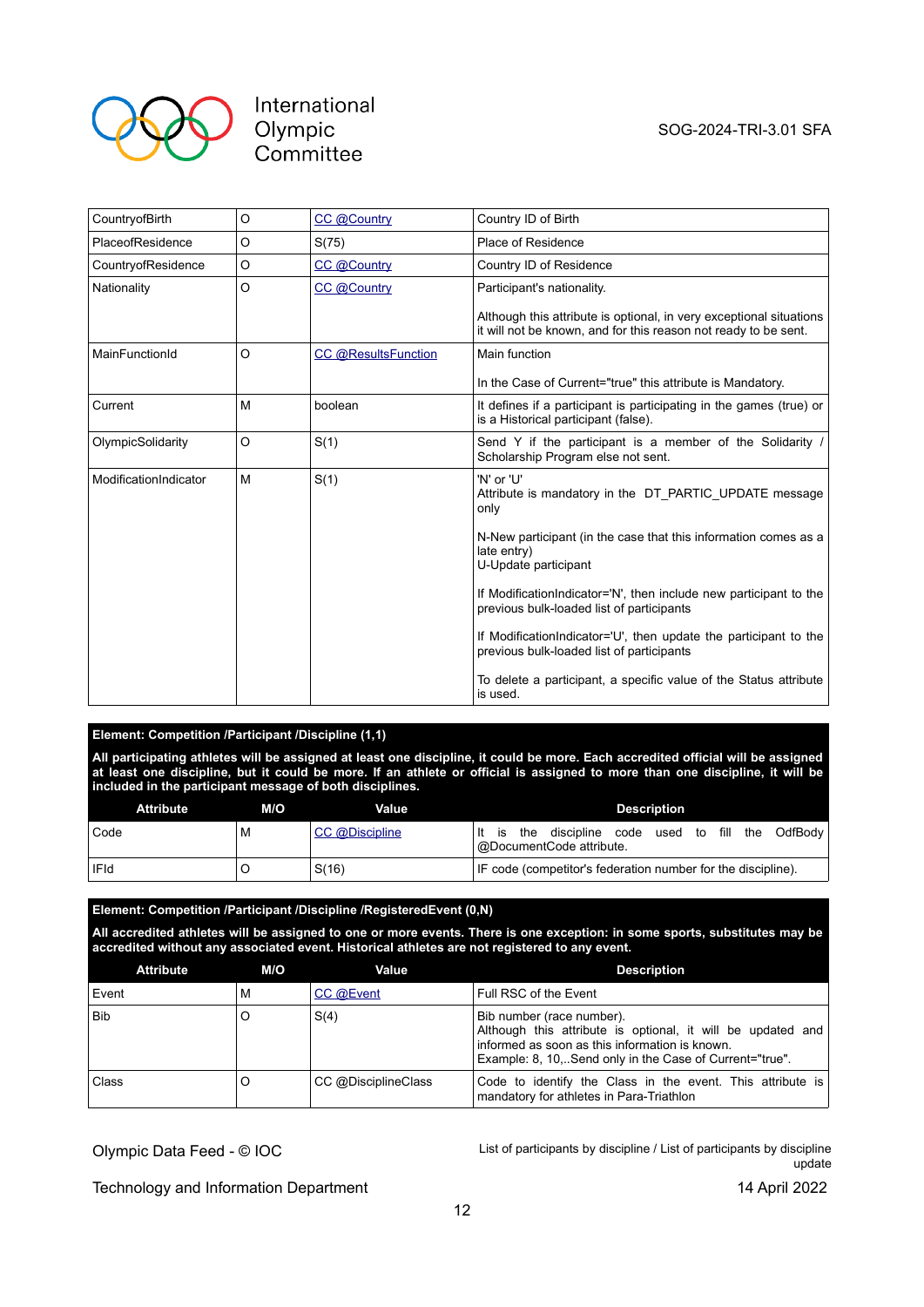

| Status     | SC @AthleteStatus | Send status when applicable (only used for the athlete who is<br>replaced in the team event) |
|------------|-------------------|----------------------------------------------------------------------------------------------|
| Substitute | S(1)              | Send Y if this athlete is a reserve in the team event else not<br>sent                       |

#### <span id="page-12-1"></span>**Element: Competition /Participant /Discipline /RegisteredEvent /EventEntry (0,N)**

|              | Send if there are specific athlete's event entries. |                  |                                      |                                                                                                                                            |  |  |
|--------------|-----------------------------------------------------|------------------|--------------------------------------|--------------------------------------------------------------------------------------------------------------------------------------------|--|--|
|              | <b>Type</b>                                         | Code             | Pos                                  | <b>Description</b>                                                                                                                         |  |  |
| <b>ENTRY</b> |                                                     | <b>QUAL RANK</b> | N/A                                  | Element Expected:<br>Always when available                                                                                                 |  |  |
|              | <b>Attribute</b>                                    | M/O              | <b>Value</b>                         | <b>Description</b>                                                                                                                         |  |  |
|              | Value                                               | M                | S(4)                                 | <b>Qualification List Rank</b>                                                                                                             |  |  |
| <b>ENTRY</b> |                                                     | <b>QUAL PTS</b>  | N/A                                  | <b>Element Expected:</b><br>Always when available                                                                                          |  |  |
|              | <b>Attribute</b>                                    | M/O              | Value                                | <b>Description</b>                                                                                                                         |  |  |
|              | Value                                               | M                | Numeric<br>##00.00                   | <b>Qualification Ranking Points</b>                                                                                                        |  |  |
| <b>ENTRY</b> |                                                     | <b>GUIDE</b>     | <b>Numeric</b><br>$\Omega$           | Pos Description:<br>Send 1 and 2 (2 only if there is a second<br>guide)<br><b>Element Expected:</b><br>If a guide exists in Para-Triathlon |  |  |
|              | <b>Attribute</b>                                    | M/O              | <b>Value</b>                         | <b>Description</b>                                                                                                                         |  |  |
|              | Value                                               | M                | $S(20)$ with no<br>leading<br>zeroes | ID to identify the official acting of guide in the<br>case of events with guides                                                           |  |  |

# <span id="page-12-0"></span>**2.3.1.6 Message Sort**

The message is sorted by Participant @Code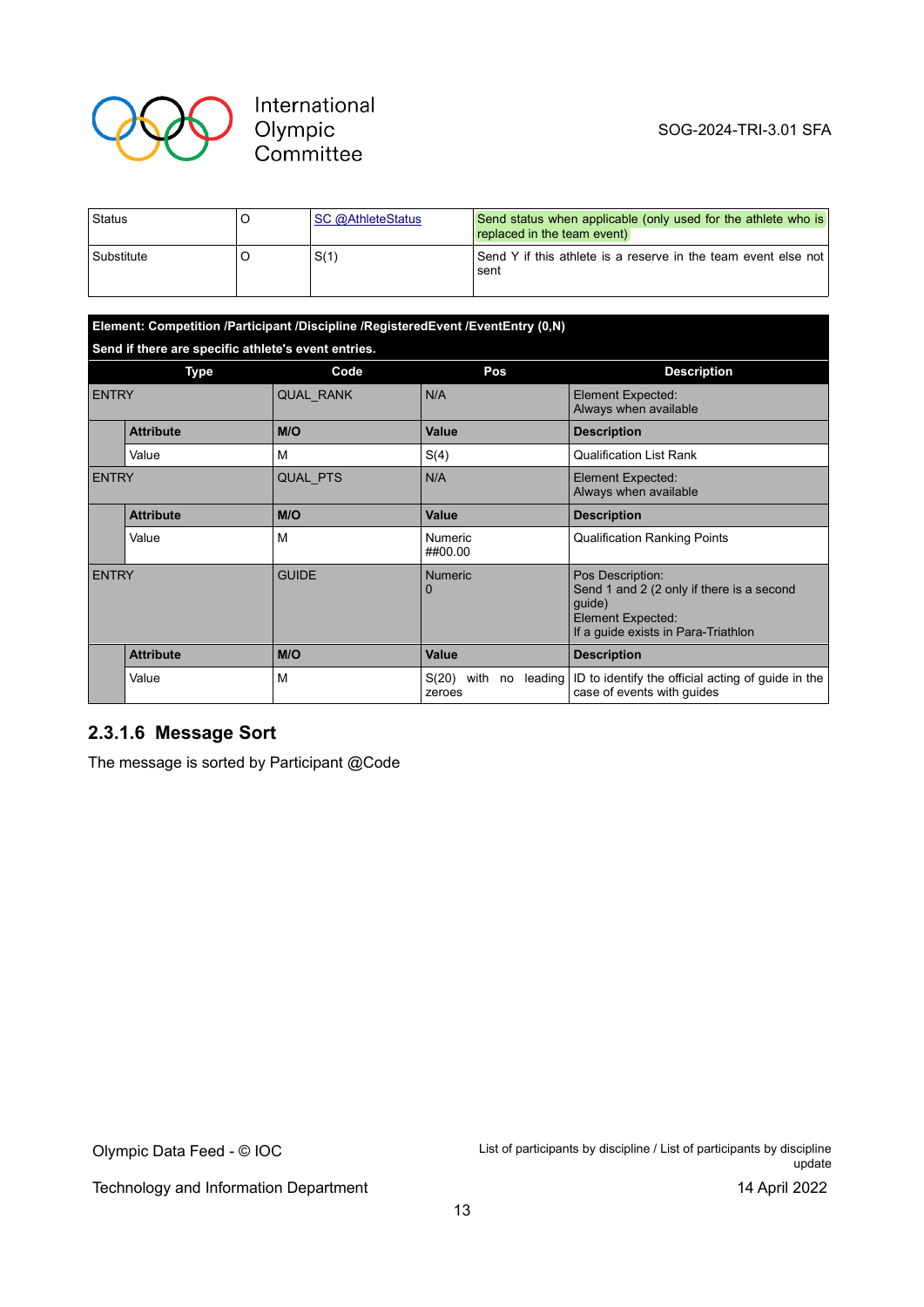

## <span id="page-13-4"></span>**2.3.2 List of teams / List of teams update**

#### <span id="page-13-3"></span>**2.3.2.1 Description**

DT\_PARTIC\_TEAMS contains the list of teams related to the current competition.

List of teams (DT\_PARTIC\_TEAMS) is a bulk message by discipline. The list is always complete. The arrival of this message resets all the previous participant teams' information for that discipline. It is assumed that all teams appearing in this list are valid, in the meaning that they are participating or they could participate in one event.

List of teams update (DT\_PARTIC\_TEAMS\_UPDATE) is an update message. It is not a complete list of teams' information message. It only contains the data of a team being modified.

## <span id="page-13-2"></span>**2.3.2.2 Header Values**

The following table describes the message header attributes.

| <b>Attribute</b>    | Value                                     | <b>Comment</b>                                                                                                                                                                  |
|---------------------|-------------------------------------------|---------------------------------------------------------------------------------------------------------------------------------------------------------------------------------|
| CompetitionCode     | CC @Competition                           | Unique ID for competition                                                                                                                                                       |
| <b>DocumentCode</b> | CC @Discipline                            | Full RSC at the discipline level                                                                                                                                                |
| DocumentType        | DT PARTIC TEAMS<br>DT_PARTIC_TEAMS_UPDATE | List of participant teams message                                                                                                                                               |
| DocumentSubtype     | S(20)                                     | HISTORICAL if the message is from the historical results provider and<br>only includes historic teams else the attribute is not included.<br>Never included in _UPDATE message. |
| Version             | 1.1V                                      | Version number associated to the message's content. Ascending<br>number                                                                                                         |
| FeedFlag            | "P"-Production<br>"T"-Test                | Test message or production message.                                                                                                                                             |
| Date                | Date                                      | Date when the message is generated, expressed in the local time zone<br>where the message was produced.                                                                         |
| Time                | Time                                      | Time up to milliseconds when the message is generated, expressed in<br>the local time zone where the message was produced.                                                      |
| LogicalDate         | Date                                      | Logical Date of events. This is the same as the physical day except<br>when the unit or message transmission extends after midnight.<br>See full explanation in ODF Foundation. |
| Source              | <b>SC</b> @Source                         | Code indicating the system which generated the message.                                                                                                                         |

## <span id="page-13-1"></span>**2.3.2.3 Trigger and Frequency**

The DT\_PARTIC\_TEAMS message is sent as a bulk message before the Games. It is sent several times up to the date of transfer of control to OVR after which only DT\_PARTIC\_TEAMS\_UPDATE messages are sent.

The DT\_PARTIC\_TEAMS\_UPDATE message is triggered when there is a modification in the data for any team after the transfer of control to OVR.

#### <span id="page-13-0"></span>**2.3.2.4 Message Structure**

The following table defines the structure of the message.

Olympic Data Feed - © IOC <br>
Colympic Data Feed - © IOC List of teams update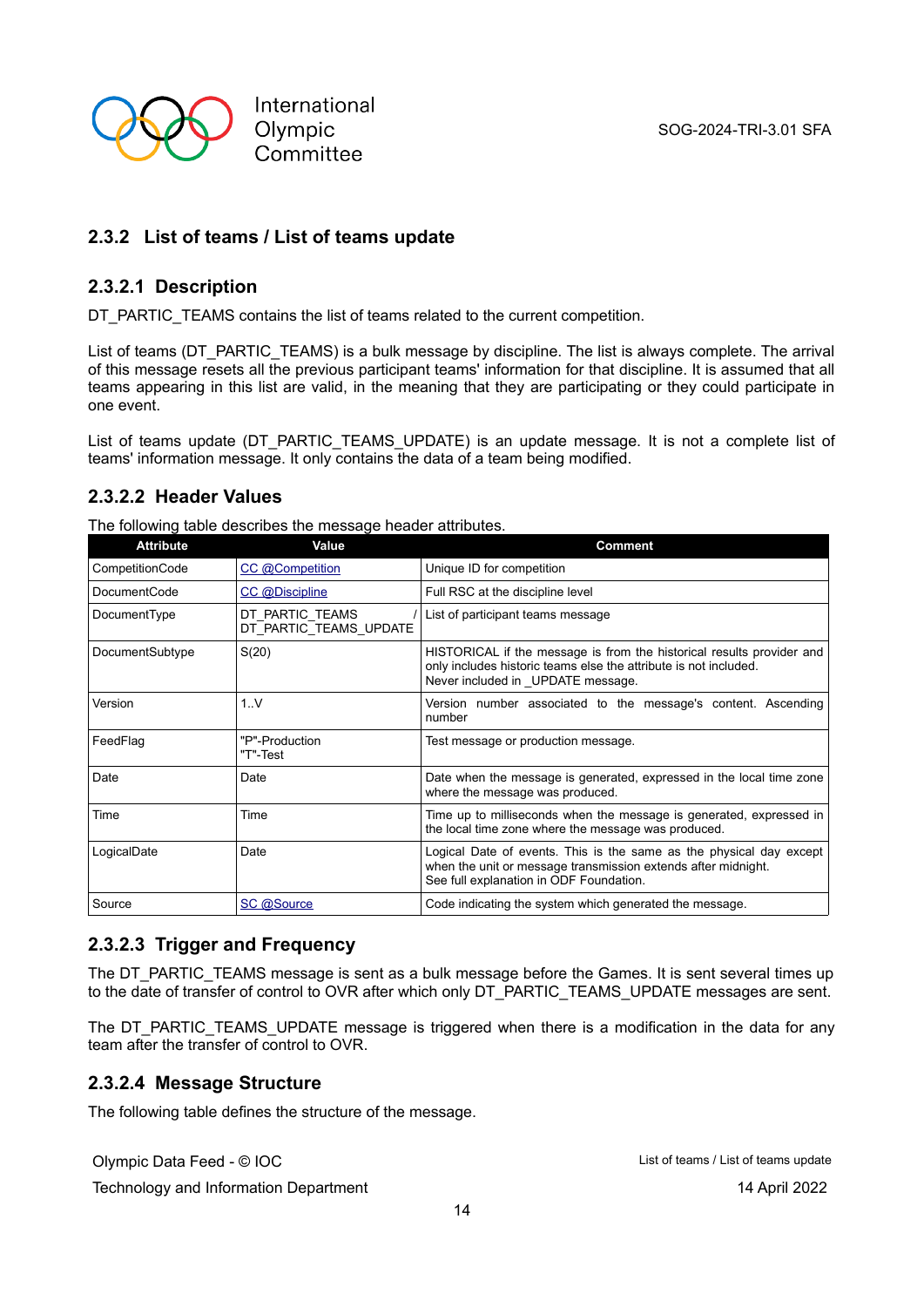

| Level 1           | Level 2      | Level 3               | Level 4               | Level 5          | Level 6 |
|-------------------|--------------|-----------------------|-----------------------|------------------|---------|
| Competition (0,1) |              |                       |                       |                  |         |
|                   | Gen          |                       |                       |                  |         |
|                   | Sport        |                       |                       |                  |         |
|                   | Codes        |                       |                       |                  |         |
|                   | Team $(1,N)$ |                       |                       |                  |         |
|                   |              | Code                  |                       |                  |         |
|                   |              | Organisation          |                       |                  |         |
|                   |              | Number                |                       |                  |         |
|                   |              | Name                  |                       |                  |         |
|                   |              | ShortName             |                       |                  |         |
|                   |              | TVTeamName            |                       |                  |         |
|                   |              | Gender                |                       |                  |         |
|                   |              | Current               |                       |                  |         |
|                   |              | TeamType              |                       |                  |         |
|                   |              | ModificationIndicator |                       |                  |         |
|                   |              | Composition (0,1)     |                       |                  |         |
|                   |              |                       | Athlete (0,N)         |                  |         |
|                   |              |                       |                       | Code             |         |
|                   |              |                       |                       | Order            |         |
|                   |              | Discipline (0,1)      |                       |                  |         |
|                   |              |                       | Code                  |                  |         |
|                   |              |                       | RegisteredEvent (0,1) |                  |         |
|                   |              |                       |                       | Event            |         |
|                   |              |                       |                       | EventEntry (0,N) |         |
|                   |              |                       |                       |                  | Type    |
|                   |              |                       |                       |                  | Code    |
|                   |              |                       |                       |                  | Pos     |
|                   |              |                       |                       |                  | Value   |

## <span id="page-14-0"></span>**2.3.2.5 Message Values**

<span id="page-14-2"></span>

| <b>Element: Competition (0,1)</b> |     |       |                                                                     |  |  |
|-----------------------------------|-----|-------|---------------------------------------------------------------------|--|--|
| <b>Attribute</b>                  | M/O | Value | <b>Description</b>                                                  |  |  |
| Gen                               |     | S(20) | Version of the General Data Dictionary applicable to the<br>message |  |  |
| Sport                             | Ő   | S(20) | Version of the Sport Data Dictionary applicable to the message      |  |  |
| Codes                             |     | S(20) | Version of the Codes applicable to the message                      |  |  |

#### <span id="page-14-1"></span>**Element: Competition /Team (1,N)**

Olympic Data Feed - © IOC <br>
Colympic Data Feed - © IOC List of teams update Technology and Information Department 14 April 2022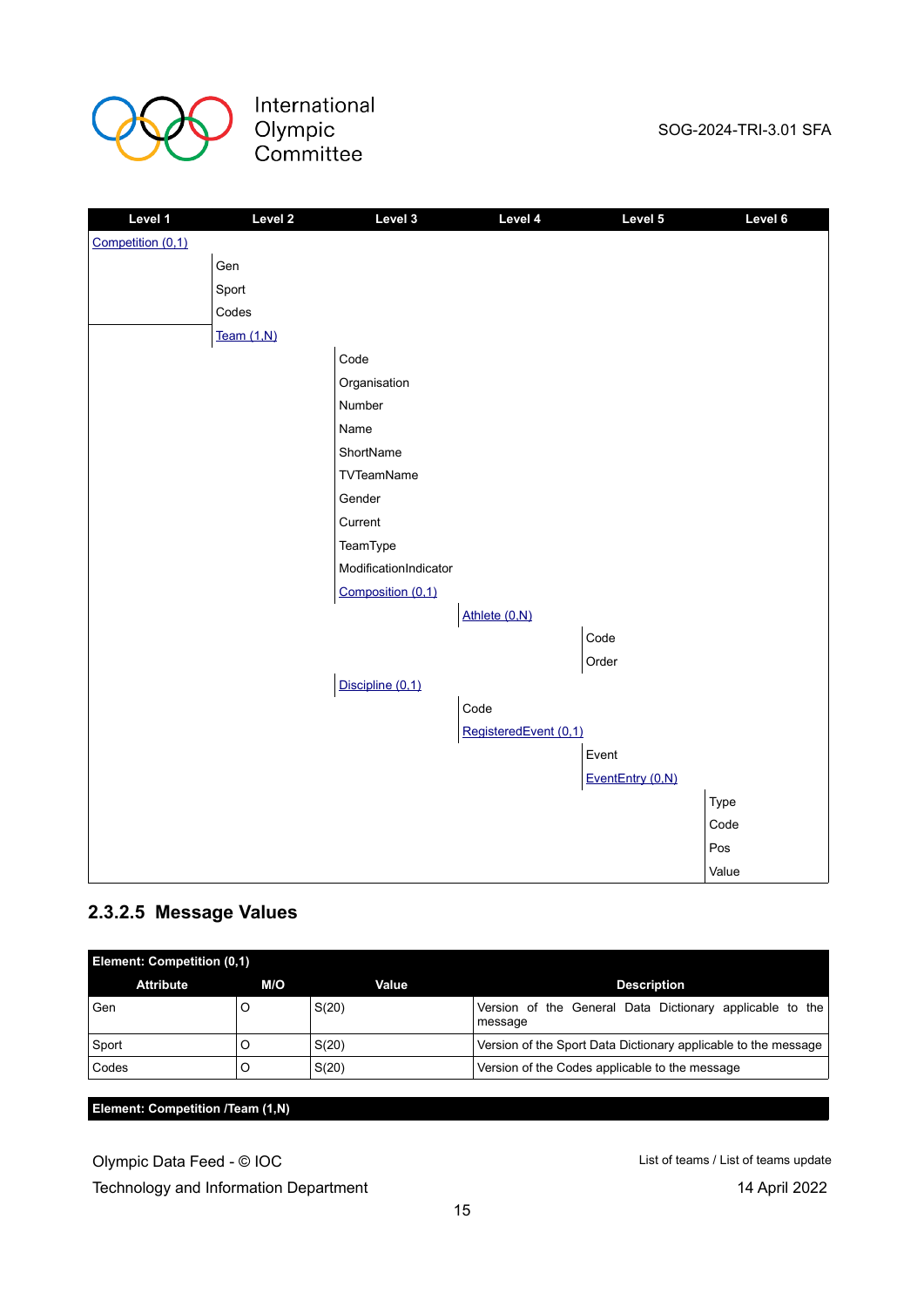

#### SOG-2024-TRI-3.01 SFA

| <b>Attribute</b>      | M/O     | Value                                    | <b>Description</b>                                                                                                                                                                                                                                                                                                                                                                                                                                                                             |
|-----------------------|---------|------------------------------------------|------------------------------------------------------------------------------------------------------------------------------------------------------------------------------------------------------------------------------------------------------------------------------------------------------------------------------------------------------------------------------------------------------------------------------------------------------------------------------------------------|
| Code                  | M       | S(20)<br>leading<br>with<br>no<br>zeroes | Team's ID<br>When the Team is an historical one, then this ID starts with "T".                                                                                                                                                                                                                                                                                                                                                                                                                 |
| Organisation          | м       | CC @Organisation                         | Team organisation's ID                                                                                                                                                                                                                                                                                                                                                                                                                                                                         |
| Number                | $\circ$ | <b>Numeric</b><br>#0                     | Team's number.<br>If there is not more than one team for one organisation<br>participating in one event, it is 1. Otherwise, it will be<br>incremental, 1 for the first organisation's team, 2 for the second<br>organisation's team, etc.<br>Required in the case of current teams.                                                                                                                                                                                                           |
| Name                  | М       | S(73)                                    | Team name                                                                                                                                                                                                                                                                                                                                                                                                                                                                                      |
| ShortName             | M       | S(40)                                    | <b>Team Short Name</b>                                                                                                                                                                                                                                                                                                                                                                                                                                                                         |
| TVTeamName            | M       | S(21)                                    | <b>TV Team Name</b>                                                                                                                                                                                                                                                                                                                                                                                                                                                                            |
| Gender                | M       | CC @SportGender                          | Gender Code of the Team                                                                                                                                                                                                                                                                                                                                                                                                                                                                        |
| Current               | M       | boolean                                  | It defines if a team is participating in the games (true) or it is a<br>Historical team (false)                                                                                                                                                                                                                                                                                                                                                                                                |
| <b>TeamType</b>       | M       | SC @TeamType                             | Send the team type.<br>This is how the name is constructed to allow clients to build in<br>other languages. Use ORG.                                                                                                                                                                                                                                                                                                                                                                           |
| ModificationIndicator | M       | N, U, D                                  | Attribute is mandatory in the DT PARTIC TEAMS UPDATE<br>message only<br>N-New team (in the case that this information comes as a late<br>entry)<br>U-Update team<br>D-Delete team<br>If ModificationIndicator='N', then include new team to the<br>previous bulk-loaded list of teams<br>If ModificationIndicator='U', then update the team to the<br>previous bulk-loaded list of teams<br>If ModificationIndicator='D', then delete the team to<br>the<br>previous bulk-loaded list of teams |

<span id="page-15-2"></span>

| Element: Competition /Team /Composition /Athlete (0,N) |     |                               |                                                 |  |  |  |
|--------------------------------------------------------|-----|-------------------------------|-------------------------------------------------|--|--|--|
| <b>Attribute</b>                                       | M/O | Value                         | <b>Description</b>                              |  |  |  |
| Code                                                   | M   | S(20)<br>with<br>no<br>zeroes | leading   Athlete ID of the listed team member. |  |  |  |
| Order                                                  | Ő   | Numeric                       | Team member order                               |  |  |  |

<span id="page-15-1"></span>

| <b>Element: Competition /Team /Discipline (0.1)</b>     |     |                |                            |  |  |
|---------------------------------------------------------|-----|----------------|----------------------------|--|--|
| Discipline is expected unless ModificationIndicator="D" |     |                |                            |  |  |
| <b>Attribute</b>                                        | M/O | Value          | <b>Description</b>         |  |  |
| Code                                                    | M   | CC @Discipline | Full RSC of the Discipline |  |  |

<span id="page-15-0"></span>

| Element: Competition /Team /Discipline /RegisteredEvent (0.1)                                     |     |           |                       |  |
|---------------------------------------------------------------------------------------------------|-----|-----------|-----------------------|--|
| Each current team is assigned to one event. Historical teams will not be registered to any event. |     |           |                       |  |
| <b>Attribute</b>                                                                                  | M/O | Value     | <b>Description</b>    |  |
| Event                                                                                             | M   | CC @Event | Full RSC of the Event |  |

Olympic Data Feed - © IOC **List of teams / List of teams / List of teams update**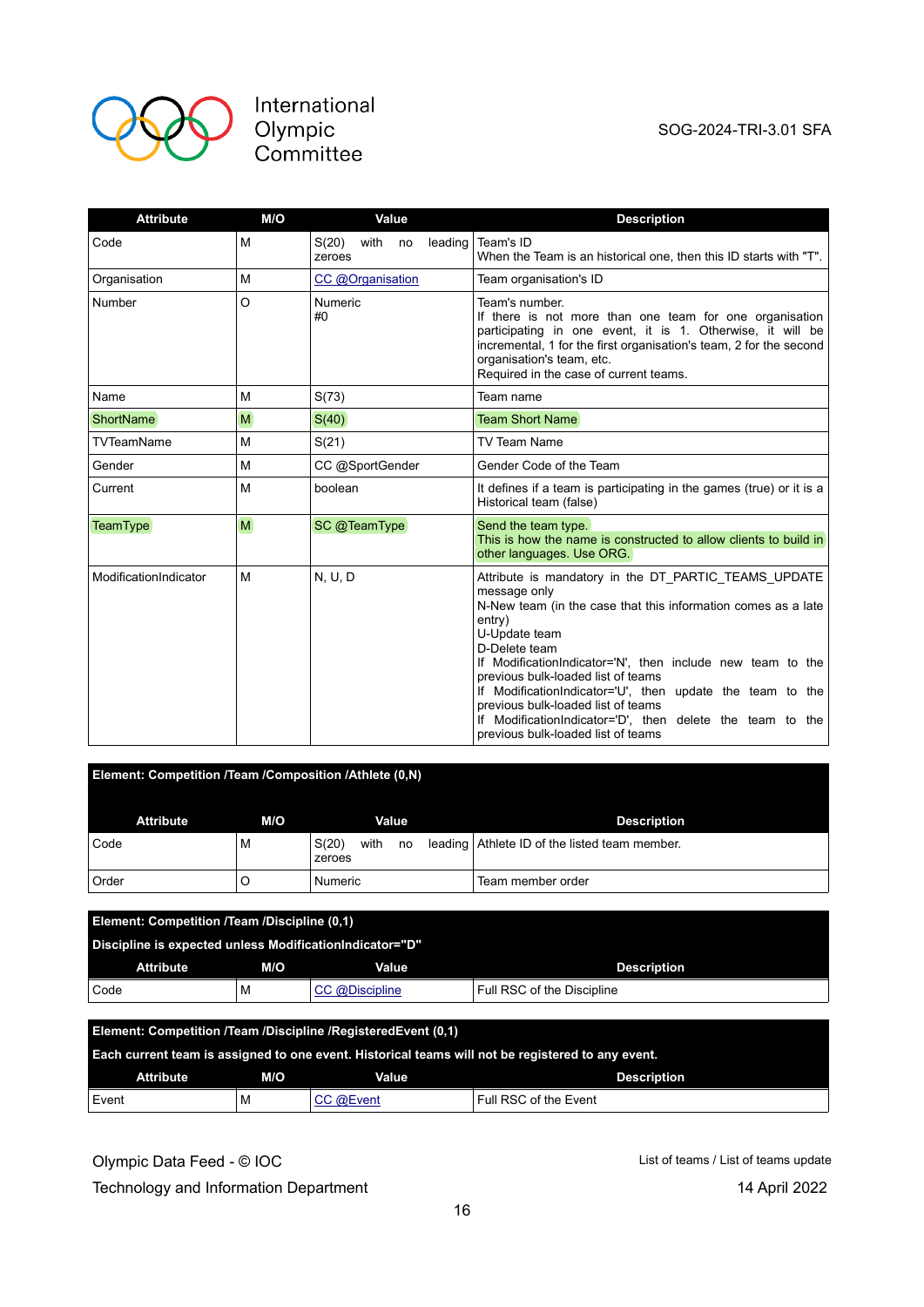

<span id="page-16-1"></span>

|              | Element: Competition /Team /Discipline /RegisteredEvent /EventEntry (0,N) |                  |                           |                                            |  |  |
|--------------|---------------------------------------------------------------------------|------------------|---------------------------|--------------------------------------------|--|--|
|              | Send if there are specific team's event entries.                          |                  |                           |                                            |  |  |
|              | <b>Type</b>                                                               | Code             | Pos                       | <b>Description</b>                         |  |  |
| <b>ENTRY</b> |                                                                           | <b>QUAL RANK</b> | N/A                       | Element Expected:<br>Always when available |  |  |
|              | <b>Attribute</b>                                                          | M/O              | Value                     | <b>Description</b>                         |  |  |
|              | Value                                                                     | M                | S(4)                      | <b>Qualification List Rank</b>             |  |  |
| <b>ENTRY</b> |                                                                           | <b>QUAL PTS</b>  | N/A                       | Element Expected:<br>Always when available |  |  |
|              | <b>Attribute</b>                                                          | M/O              | <b>Value</b>              | <b>Description</b>                         |  |  |
|              | Value                                                                     | M                | <b>Numeric</b><br>##00.00 | <b>Qualification Ranking Points</b>        |  |  |

#### **Sample (General)**

```
<Team Code="TRIXTEAM4-----CAN01" Organisation="CAN" Number="1" Name="Canada" Gender="X" Current="true">
  <Composition>
   <Athlete Code="1063192" Order="1"/>
    <Athlete Code="1063249" Order="2"/>
    <Athlete Code="1067349" Order="3"/>
..
 </Composition>
 <Discipline Code="TRI--------------------------------" >
   <RegisteredEvent Event="TRIXTEAM4-------------------------" />
 </Discipline>
</Team>
```
## <span id="page-16-0"></span>**2.3.2.6 Message Sort**

The message is sorted by Team @Code.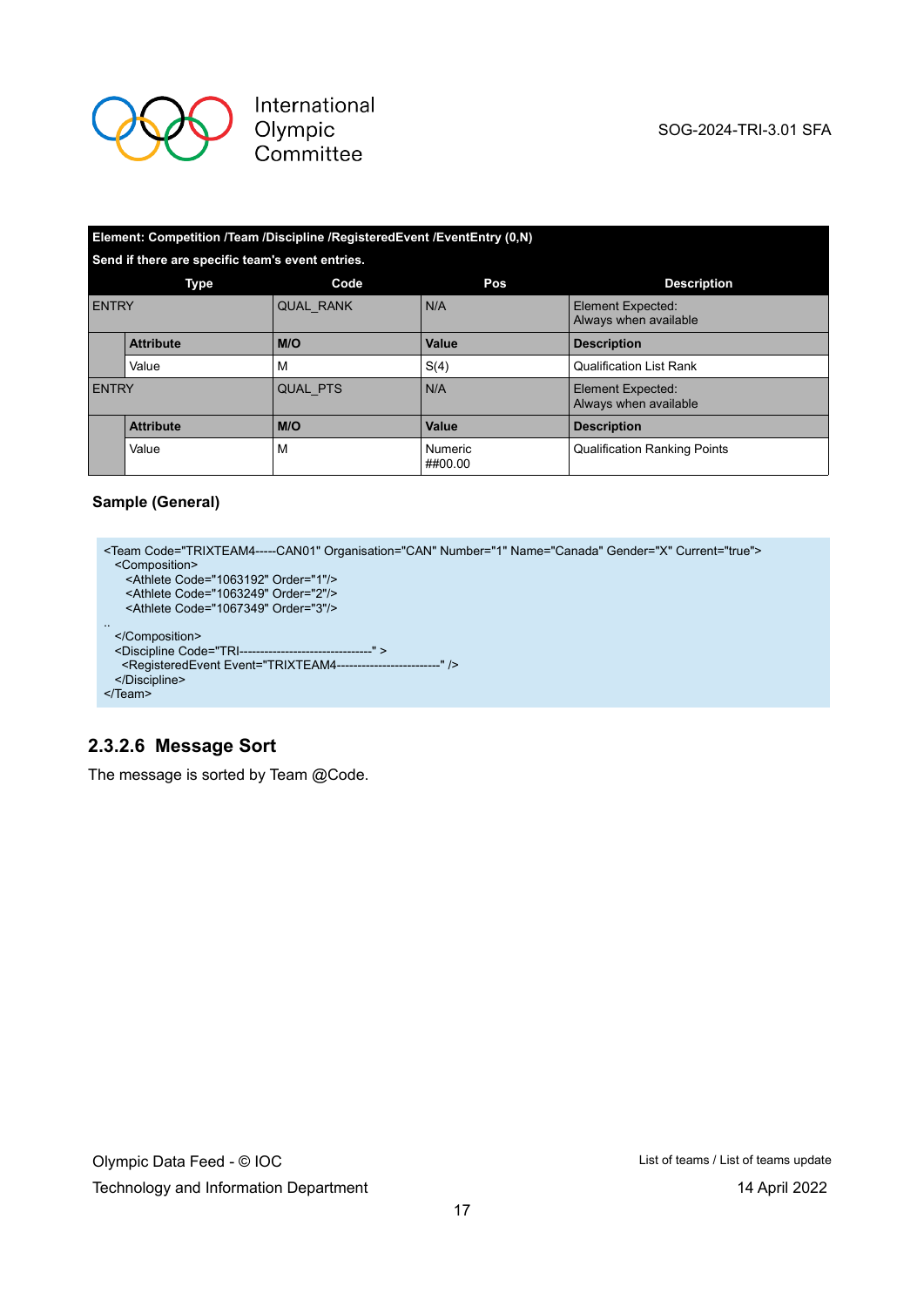

## <span id="page-17-3"></span>**2.3.3 Event Unit Start List and Results**

#### <span id="page-17-2"></span>**2.3.3.1 Description**

The Event Unit Start List and Results is a message containing both the start list and results information of the competitors in one (individual or team) event unit.

The Event Unit Start List and Results is a mandatory message for all sports. The definition includes as much generic information as possible due to the fact that each discipline and event has its own format for the results information (example: score of a match, time in a race, distance in a throw...).

When an athlete receives an IRM, the Rank should be removed and SortOrder updated in the same message in which the IRM is sent.

This is always a full message and all applicable elements and attributes are always sent.

## <span id="page-17-1"></span>**2.3.3.2 Header Values**

The following table describes the message header attributes.

| <b>Attribute</b>       | Value                      | <b>Comment</b>                                                                                                                                                                                                                                                                                                                              |
|------------------------|----------------------------|---------------------------------------------------------------------------------------------------------------------------------------------------------------------------------------------------------------------------------------------------------------------------------------------------------------------------------------------|
| CompetitionCode        | CC @Competition            | Unique ID for competition                                                                                                                                                                                                                                                                                                                   |
| <b>DocumentCode</b>    | CC @Unit                   | Full RSC of the unit                                                                                                                                                                                                                                                                                                                        |
| <b>DocumentSubcode</b> | N/A                        | N/A                                                                                                                                                                                                                                                                                                                                         |
| DocumentType           | DT RESULT                  | Event Unit Start List and Results message                                                                                                                                                                                                                                                                                                   |
| DocumentSubtype        | N/A                        | N/A                                                                                                                                                                                                                                                                                                                                         |
| Version                | 1.1V                       | Version number associated to the message's content. Ascending<br>number                                                                                                                                                                                                                                                                     |
| <b>ResultStatus</b>    | CC @ResultStatus           | It indicates whether the result is official or unofficial (or intermediate etc).<br><b>START LIST</b><br>INTERMEDIATE (used after the competition has started and is not<br>finished but not currently live)<br>LIVE (used during the competition when nothing else applies).<br><b>UNCONFIRMED</b><br><b>UNOFFICIAL</b><br><b>OFFICIAL</b> |
| FeedFlag               | "P"-Production<br>"T"-Test | Test message or production message.                                                                                                                                                                                                                                                                                                         |
| Date                   | Date                       | Date when the message is generated, expressed in the local time zone<br>where the message was produced.                                                                                                                                                                                                                                     |
| Time                   | Time                       | Time up to milliseconds when the message is generated, expressed in<br>the local time zone where the message was produced.                                                                                                                                                                                                                  |
| LogicalDate            | Date                       | Logical Date of events. This is the same as the physical day except<br>when the unit or message transmission extends after midnight.<br>See full explanation in ODF Foundation.                                                                                                                                                             |
| Source                 | SC @Source                 | Code indicating the system which generated the message.                                                                                                                                                                                                                                                                                     |

## <span id="page-17-0"></span>**2.3.3.3 Trigger and Frequency**

\* As soon as the start list is available for each unit and any changes [inc. IRMs] (START\_LIST)

Olympic Data Feed - © IOC **Event Unit Start List and Results**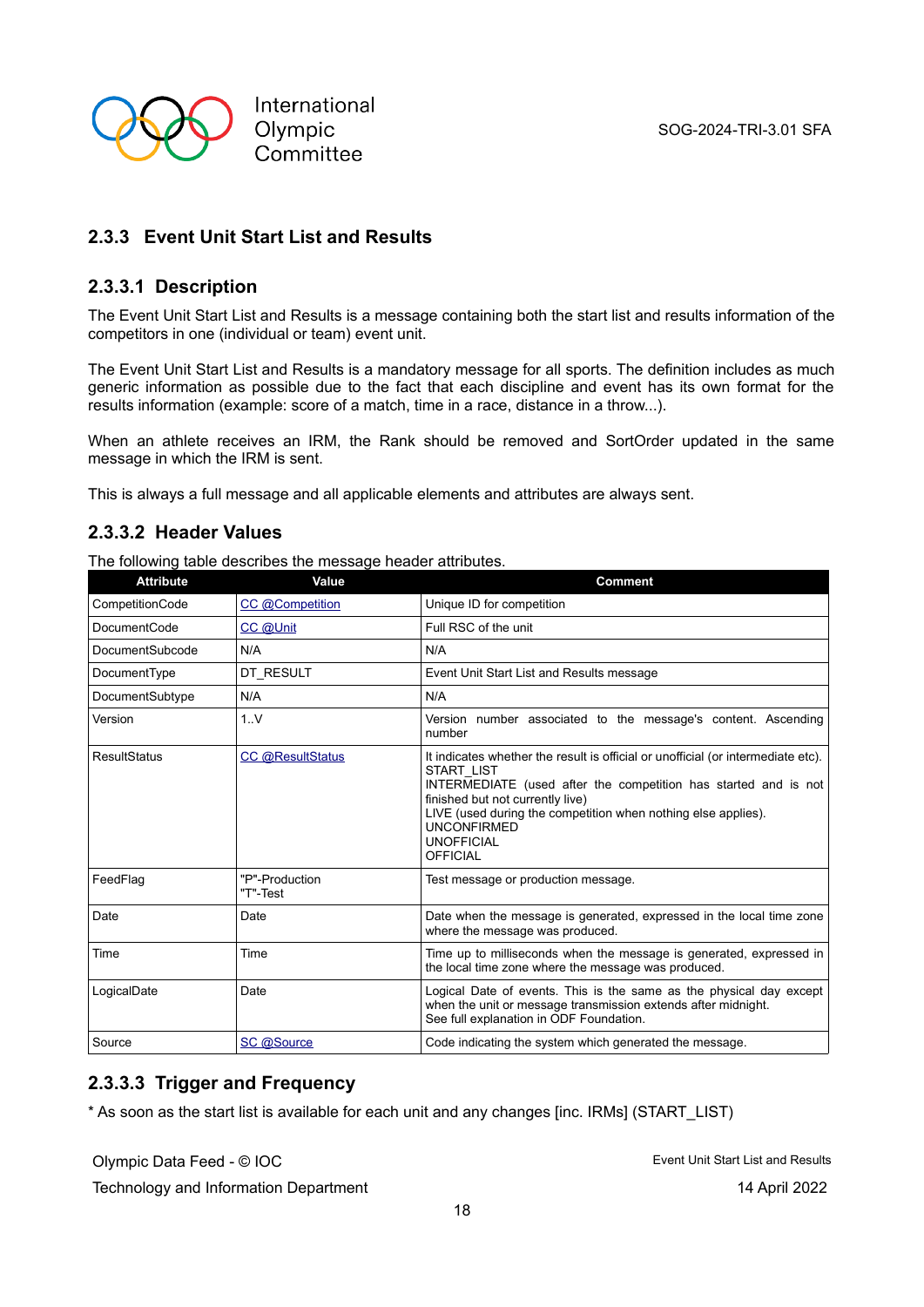

\* As soon as the race starts. (LIVE)

\* When the competition starts and all changes/additions in data included in the message (LIVE). This is generally as each athlete reaches an intermediate point or completes a segment. (LIVE)

- \* After the race is over: where there are any pending photo finish issues to be resolved (UNCONFIRMED)
- \* After the unit is over, UNOFFICIAL / OFFICIAL as appropriate and all changes in the results
- \* Trigger also after any change.

## <span id="page-18-0"></span>**2.3.3.4 Message Structure**

The following table defines the structure of the message.

| Level 1           | Level 2             | Level 3                | Level 4         | Level 5 | Level 6 | Level 7 | Level 8 |
|-------------------|---------------------|------------------------|-----------------|---------|---------|---------|---------|
| Competition (0,1) |                     |                        |                 |         |         |         |         |
|                   | Gen                 |                        |                 |         |         |         |         |
|                   | Sport               |                        |                 |         |         |         |         |
|                   | Codes               |                        |                 |         |         |         |         |
|                   | ExtendedInfos (0,1) |                        |                 |         |         |         |         |
|                   |                     | UnitDateTime (0,1)     |                 |         |         |         |         |
|                   |                     |                        | StartDate       |         |         |         |         |
|                   |                     | ExtendedInfo (0,N)     |                 |         |         |         |         |
|                   |                     |                        | Type            |         |         |         |         |
|                   |                     |                        | Code            |         |         |         |         |
|                   |                     |                        | Pos             |         |         |         |         |
|                   |                     |                        | Value           |         |         |         |         |
|                   |                     |                        | Extension (0,N) |         |         |         |         |
|                   |                     | SportDescription (0,1) |                 |         |         |         |         |
|                   |                     |                        | DisciplineName  |         |         |         |         |
|                   |                     |                        | EventName       |         |         |         |         |
|                   |                     |                        | Gender          |         |         |         |         |
|                   |                     |                        | SubEventName    |         |         |         |         |
|                   |                     | VenueDescription (0,1) |                 |         |         |         |         |
|                   |                     |                        | Venue           |         |         |         |         |
|                   |                     |                        | VenueName       |         |         |         |         |
|                   |                     |                        | Location        |         |         |         |         |
|                   |                     |                        | LocationName    |         |         |         |         |
|                   | Result (1,N)        |                        |                 |         |         |         |         |
|                   |                     | Rank                   |                 |         |         |         |         |
|                   |                     | RankEqual              |                 |         |         |         |         |
|                   |                     | Result                 |                 |         |         |         |         |
|                   |                     | Unchecked              |                 |         |         |         |         |
|                   |                     | <b>IRM</b>             |                 |         |         |         |         |
|                   |                     | SortOrder              |                 |         |         |         |         |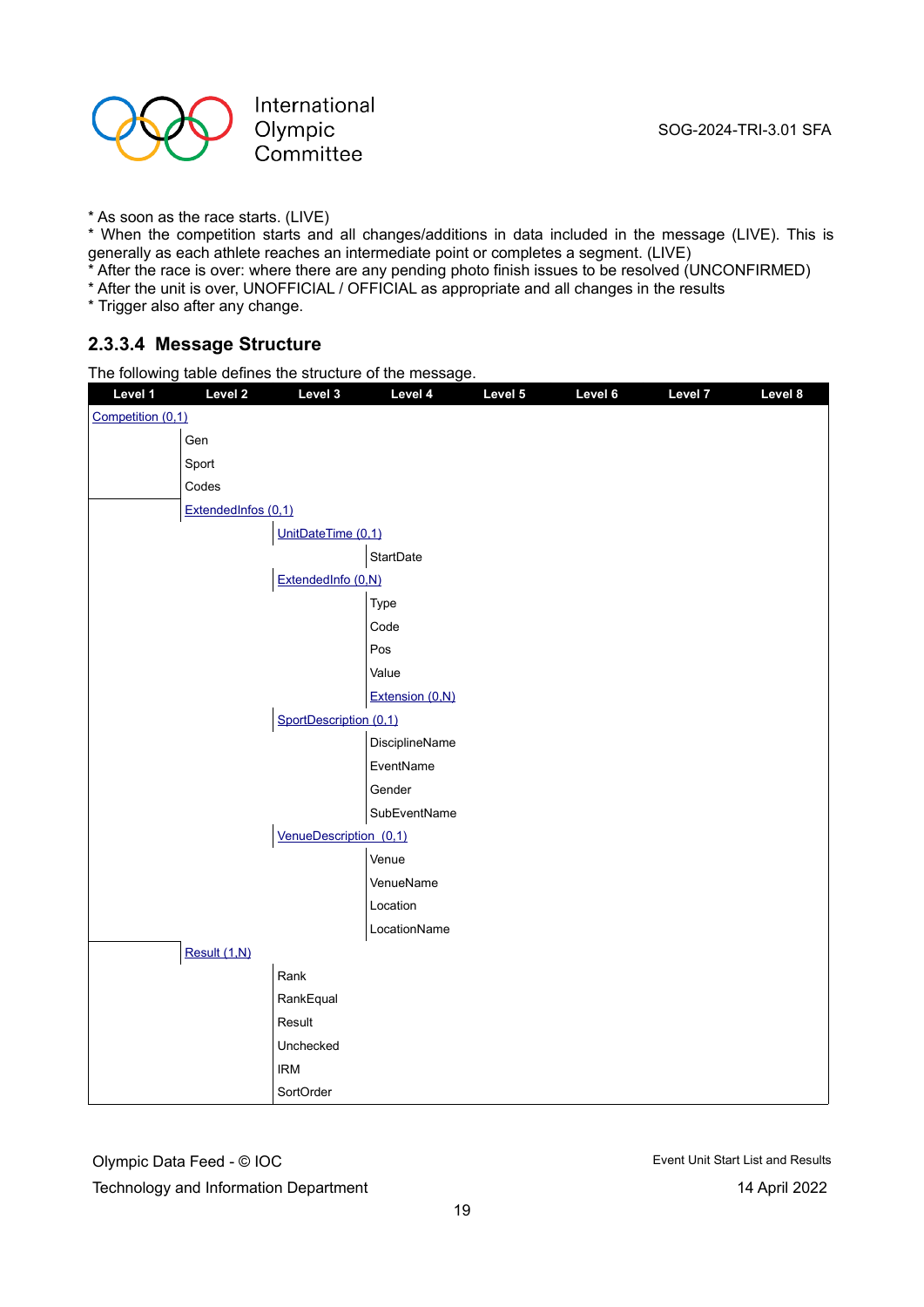



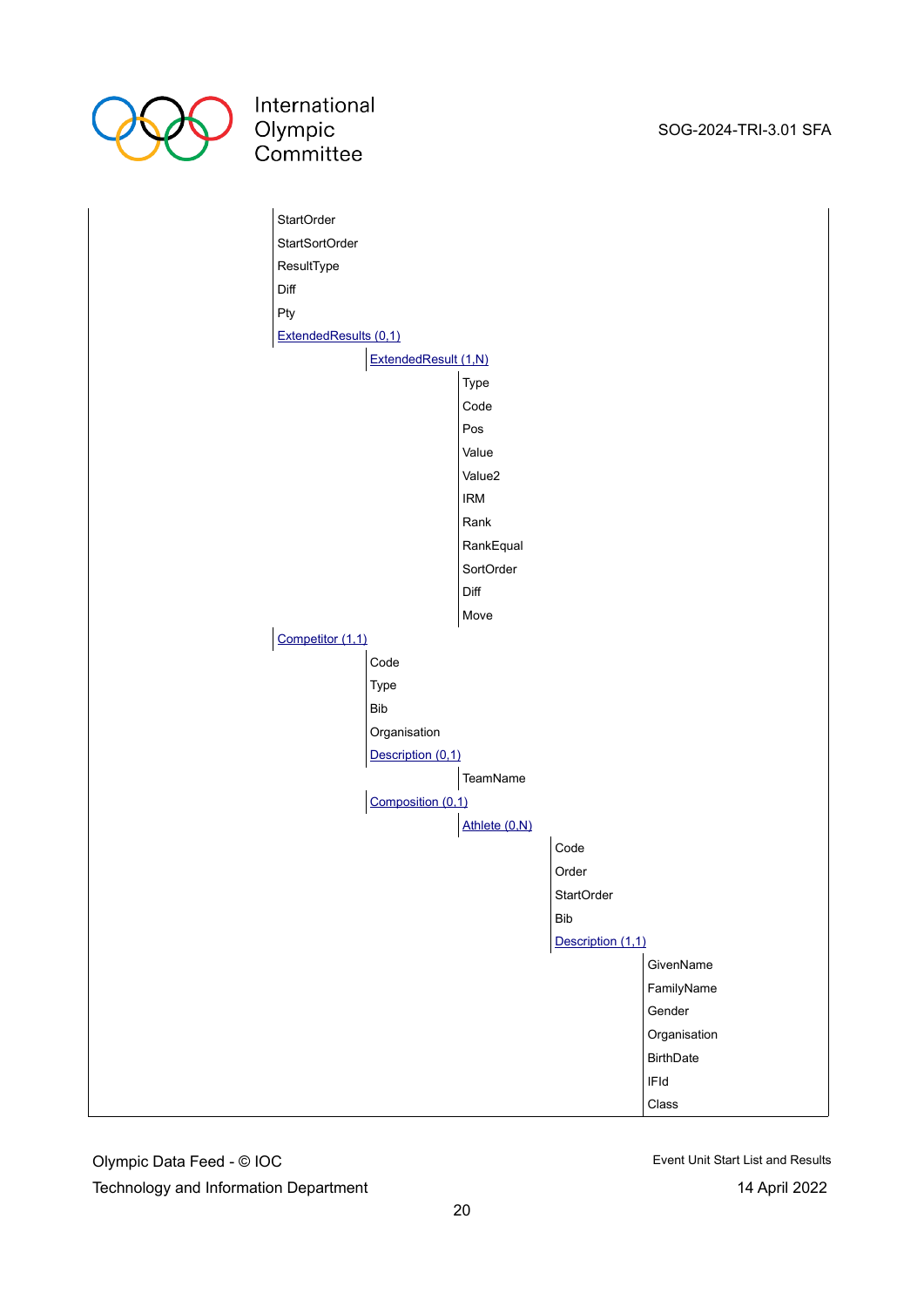



## <span id="page-20-0"></span>**2.3.3.5 Message Values**

<span id="page-20-3"></span>

| <b>Element: Competition (0,1)</b> |     |       |                                                                     |  |  |
|-----------------------------------|-----|-------|---------------------------------------------------------------------|--|--|
| <b>Attribute</b>                  | M/O | Value | <b>Description</b>                                                  |  |  |
| Gen                               |     | S(20) | Version of the General Data Dictionary applicable to the<br>message |  |  |
| Sport                             |     | S(20) | Version of the Sport Data Dictionary applicable to the message      |  |  |
| Codes                             |     | S(20) | Version of the Codes applicable to the message                      |  |  |

<span id="page-20-2"></span>

| Element: Competition / Extended Infos / Unit Date Time (0,1) |     |          |                             |  |
|--------------------------------------------------------------|-----|----------|-----------------------------|--|
| Actual times. Include when the unit starts.                  |     |          |                             |  |
| <b>Attribute</b>                                             | M/O | Value    | <b>Description</b>          |  |
| StartDate                                                    | M   | DateTime | Actual start date and time. |  |

<span id="page-20-1"></span>

| Element: Competition /ExtendedInfos /ExtendedInfo (0,N) |                                                                                                        |                      |                                                                                                                                                                                                                                                               |  |  |
|---------------------------------------------------------|--------------------------------------------------------------------------------------------------------|----------------------|---------------------------------------------------------------------------------------------------------------------------------------------------------------------------------------------------------------------------------------------------------------|--|--|
| Type                                                    | Code                                                                                                   | Pos                  | <b>Description</b>                                                                                                                                                                                                                                            |  |  |
| <b>DISPLAY</b>                                          | $INT \times I \vee$<br>$(x = @$ Seqment Code<br>$=$ lea<br>$y =$ Intermediate point<br>in the segment) | <b>Numeric</b><br>#0 | Code Description:<br>I is only sent in relay events<br>Pos Description:<br>Send a unique number for each competitor<br>included (that is if two competitors updated<br>send $1 & 2$<br><b>Element Expected:</b><br>When available only when the unit is LIVE, |  |  |

Olympic Data Feed - © IOC **Example 2018** Event Unit Start List and Results Technology and Information Department 14 April 2022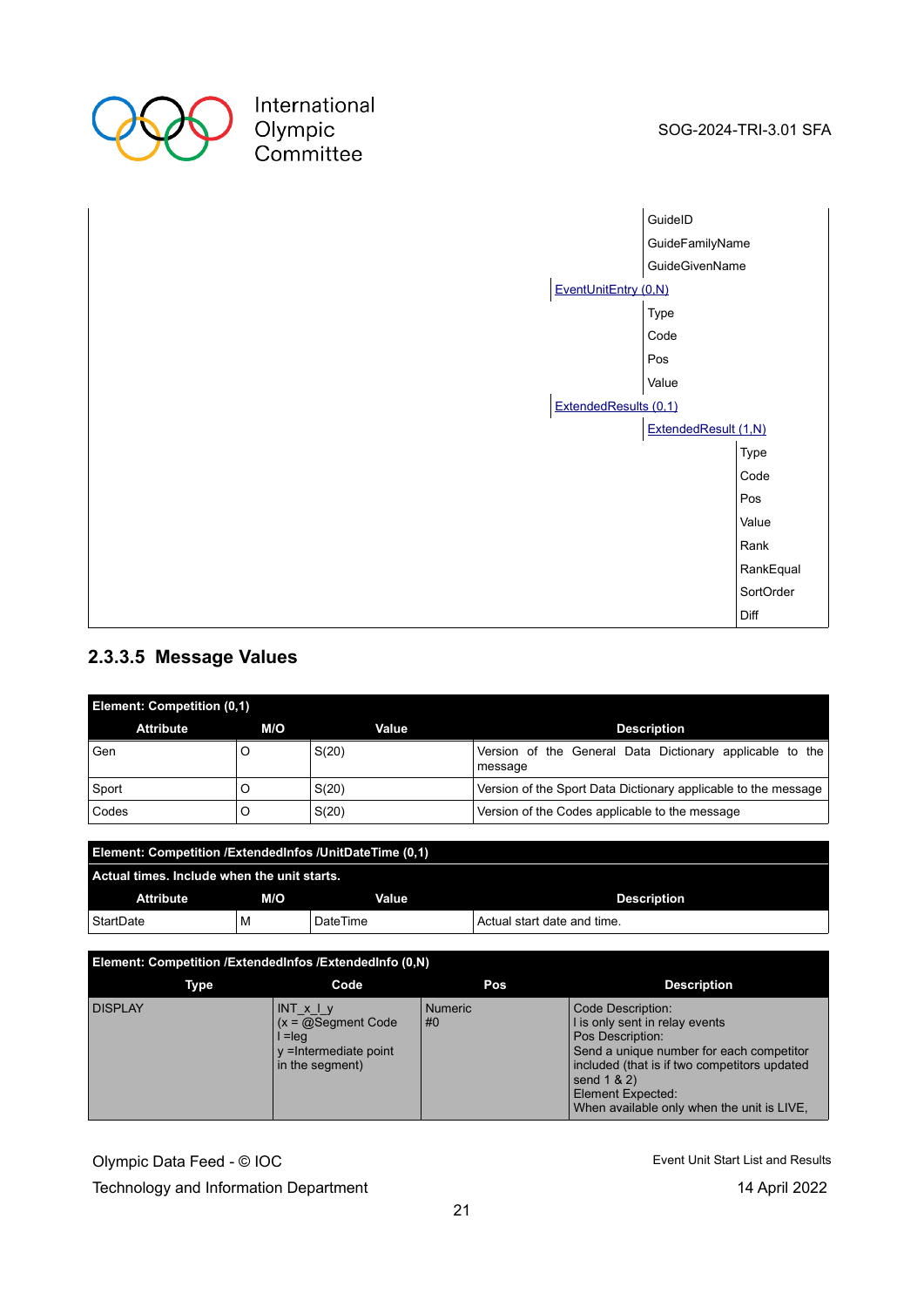

|                |                                                                                                          |                                                                  |                                                                     | UNCONFIRMED or UNOFFICIAL                                                                                                                                       |  |
|----------------|----------------------------------------------------------------------------------------------------------|------------------------------------------------------------------|---------------------------------------------------------------------|-----------------------------------------------------------------------------------------------------------------------------------------------------------------|--|
|                | <b>Attribute</b>                                                                                         | M/O                                                              | <b>Value</b>                                                        | <b>Description</b>                                                                                                                                              |  |
|                | Value                                                                                                    | M                                                                | S(20)<br>without<br>leading<br>zeroes                               | Send the<br>competitor<br>ID of the<br>last<br>competitor(s) to reach the intermediate point<br>(including F).                                                  |  |
| UI             |                                                                                                          | <b>STARTERS</b>                                                  | N/A                                                                 | <b>Element Expected:</b><br>When was available                                                                                                                  |  |
|                | <b>Attribute</b>                                                                                         | M/O                                                              | <b>Value</b>                                                        | <b>Description</b>                                                                                                                                              |  |
|                | Value                                                                                                    | M                                                                | Numeric<br>##0                                                      | Sent the number of competitors on the start<br>list                                                                                                             |  |
|                | <b>Expected When it is available</b>                                                                     | Sub Element: Competition /ExtendedInfos /ExtendedInfo /Extension |                                                                     |                                                                                                                                                                 |  |
|                | Attribute                                                                                                | <b>Value</b>                                                     | <b>Description</b>                                                  |                                                                                                                                                                 |  |
|                | Code                                                                                                     | <b>COMPLETE</b>                                                  |                                                                     |                                                                                                                                                                 |  |
|                | Pos                                                                                                      | Numeric<br>0                                                     | overall complete.<br>For team event: Send the leg number (1-3 only) | For individual events: Send the segment @Pos (from DT_CONFIG) for<br>each segment except transitions and last segment. Do not send for                          |  |
|                | Value                                                                                                    | Numeric<br>##()                                                  |                                                                     | Send the number of competitors whose event unit is completed (of if<br>@Pos is used the number completed that segment/leg) (includes IRMs)                      |  |
|                | Sub Element: Competition /ExtendedInfos /ExtendedInfo /Extension<br><b>Expected When it is available</b> |                                                                  |                                                                     |                                                                                                                                                                 |  |
|                | <b>Attribute</b>                                                                                         | Value                                                            | <b>Description</b>                                                  |                                                                                                                                                                 |  |
|                | Code                                                                                                     | <b>ORG</b>                                                       |                                                                     |                                                                                                                                                                 |  |
|                | Pos                                                                                                      | N/A                                                              | N/A                                                                 |                                                                                                                                                                 |  |
|                | Value                                                                                                    | Numeric<br>##0                                                   | Send the number of organisations in the unit                        |                                                                                                                                                                 |  |
|                | <b>Expected When it is available</b>                                                                     | Sub Element: Competition /ExtendedInfos /ExtendedInfo /Extension |                                                                     |                                                                                                                                                                 |  |
|                | <b>Attribute</b>                                                                                         | <b>Value</b>                                                     | <b>Description</b>                                                  |                                                                                                                                                                 |  |
|                | Code                                                                                                     | ٧<br>Where y=CC@IRM                                              |                                                                     |                                                                                                                                                                 |  |
|                | Pos                                                                                                      | N/A                                                              | N/A                                                                 |                                                                                                                                                                 |  |
|                | Value                                                                                                    | Numeric<br>##0                                                   | Send number of competitors who have an IRM.                         |                                                                                                                                                                 |  |
| <b>DISPLAY</b> |                                                                                                          | AFTER_INT                                                        | S(2)                                                                | Pos Description:<br>Intermediate point (1,2)<br>Element Expected:<br>Always for all intermediate points after the<br>first person has passed that intermediate. |  |
|                | <b>Attribute</b>                                                                                         | M/O                                                              | <b>Value</b>                                                        | <b>Description</b>                                                                                                                                              |  |
|                | Value                                                                                                    | M                                                                | <b>Numeric</b><br>##0                                               | Send the number of competitors who have<br>passed the intermediate point.<br>Do not include IRMs who did not reach this<br>point.                               |  |
| UI             |                                                                                                          | <b>WET SUIT</b>                                                  | N/A                                                                 | Element Expected:<br>When available                                                                                                                             |  |
|                | <b>Attribute</b>                                                                                         | M/O                                                              | Value                                                               | <b>Description</b>                                                                                                                                              |  |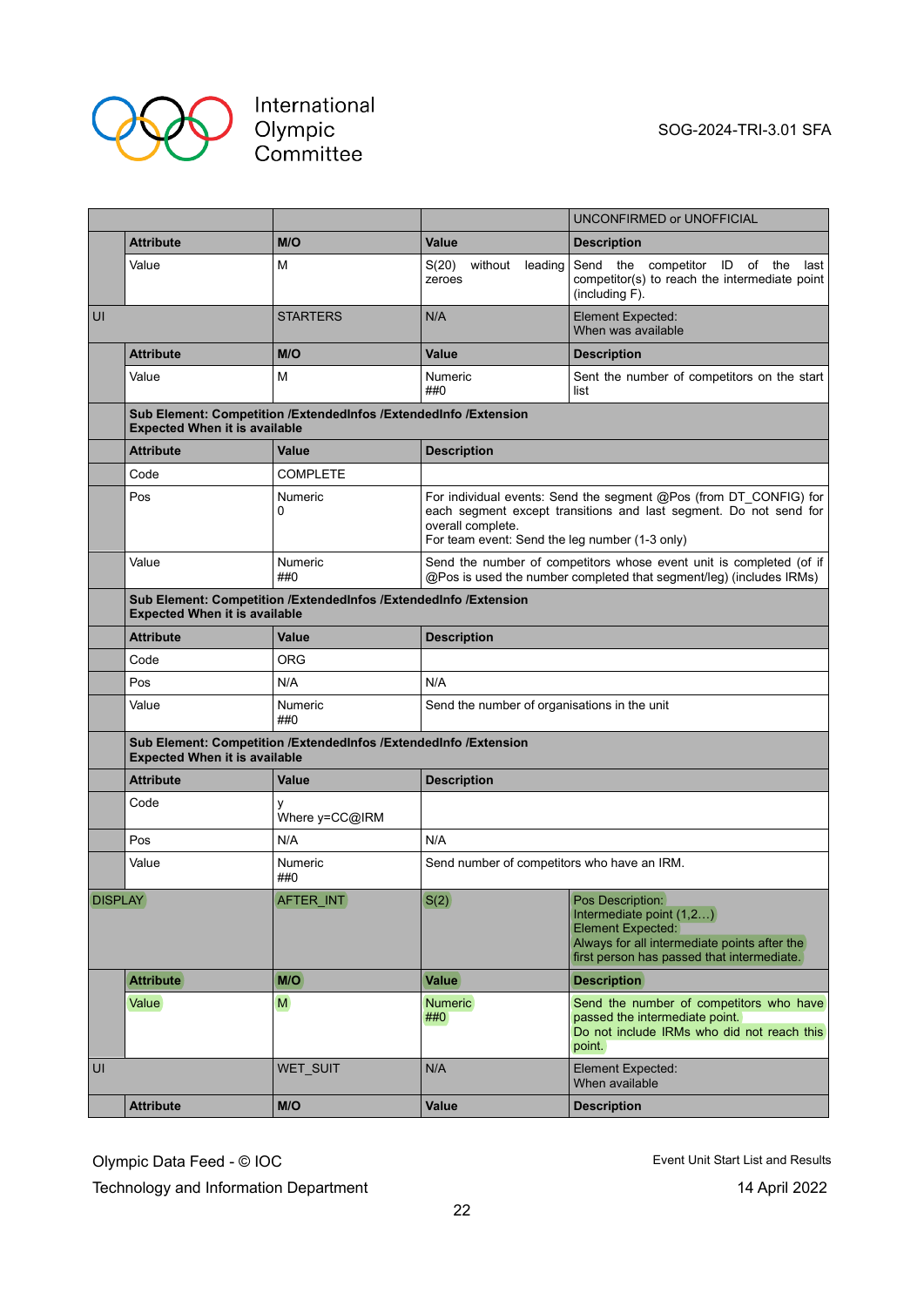

|               | Value                                | M                                                                | S(1)                       | Send Y if wet suits are allowed. N if not<br>allowed.                                                                                      |
|---------------|--------------------------------------|------------------------------------------------------------------|----------------------------|--------------------------------------------------------------------------------------------------------------------------------------------|
| <b>LEADER</b> |                                      | <b>CURRENT</b>                                                   | <b>Numeric</b><br>$\Omega$ | Pos Description:<br>In the case of team events send the leg, do<br>not include in individual.<br>Element Expected:<br>When it is available |
|               | <b>Attribute</b>                     | M/O                                                              | <b>Value</b>               | <b>Description</b>                                                                                                                         |
|               | Value                                | M                                                                | SC @Segment                | Send @Segment for current segment for the<br>leader (or last if not passed an intermediate<br>in the current segment).                     |
|               | <b>Expected When it is available</b> | Sub Element: Competition /ExtendedInfos /ExtendedInfo /Extension |                            |                                                                                                                                            |
|               | <b>Attribute</b>                     | Value                                                            | <b>Description</b>         |                                                                                                                                            |
|               | Code                                 | <b>INTERMEDIATE</b>                                              |                            |                                                                                                                                            |
|               | Pos                                  | N/A                                                              | N/A                        |                                                                                                                                            |
|               | Value                                | S(2)                                                             | the leader.                | Send the most recent intermediate point passed within the segment for                                                                      |

#### **Sample (General)**

<ExtendedInfos>

- <UnitDateTime StartDate="2012-08-11T12:30:00+01:00" />
- <ExtendedInfo Type="UI" Code="STARTERS" Value="55" />
- <Extension Code="COMPLETE" Pos="1" Value="55" />
- <Extension Code="COMPLETE" Pos="3" Value="55" />
- <Extension Code="ORG" Value="35" />
- </ExtendedInfo>
- <ExtendedInfo Type="UI" Code="WET\_SUIT" Value="N" />
- <ExtendedInfo Type="LEADER" Code="CURRENT" Value="RUN" >
- <Extension Code="INTERMEDIATE" Value="2" />
- </ExtendedInfo>
- </ExtendedInfos>

#### <span id="page-22-1"></span>**Element: Competition /ExtendedInfos /SportDescription (0,1)**

#### **Sport Descriptions in Text.**

| <b>Attribute</b> | M/O | Value           | <b>Description</b>                                      |
|------------------|-----|-----------------|---------------------------------------------------------|
| DisciplineName   | м   | S(40)           | Discipline ENG Description (not code) from Common Codes |
| EventName        | м   | S(40)           | Event ENG Description (not code) from Common Codes.     |
| Gender           | м   | CC @SportGender | Gender code for the event unit                          |
| SubEventName     | M   | S(40)           | EventUnit ENG Description (not code) from Common Codes  |

<span id="page-22-0"></span>**Element: Competition /ExtendedInfos /VenueDescription (0,1)**

| Venue Names in Text. |     |               |                                                    |
|----------------------|-----|---------------|----------------------------------------------------|
| <b>Attribute</b>     | M/O | Value         | Description                                        |
| Venue                | M   | CC @VenueCode | Venue Code                                         |
| VenueName            | M   | S(25)         | Venue ENG Description (not code) from Common Codes |

Olympic Data Feed - © IOC **Example 2018** Event Unit Start List and Results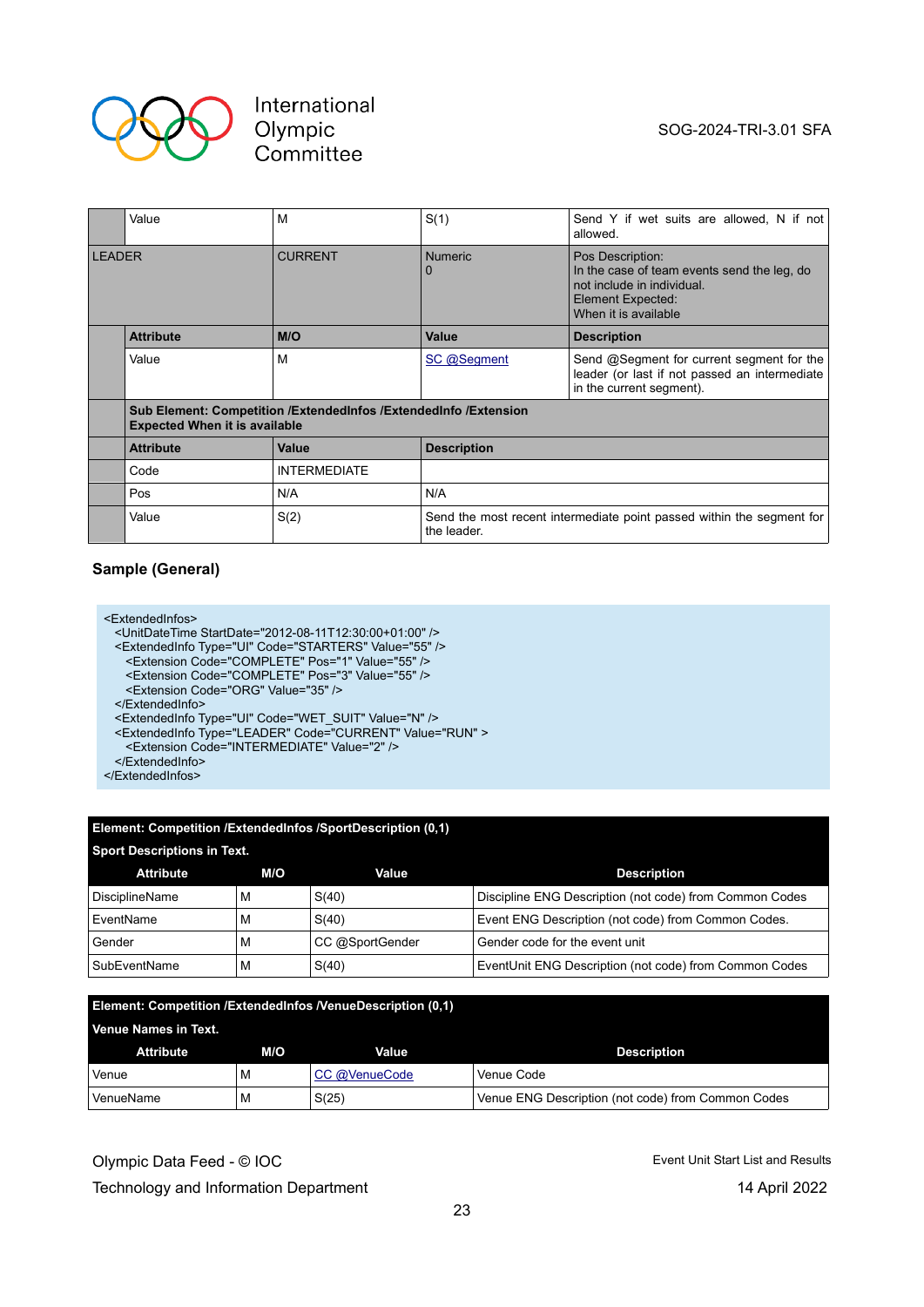

#### SOG-2024-TRI-3.01 SFA

| Location     | <b>M</b> | @Location | Location code                                         |
|--------------|----------|-----------|-------------------------------------------------------|
| LocationName | 'N.      | S(30)     | Location ENG Description (not code) from Common Codes |

<span id="page-23-0"></span>

| Element: Competition /Result (1,N) |                                                                                                                     |                       |                                                                                                                                                                                                                                                                                                                                                                                                                                                                                                                                                                                                                                                                                                                                                                                                                                                                       |  |  |  |
|------------------------------------|---------------------------------------------------------------------------------------------------------------------|-----------------------|-----------------------------------------------------------------------------------------------------------------------------------------------------------------------------------------------------------------------------------------------------------------------------------------------------------------------------------------------------------------------------------------------------------------------------------------------------------------------------------------------------------------------------------------------------------------------------------------------------------------------------------------------------------------------------------------------------------------------------------------------------------------------------------------------------------------------------------------------------------------------|--|--|--|
|                                    | For each Event Unit Results message, there must be at least one competitor with a result element in the event unit. |                       |                                                                                                                                                                                                                                                                                                                                                                                                                                                                                                                                                                                                                                                                                                                                                                                                                                                                       |  |  |  |
| <b>Attribute</b>                   | M/O                                                                                                                 | Value                 | <b>Description</b>                                                                                                                                                                                                                                                                                                                                                                                                                                                                                                                                                                                                                                                                                                                                                                                                                                                    |  |  |  |
| Rank                               | O                                                                                                                   | Text                  | Rank of the competitor in the corresponding event unit.                                                                                                                                                                                                                                                                                                                                                                                                                                                                                                                                                                                                                                                                                                                                                                                                               |  |  |  |
| RankEqual                          | O                                                                                                                   | S(1)                  | Identifies if a rank has been equalled. Only send if applicable                                                                                                                                                                                                                                                                                                                                                                                                                                                                                                                                                                                                                                                                                                                                                                                                       |  |  |  |
| Result                             | O                                                                                                                   | h:mm:ss               | The result of the competitor in the event unit. Do not include h<br>if it is zero.                                                                                                                                                                                                                                                                                                                                                                                                                                                                                                                                                                                                                                                                                                                                                                                    |  |  |  |
| Unchecked                          | $\circ$                                                                                                             | S(1)                  | Send Y in the case the final result for this competitor has not<br>been validated                                                                                                                                                                                                                                                                                                                                                                                                                                                                                                                                                                                                                                                                                                                                                                                     |  |  |  |
| <b>IRM</b>                         | O                                                                                                                   | SC @IRM               | IRM for the particular event unit.<br>Send just in the case @ResultType is IRM.                                                                                                                                                                                                                                                                                                                                                                                                                                                                                                                                                                                                                                                                                                                                                                                       |  |  |  |
| SortOrder                          | M                                                                                                                   | Numeric               | Used to sort all the results of an event unit                                                                                                                                                                                                                                                                                                                                                                                                                                                                                                                                                                                                                                                                                                                                                                                                                         |  |  |  |
|                                    |                                                                                                                     |                       | This attribute is a sequential number with the order of the<br>results for the particular event unit<br>Before the race start content is the same than StartSortOrder.<br>After the first split data arrives, Results are sorted by split rank.<br>For those athletes without rank (first split) then the sort is the<br>same as before the race, but following athletes with split rank.<br>At the end Results are sorted by Rank.<br>The rank sort is, all those athletes at the forward most split are<br>ranked 1 - x, adding those athletes that have not arrived to this<br>split, which are sorted according position in previous split etc.<br>back through each split (or start order). Resort as each new<br>data item arrives.<br>Athletes who are disqualified or are notified as DNF etc. during<br>the race must be dropped to the bottom with no rank. |  |  |  |
| <b>StartOrder</b>                  | O                                                                                                                   | S(4)                  | Start Position, send unless IRM before the start.<br>(not applicable in Paralympics)                                                                                                                                                                                                                                                                                                                                                                                                                                                                                                                                                                                                                                                                                                                                                                                  |  |  |  |
| <b>StartSortOrder</b>              | M                                                                                                                   | Numeric               | Order as in the Start list.<br>Used to sort all start list competitors in an event unit.                                                                                                                                                                                                                                                                                                                                                                                                                                                                                                                                                                                                                                                                                                                                                                              |  |  |  |
| ResultType                         | O                                                                                                                   | <b>SC @ResultType</b> | Type of the @Result attribute.                                                                                                                                                                                                                                                                                                                                                                                                                                                                                                                                                                                                                                                                                                                                                                                                                                        |  |  |  |
| Diff                               | O                                                                                                                   | $+m$ :ss              | Time behind at finish only (do not send for leader)                                                                                                                                                                                                                                                                                                                                                                                                                                                                                                                                                                                                                                                                                                                                                                                                                   |  |  |  |
| Pty                                | O                                                                                                                   | S(2)                  | Send number of penalties given (eg. 1P)                                                                                                                                                                                                                                                                                                                                                                                                                                                                                                                                                                                                                                                                                                                                                                                                                               |  |  |  |

<span id="page-23-1"></span>

| Element: Competition /Result /ExtendedResults /ExtendedResult (1,N) |                  |                    |              |                                                                                                                                                                                                                                         |  |
|---------------------------------------------------------------------|------------------|--------------------|--------------|-----------------------------------------------------------------------------------------------------------------------------------------------------------------------------------------------------------------------------------------|--|
|                                                                     | Type             | <b>Description</b> |              |                                                                                                                                                                                                                                         |  |
| ER                                                                  |                  | <b>PHOTO</b>       | N/A          | Element Expected:<br>At the end of the race. Only send for<br>applicable competitors.                                                                                                                                                   |  |
|                                                                     | <b>Attribute</b> | M/O                | <b>Value</b> | <b>Description</b>                                                                                                                                                                                                                      |  |
|                                                                     | Value            | M                  | S(1)         | To know if the competitor's final result is<br>awaiting a photo.<br>Send P for Pending Status or Y when<br>evaluated.<br>Otherwise do not send.<br>If PHOTO is sent as pending then those<br>pending competitors will not have rank but |  |

Olympic Data Feed - © IOC **Example 2018** Event Unit Start List and Results Technology and Information Department 14 April 2022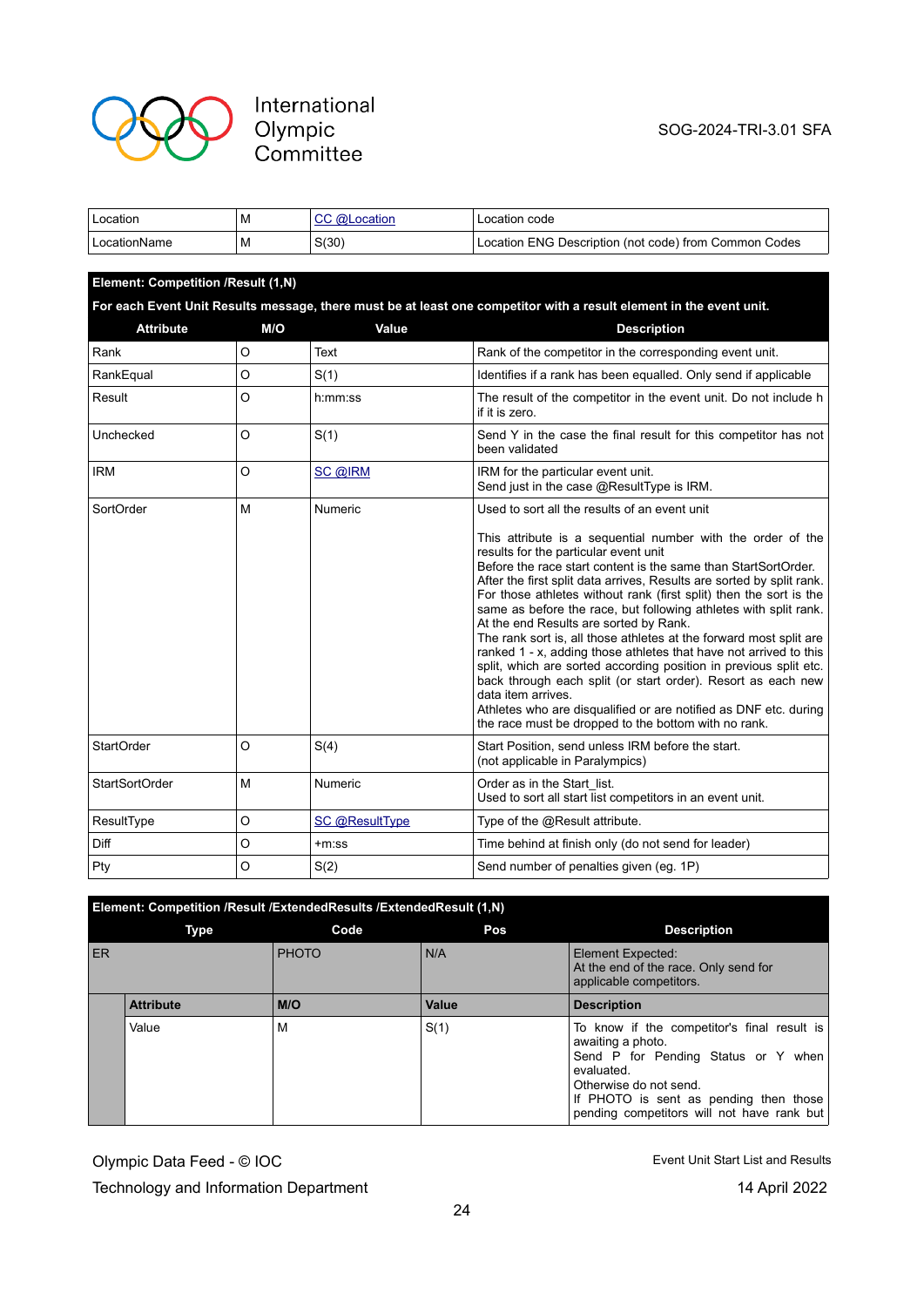

|                  |                     |                                     | will still be sorted in the correct place (as well<br>as is known).<br>For example: Rank = $1,2,1,5,6,7$ and<br>SortOrder = $1,2,3,4,5,6,7$                                                                                                                                                                                                                                                                                                                                                           |
|------------------|---------------------|-------------------------------------|-------------------------------------------------------------------------------------------------------------------------------------------------------------------------------------------------------------------------------------------------------------------------------------------------------------------------------------------------------------------------------------------------------------------------------------------------------------------------------------------------------|
| CC @Segment      | <b>INTERMEDIATE</b> | S(2)                                | Pos Description:<br>Intermediate point in the segment as defined<br>in DT_CONFIG (1,2F) For individual events<br>For team events the Pos value is the<br>INTERMEDIATE ALL value from<br>DT_CONFIG not considering legs or<br>segments<br><b>Element Expected:</b><br>Send each intermediate point for ALL<br>competitors as soon as the first competitor<br>crosses each intermediate point. (either all<br>competitors have the intermediate point or<br>none)<br>Send in team and individual events |
| <b>Attribute</b> | M/O                 | <b>Value</b>                        | <b>Description</b>                                                                                                                                                                                                                                                                                                                                                                                                                                                                                    |
| Value            | O                   | h:mm:ss<br>or $-$                   | Overall cumulative time at the intermediate<br>point. Do not send leading zeros (includes<br>compensation if applicable in Para Triathlon).<br>Send "-" if competitor passed this point and<br>no data available.<br>Send when this competitor passes the<br>intermediate point.                                                                                                                                                                                                                      |
| Rank             | O                   | S(3)                                | Send the cumulative rank of the competitor at<br>the intermediate point. Do not send if no<br>value.                                                                                                                                                                                                                                                                                                                                                                                                  |
| RankEqual        | O                   | S(1)                                | Send 'Y' if rank is equalled, otherwise do not<br>send.                                                                                                                                                                                                                                                                                                                                                                                                                                               |
| SortOrder        | M                   | <b>Numeric</b>                      | Index based on whole list (with the ones who<br>have not reached the end of the intermediate<br>point as well - after the ones who have, but<br>before the IRMs. Sorted by the intermediate<br>passed most recently and by order there (if<br>none, then by start order).                                                                                                                                                                                                                             |
| Diff             | O                   | $+m:ss$                             | Send the time behind the fastest at the<br>intermediate point. (Do not send for the<br>leader)                                                                                                                                                                                                                                                                                                                                                                                                        |
| Move             | O                   | <b>Numeric</b><br>+##0 or -##0 or 0 | Change in rank compared to the previous<br>Intermediate Point. For example, if one<br>competitor is moving from rank $=9$ to rank<br>$=$ 15 then Move is $-6$ .                                                                                                                                                                                                                                                                                                                                       |
| CC @Segment      | <b>SECTION</b>      | S(2)                                | Pos Description:<br>Intermediate no. as defined in DT CONFIG.<br><b>Element Expected:</b><br>Send each section point for ALL competitors<br>as soon as the first competitor crosses each<br>point. (either all competitors have the section<br>point or none)<br>Only send if the number of intermediates in a<br>segment is bigger than the number of laps in<br>this sector in individual events                                                                                                    |
| <b>Attribute</b> | M/O                 | Value                               | <b>Description</b>                                                                                                                                                                                                                                                                                                                                                                                                                                                                                    |
| Value            | O                   | m:ss<br>or $-$                      | Time elapsed from the last (overall)<br>intermediate point to this intermediate point.                                                                                                                                                                                                                                                                                                                                                                                                                |

Olympic Data Feed - © IOC **Example 2018** Event Unit Start List and Results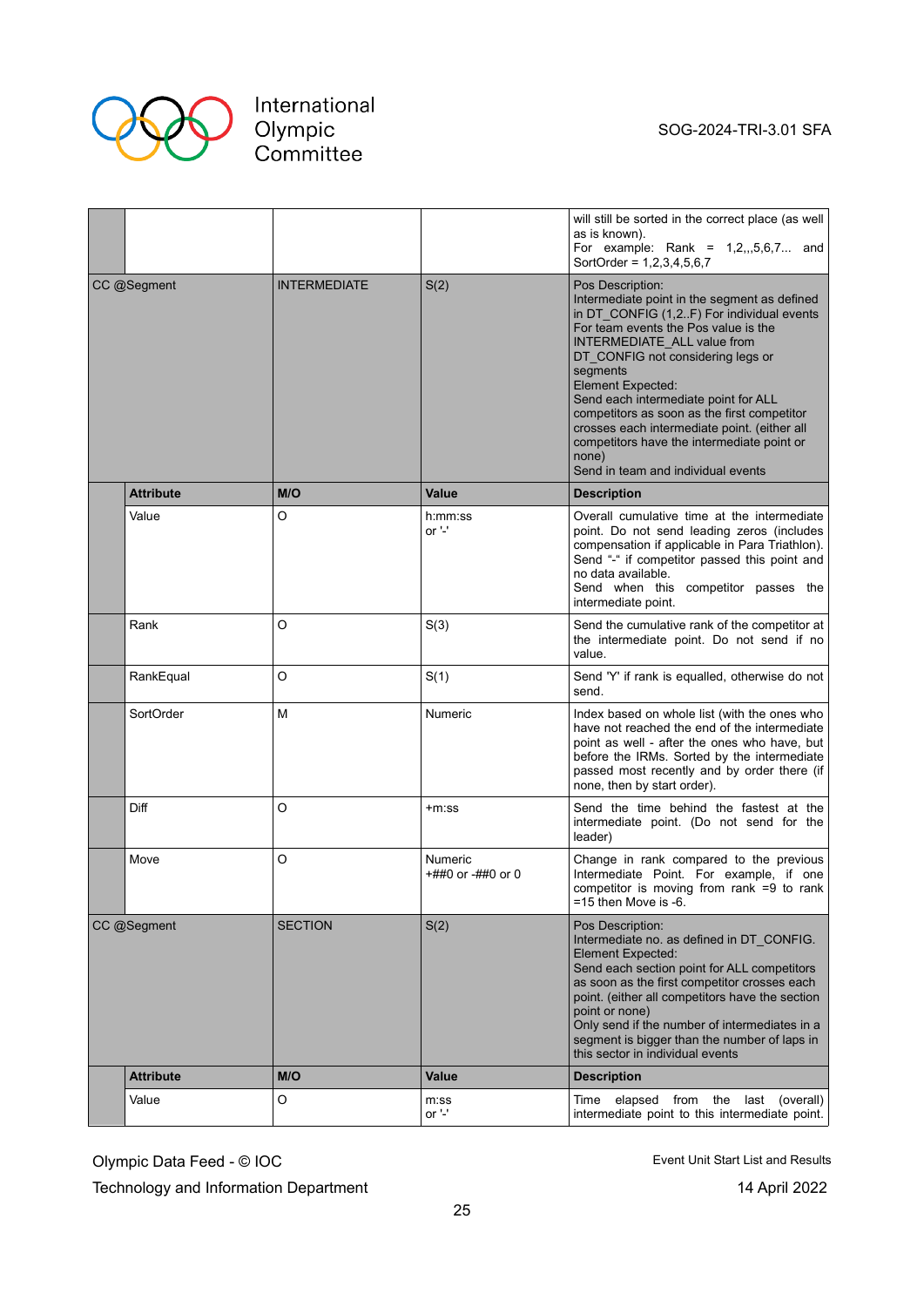

|                  |               |                              | Send "-" if competitor passed this point and<br>no data available.<br>Send when this competitor completes the<br>section.                                                                                                                                                 |
|------------------|---------------|------------------------------|---------------------------------------------------------------------------------------------------------------------------------------------------------------------------------------------------------------------------------------------------------------------------|
| Rank             | O             | S(3)                         | Rank of the competitor in the section.                                                                                                                                                                                                                                    |
| RankEqual        | O             | S(1)                         | Send 'Y' if rank is equalled, otherwise do not<br>send.                                                                                                                                                                                                                   |
| SortOrder        | M             | <b>Numeric</b>               | Index based on whole list (with the ones who<br>have not reached the end of the intermediate<br>point as well - after the ones who have, but<br>before the IRMs. Sorted by the intermediate<br>passed most recently and by order there (if<br>none, then by start order). |
| Diff             | O             | $+m:ss$                      | Send the time behind the fastest at the<br>corresponding intermediate point. (Do not<br>send for leader)                                                                                                                                                                  |
| CC @Segment      | LAP           | Numeric<br>#0                | Pos Description:<br>Intermediate no. as defined in DT_CONFIG.<br>Element Expected:<br>Only if there is more than one lap in the<br>segment in individual events.                                                                                                          |
| <b>Attribute</b> | M/O           | <b>Value</b>                 | <b>Description</b>                                                                                                                                                                                                                                                        |
| Value            | M             | m:ss<br>or $-$               | Time for this lap<br>Send '-' if competitor passed this point and no<br>data available.                                                                                                                                                                                   |
| Rank             | O             | S(3)                         | Send the rank of the competitor in the lap                                                                                                                                                                                                                                |
| RankEqual        | O             | S(1)                         | Send "Y" if rank is equalled, otherwise do not<br>send.                                                                                                                                                                                                                   |
| Diff             | O             | $+m:ss$                      | Send the time behind the fastest at the<br>current lap. (Do not send for the leader)                                                                                                                                                                                      |
| Move             | O             | Numeric<br>+##0 or -##0 or 0 | Change in rank compared to the previous<br>Lap. For example if one competitor is moving<br>from rank =9 to rank =15 then Move is $-6$ .                                                                                                                                   |
| CC @Segment      | <b>SECTOR</b> | S(2)                         | Pos Description:<br>Intermediate no. as defined in DT_CONFIG.<br><b>Element Expected:</b><br>Send each sector for ALL competitors as<br>soon as the first competitor completes the<br>sector. (either all competitors have the sector<br>or none)<br>In individual events |
| <b>Attribute</b> | M/O           | Value                        | <b>Description</b>                                                                                                                                                                                                                                                        |
| Value            | O             | h:mm:ss<br>or $-$            | Time elapsed from the start of the current<br>segment to the current intermediate point. Do<br>not send leading h if zero. Send "-" if<br>competitor passed this point and no data<br>available.<br>Send when this competitor completes the<br>sector.                    |
| Rank             | O             | S(3)                         | Send the rank of the competitor in the sector                                                                                                                                                                                                                             |
| RankEqual        | O             | S(1)                         | Send "Y" if rank is equalled, otherwise do not<br>send.                                                                                                                                                                                                                   |
| SortOrder        | M             | Numeric                      | Index based on whole list (with the ones who                                                                                                                                                                                                                              |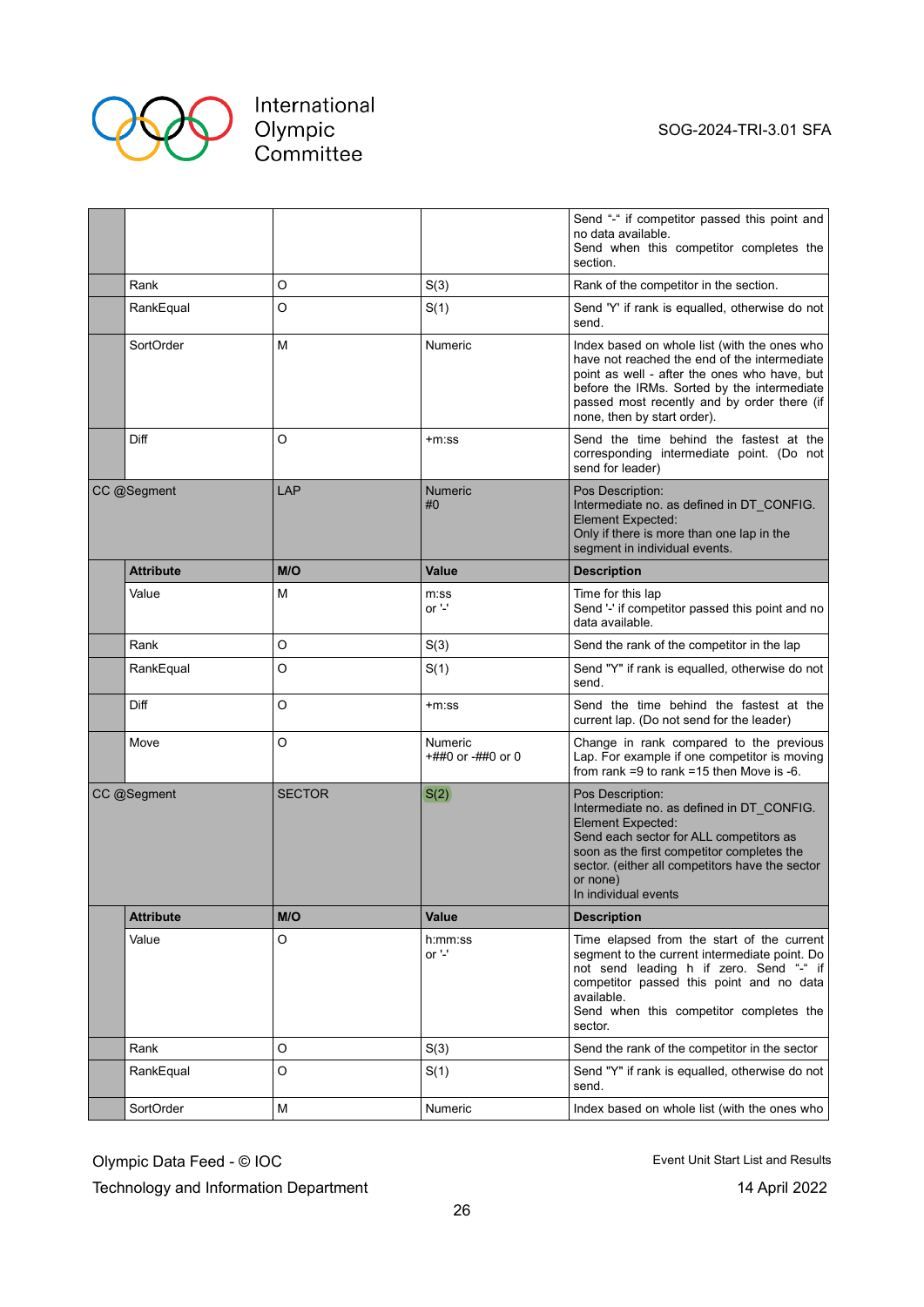

|      |                    |                  |                                           | have not reached the end of the current<br>sector as well - after the ones who have, but<br>before the IRMs. Sorted by the intermediate<br>passed most recently in current sector and by<br>order there (if none, then by start order). |
|------|--------------------|------------------|-------------------------------------------|-----------------------------------------------------------------------------------------------------------------------------------------------------------------------------------------------------------------------------------------|
|      | Diff               | O                | $+m:ss$                                   | Send the time behind the fastest at the<br>current sector. (Do not send for leader)                                                                                                                                                     |
| TEAM |                    | LEG <sup>®</sup> | S(1)                                      | Pos Description:<br>Leg, A, B, C, D<br><b>Element Expected:</b><br>Team events only when each leg is<br>completed.                                                                                                                      |
|      | <b>Attribute</b>   | M/O              | Value                                     | <b>Description</b>                                                                                                                                                                                                                      |
|      | Value              | $\circ$          | mm:ss                                     | Time within this leg. Do not send leading<br>zero.                                                                                                                                                                                      |
|      | Value <sub>2</sub> | $\circ$          | h:mm:ss                                   | Team Time after this leg (cumulative). Do not<br>send leading zero hours or leading zeros in<br>minutes under 10.                                                                                                                       |
|      | <b>IRM</b>         | $\circ$          | SC @IRM                                   | IRM for this leg if applicable                                                                                                                                                                                                          |
|      | Rank               | $\circ$          | S(3)                                      | Rank in this leg.                                                                                                                                                                                                                       |
|      | RankEqual          | $\circ$          | S(1)                                      | Send "Y" if rank is equalled, otherwise do not<br>send.                                                                                                                                                                                 |
|      | <b>SortOrder</b>   | M                | <b>Numeric</b>                            | Index based on rank                                                                                                                                                                                                                     |
|      | Move               | $\circ$          | <b>Numeric</b><br>+##0 or -##0 or 0       | Change in rank compared to the rank at the<br>previous leg. For example if one competitor is<br>moving from rank =9 to rank =15 then Move<br>$is -6.$<br>Only send at the end of each leg (2,3,4)                                       |
|      | <b>SUMMARY</b>     | CC @Segment      | N/A                                       | <b>Element Expected:</b><br>Individual events when the athlete has<br>completed the segment.                                                                                                                                            |
|      | <b>Attribute</b>   | M/O              | <b>Value</b>                              | <b>Description</b>                                                                                                                                                                                                                      |
|      | Value              | $\circ$          | mm:ss                                     | Time within this segment. Do not send<br>leading zeros in minutes under 10.                                                                                                                                                             |
|      | Value <sub>2</sub> | $\circ$          | h:mm:ss                                   | Time after this segment (cumulative). Do not<br>send leading zero hours or leading zeros in<br>minutes under 10.                                                                                                                        |
|      | <b>IRM</b>         | $\circ$          | SC @IRM                                   | IRM for this segment if applicable                                                                                                                                                                                                      |
|      | Rank               | $\circ$          | S(3)                                      | Rank in this segment (not cumulative)                                                                                                                                                                                                   |
|      | RankEqual          | $\circ$          | S(1)                                      | Send "Y" if rank is equalled, otherwise do not<br>send.                                                                                                                                                                                 |
|      | SortOrder          | M                | <b>Numeric</b>                            | Index based on rank.                                                                                                                                                                                                                    |
|      | <b>Move</b>        | $\overline{O}$   | <b>Numeric</b><br>$+$ ##0 or $-$ ##0 or 0 | Change in rank compared to the rank at the<br>previous leg. For example if one competitor is<br>moving from rank =9 to rank =15 then Move<br>$is -6.$                                                                                   |
| ER   |                    | <b>REAL TIME</b> | N/A                                       | Element Expected:<br>In Para-Triathlon where athletes start at<br>different times.                                                                                                                                                      |
|      | <b>Attribute</b>   | M/O              | Value                                     | <b>Description</b>                                                                                                                                                                                                                      |

Olympic Data Feed - © IOC **Example 2018** Event Unit Start List and Results Technology and Information Department 14 April 2022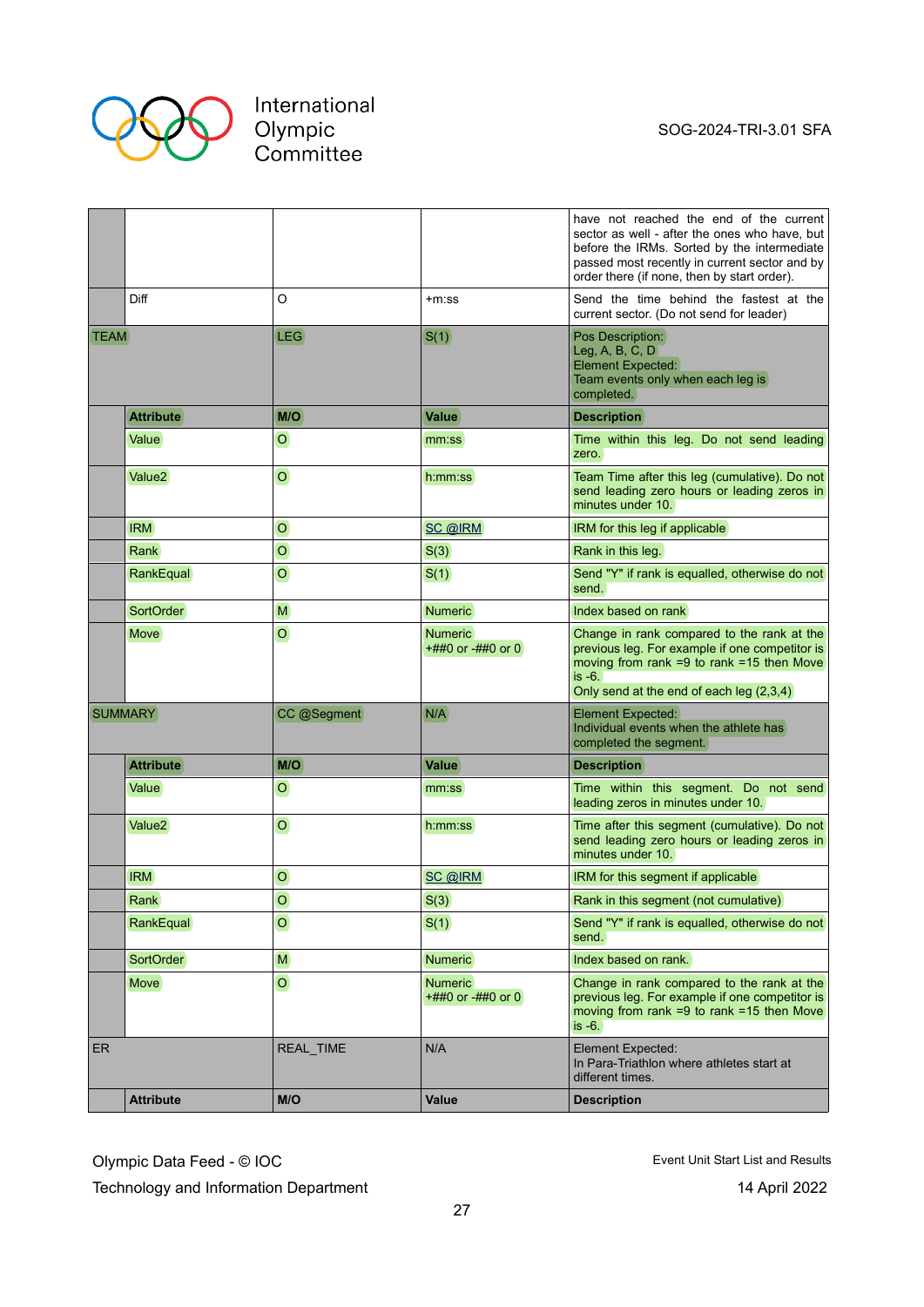

|           | Value              | M                    | h:mm:ss                    | Send competitor real overall swim+bike+run<br>time without the starting delay.<br>Note that all other times in the messages are<br>the times compared to the first start time. |
|-----------|--------------------|----------------------|----------------------------|--------------------------------------------------------------------------------------------------------------------------------------------------------------------------------|
| <b>ER</b> |                    | <b>COMPENSATION</b>  | N/A                        | Element Expected:<br>In Para-Triathlon where athletes start at<br>different times.                                                                                             |
|           | <b>Attribute</b>   | M/O                  | Value                      | <b>Description</b>                                                                                                                                                             |
|           | Value              | M                    | $+m$ :ss                   | Compensation time.                                                                                                                                                             |
| <b>ER</b> |                    | <b>DRAFT PENALTY</b> | N/A                        | Element Expected:<br>In Para-Triathlon Only for competitors who<br>receive a drafting penalty.                                                                                 |
|           | <b>Attribute</b>   | M/O                  | Value                      | <b>Description</b>                                                                                                                                                             |
|           | Value              | M                    | S(1)                       | Send Y if competitor receives a drafting<br>penalty                                                                                                                            |
| <b>ER</b> |                    | <b>PENALTY</b>       | <b>Numeric</b><br>$\Omega$ | Pos Description:<br>The number of the penalty received (1)<br><b>Element Expected:</b><br>If applicable in all events                                                          |
|           | <b>Attribute</b>   | M/O                  | Value                      | <b>Description</b>                                                                                                                                                             |
|           | Value              | M                    | S(1)                       | Send Y (Yellow) or R (Red) for a penalty as<br>appropriate                                                                                                                     |
|           | Value <sub>2</sub> | O                    | S(1)                       | Send S if it is a time penalty and time has<br>been served<br>Send N if it is a time penalty and has not<br>been served.<br>Do not send if not a time penalty                  |

#### **Sample (General)**

<ExtendedResults>

- <ExtendedResult Type="SWIM" Code="INTERMEDIATE" Pos="1" Value="9:00" Rank="30" SortOrder="30" Diff="+1:07" />
- <ExtendedResult Type="SWIM" Code="LAP" Pos="1" Value="9:00" Rank="30" Diff="+1:07" />
- <ExtendedResult Type="SWIM" Code="SECTOR" Pos="1" Value="9:00" Rank="30" SortOrder="30" Diff="+1:07" />
- <ExtendedResult Type="SWIM" Code="INTERMEDIATE" Pos="2" Value="17:56" Rank="28" SortOrder="28" Diff="+1:22" />
- <ExtendedResult Type="SWIM" Code="LAP" Pos="2" Value="8:56" Rank="14" Diff="+0:15" />
- <ExtendedResult Type="SWIM" Code="SECTOR" Pos="2" Value="17:56" Rank="28" SortOrder="28" Diff="+1:22" />
- <ExtendedResult Type="TRANS1" Code="INTERMEDIATE" Pos="1" Value="18:18" Rank="27" SortOrder="27" Diff="+1:02" />
- <ExtendedResult Type="TRANS1" Code="SECTOR" Pos="1" Value="0:22" Rank="9" SortOrder="9" Diff="+0:04" />
- <ExtendedResult Type="BIKE" Code="INTERMEDIATE" Pos="1" Value="28:31" Rank="29" SortOrder="29" Diff="+1:02" />
- <ExtendedResult Type="BIKE" Code="LAP" Pos="1" Value="10:13" Rank="26" Diff="+0:22" />
- <ExtendedResult Type="BIKE" Code="SECTOR" Pos="1" Value="10:13" Rank="26" SortOrder="26" Diff="+0:22" />
- <ExtendedResult Type="BIKE" Code="INTERMEDIATE" Pos="2" Value="38:17" Rank="27" SortOrder="27" Diff="+1:03" />
- <ExtendedResult Type="BIKE" Code="LAP" Pos="2" Value="9:46" Rank="9" Diff="+0:07" />
- <ExtendedResult Type="BIKE" Code="SECTOR" Pos="2" Value="19:59" Rank="9" SortOrder="9" Diff="+0:29 />

</ExtendedResults>

<span id="page-27-0"></span>

| <b>Element: Competition / Result / Competitor (1,1)</b> |     |                               |                           |  |
|---------------------------------------------------------|-----|-------------------------------|---------------------------|--|
| Competitor related to the result of one event unit.     |     |                               |                           |  |
| <b>Attribute</b>                                        | M/O | Value                         | <b>Description</b>        |  |
| Code                                                    | м   | S(20)<br>with<br>no<br>zeroes | leading   Competitor's ID |  |

Olympic Data Feed - © IOC **Event Unit Start List and Results**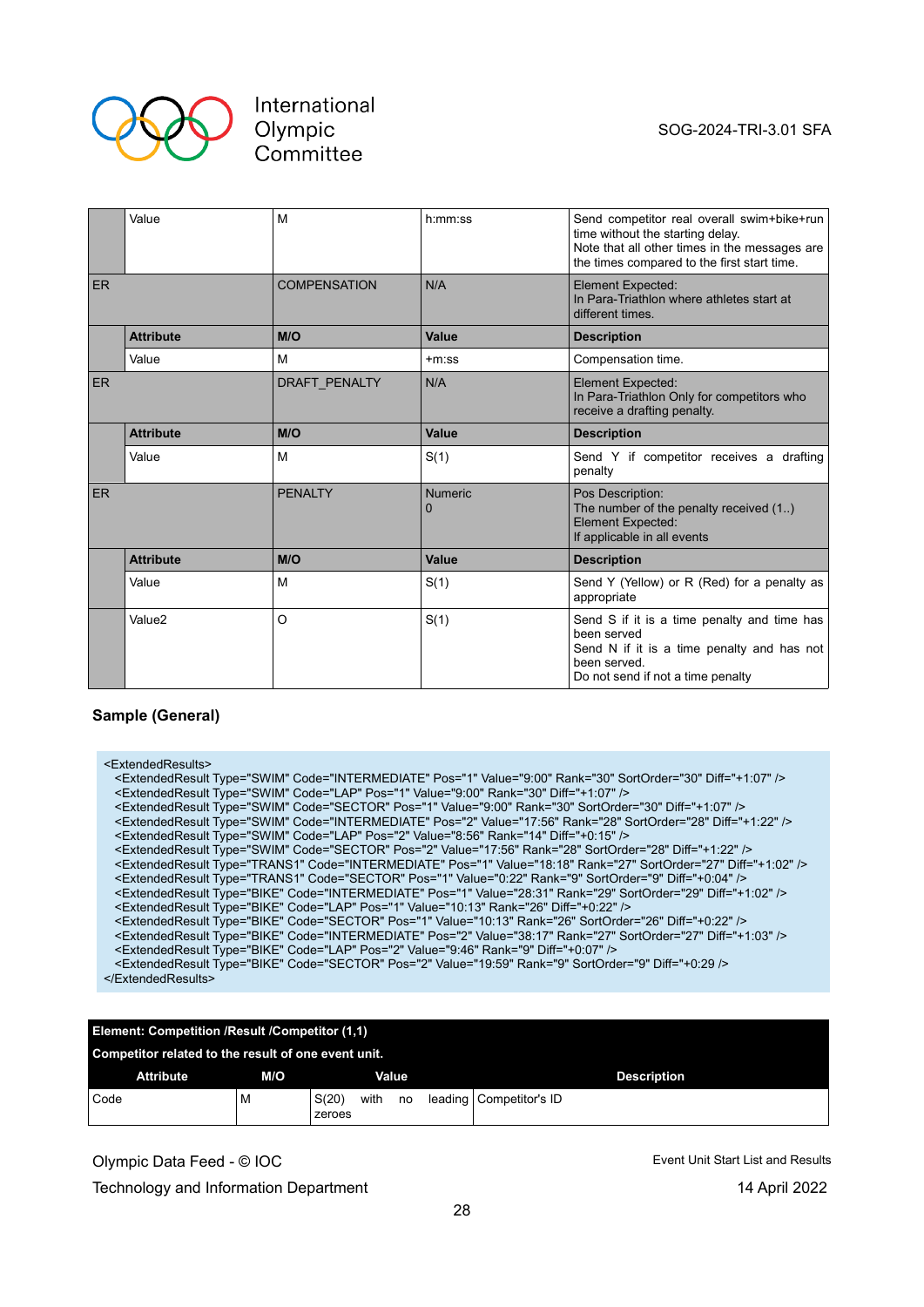

| Type         | M | S(1)             | A for athlete, T for Team |
|--------------|---|------------------|---------------------------|
| l Bib        |   | S(4)             | Bib of the Team (Type=T)  |
| Organisation |   | CC @Organisation | Competitor's organisation |

<span id="page-28-2"></span>

| <b>Element: Competition /Result /Competitor /Description (0.1)</b> |   |       |                                |  |  |
|--------------------------------------------------------------------|---|-------|--------------------------------|--|--|
| <b>Competitors extended information.</b>                           |   |       |                                |  |  |
| <b>Attribute</b><br>Value<br>M/O<br><b>Description</b>             |   |       |                                |  |  |
| TeamName                                                           | M | S(73) | <sup>1</sup> Name of the team. |  |  |

<span id="page-28-1"></span>

| Element: Competition /Result /Competitor /Composition /Athlete (0,N) |     |                               |                                                                                |  |
|----------------------------------------------------------------------|-----|-------------------------------|--------------------------------------------------------------------------------|--|
| <b>Attribute</b>                                                     | M/O | Value                         | <b>Description</b>                                                             |  |
| Code                                                                 | м   | S(20)<br>with<br>no<br>zeroes | leading Athlete's ID. Can belong to a team member or an individual<br>athlete. |  |
| Order                                                                | M   | <b>Numeric</b><br>0           | 1 if Competitor @Type="A".<br>1-4 for team event (race order)                  |  |
| <b>StartOrder</b>                                                    | O   | S(1)                          | In team relay provide the leg code (A, B.)                                     |  |
| <b>Bib</b>                                                           |     | S(4)                          | Bib number (race number)                                                       |  |

#### <span id="page-28-0"></span>**Element: Competition /Result /Competitor /Composition /Athlete /Description (1,1)**

**Athletes extended information. Attribute M/O Value Description** GivenName  $\begin{vmatrix} 0 & 1 \\ 1 & 0 \end{vmatrix}$  S(25) Given name in WNPA format (mixed case) Family Name  $\begin{vmatrix} M & 1 \end{vmatrix}$  S(25)  $\begin{vmatrix} S(25) & 1 \end{vmatrix}$  Family name in WNPA format (mixed case) Gender M [CC @PersonGender](http://odf.olympictech.org/2024-Paris/codes/HTML/og_cc/PersonGender.htm) Gender of the athlete

| usuu             | IVI | <u>UU (WE CISUNUCTIUCT</u>  | achia ann ann ann a                                                                                                |  |
|------------------|-----|-----------------------------|--------------------------------------------------------------------------------------------------------------------|--|
| Organisation     | м   | CC @Organisation            | Athletes' organisation                                                                                             |  |
| <b>BirthDate</b> | O   | Date                        | Birth date (example: YYYY-MM-DD). Must include if the data is<br>available                                         |  |
| IFId             | O   | S(16)                       | International Federation ID                                                                                        |  |
| Class            | O   | CC @DisciplineClass         | Code to identify the sport class in the case of events with<br>athletes with a disability (e.g: Paralympic Games). |  |
| GuidelD          | O   | S(20) without leading zeros | ID of the Guide                                                                                                    |  |
| GuideFamilyName  | O   | S(25)                       | Family Name of the athlete's quide (mixed case).                                                                   |  |
| GuideGivenName   | O   | S(25)                       | Given Name of the athlete's quide (mixed case).                                                                    |  |

<span id="page-28-3"></span>**Element: Competition /Result /Competitor /Composition /Athlete /EventUnitEntry (0,N)**

|            | Individual athletes entry information. |             |                 |                                                   |  |  |
|------------|----------------------------------------|-------------|-----------------|---------------------------------------------------|--|--|
|            | Type                                   | Code        | Pos             | <b>Description</b>                                |  |  |
| <b>EUE</b> |                                        | <b>RANK</b> | N/A             | <b>Element Expected:</b><br>Always when available |  |  |
|            | <b>Attribute</b>                       | M/O         | <b>Value</b>    | <b>Description</b>                                |  |  |
|            | Value                                  | м           | Numeric<br>###0 | <b>Olympic Qualification Rank</b>                 |  |  |
| <b>EUE</b> |                                        | START TIME  | N/A             | <b>Element Expected:</b>                          |  |  |

Olympic Data Feed - © IOC **Example 2018** Event Unit Start List and Results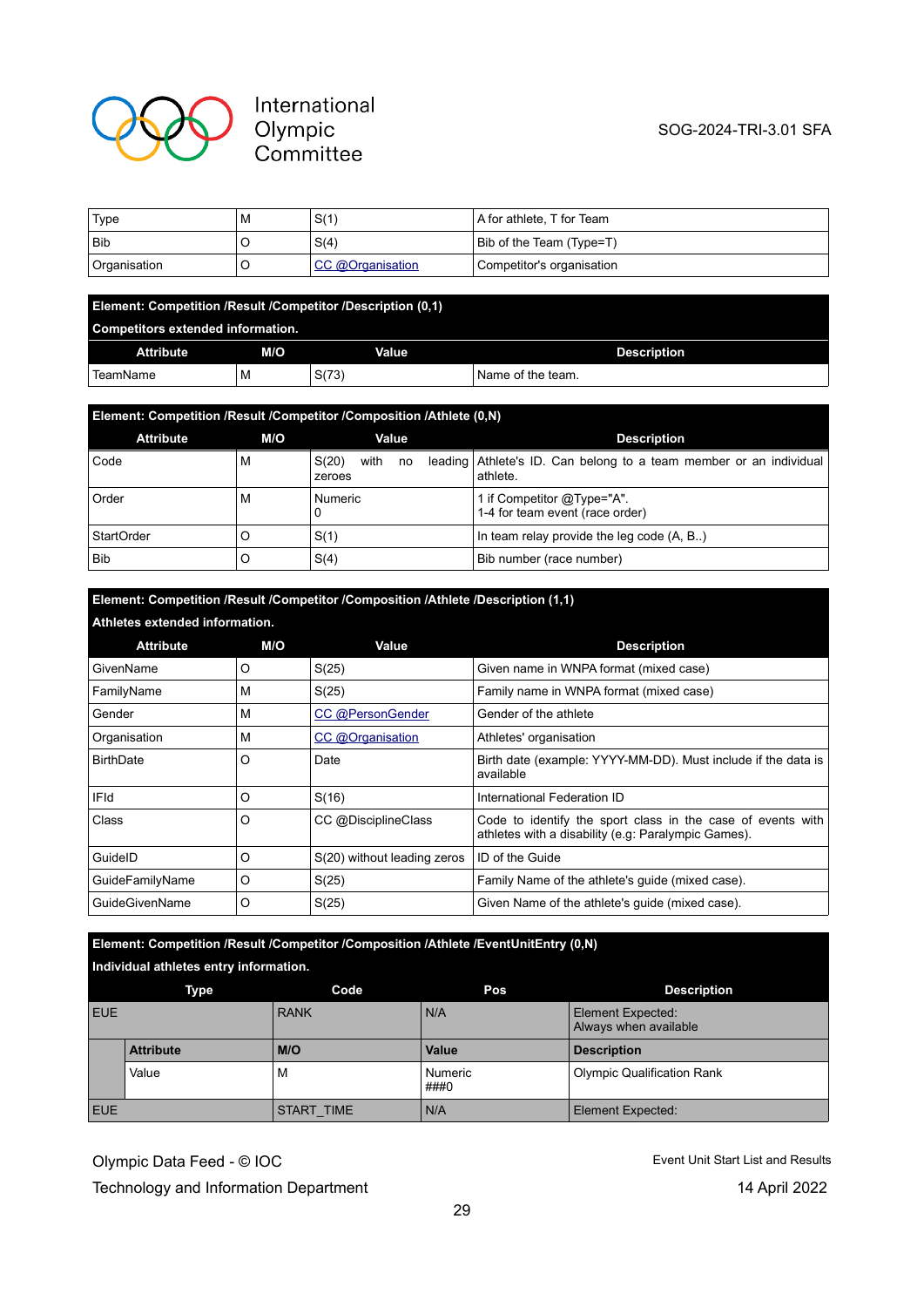

|                  |     |          | If athletes start at different times (usually only<br>Para Triathlon) |
|------------------|-----|----------|-----------------------------------------------------------------------|
| <b>Attribute</b> | M/O | Value    | <b>Description</b>                                                    |
| Value            | M   | hh:mm:ss | Send competitor start time                                            |

#### **Sample (General)**

.. <Competitor Code="1106825" Type="A" Organisation="NOC" Bib="4"> <Composition> <Athlete Code="1106825" Order="1"> <Description GivenName="Jay" FamilyName="Sab" Gender="M" Organisation="SUI" BirthDate="1996-12-12" /> <EventUnitEntry Type="EUE" Code="RANK" Value="9" /> .. **Element: Competition /Result /Competitor /Composition /Athlete /ExtendedResults /ExtendedResult (1,N)**

<span id="page-29-0"></span>

|           | Only for use in the team event |                     |                   |                                                                                                                                                                                                                                                                                                                         |  |
|-----------|--------------------------------|---------------------|-------------------|-------------------------------------------------------------------------------------------------------------------------------------------------------------------------------------------------------------------------------------------------------------------------------------------------------------------------|--|
|           | <b>Type</b>                    | Code                | Pos               | <b>Description</b>                                                                                                                                                                                                                                                                                                      |  |
| <b>ER</b> |                                | <b>PENALTY</b>      | N/A               | <b>Element Expected:</b><br>Only for athletes in team event who receive<br>penalties.                                                                                                                                                                                                                                   |  |
|           | <b>Attribute</b>               | M/O                 | Value             | <b>Description</b>                                                                                                                                                                                                                                                                                                      |  |
|           | Value                          | M                   | S(2)              | Send number of penalties given (eg. 1P)                                                                                                                                                                                                                                                                                 |  |
|           | SC @Segment                    | <b>INTERMEDIATE</b> | S(2)              | Pos Description:<br>Intermediate point in the segment as defined<br>in DT_CONFIG (1,2F)<br><b>Element Expected:</b><br>Send each intermediate point for ALL<br>athletes as soon as the first athlete crosses<br>each intermediate point. (either all athletes<br>have the intermediate point or none)<br>In team events |  |
|           | <b>Attribute</b>               | M/O                 | <b>Value</b>      | <b>Description</b>                                                                                                                                                                                                                                                                                                      |  |
|           | Value                          | O                   | m:ss<br>or $'$ -' | Cumulative time for this athlete (only this<br>athlete, not for team) in the leg at the<br>intermediate point. Do not send leading<br>zeros. Send "-" if competitor passed this point<br>and no data available.<br>when<br>Send<br>this<br>athlete<br>passes<br>the<br>intermediate point.                              |  |
|           | Rank                           | $\circ$             | S(3)              | Send the cumulative rank of the athlete at the<br>intermediate point. Do not send if no value.                                                                                                                                                                                                                          |  |
|           | RankEqual                      | O                   | S(1)              | Send 'Y' if rank is equalled, otherwise do not<br>send.                                                                                                                                                                                                                                                                 |  |
|           | SortOrder                      | M                   | Numeric           | Based on rank.<br>Index based on whole list (with the ones who<br>have not reached the end of the intermediate<br>point as well - after the ones who have, but<br>before the IRMs. Sorted by the intermediate<br>passed most recently and by order there (if<br>none, then by start order).                             |  |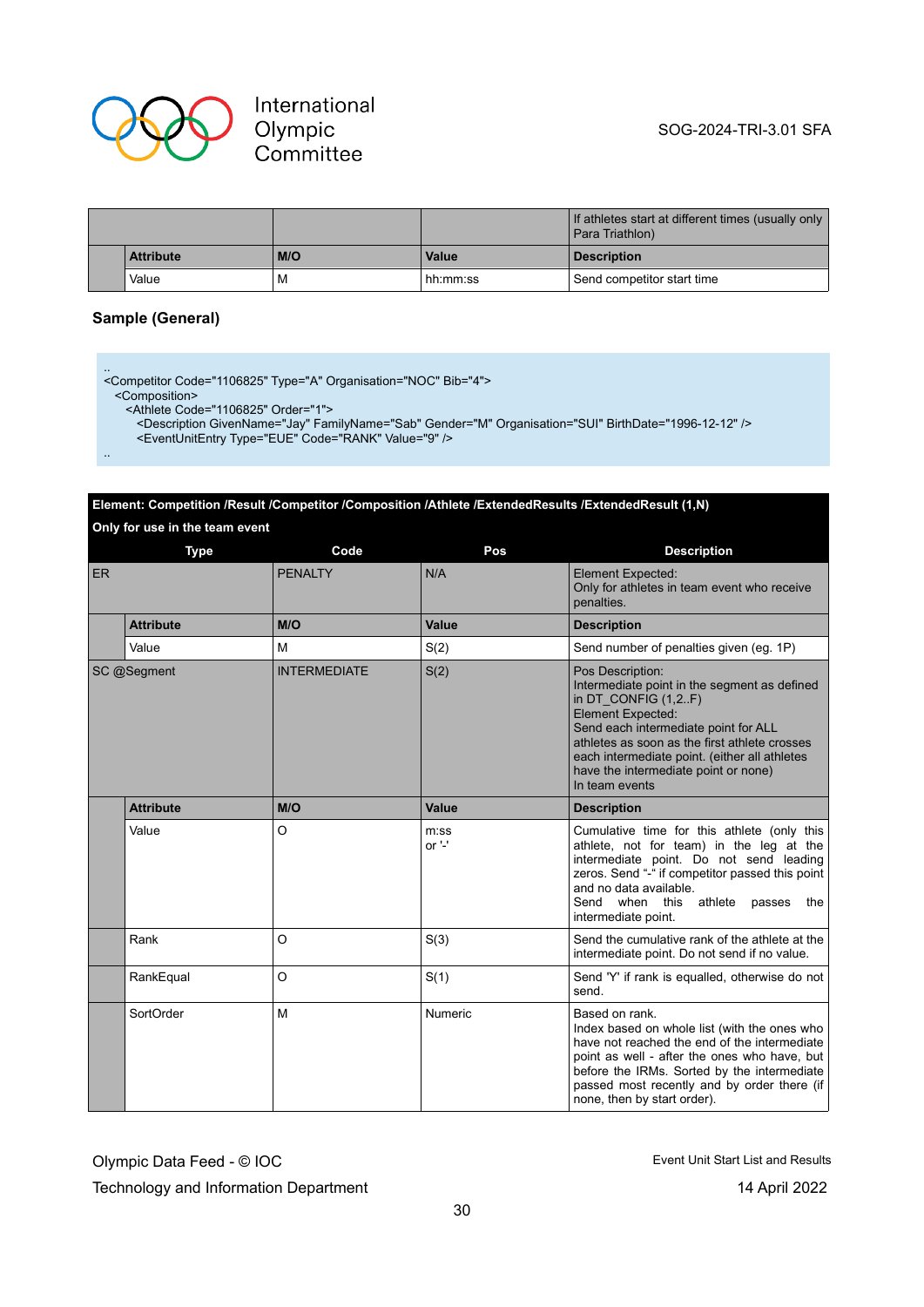

| Diff             | O                 | $+m:ss$           | Send the time behind the fastest at the<br>intermediate point. (Do not send for the<br>leader)                                                                                                                                                                            |
|------------------|-------------------|-------------------|---------------------------------------------------------------------------------------------------------------------------------------------------------------------------------------------------------------------------------------------------------------------------|
| SC @Segment      | TEAM INTERMEDIATE | S(2)              | Pos Description:<br>Intermediate point in the segment<br><b>Element Expected:</b><br>When it is available in team events                                                                                                                                                  |
| <b>Attribute</b> | M/O               | <b>Value</b>      | <b>Description</b>                                                                                                                                                                                                                                                        |
| Value            | М                 | h:mm:ss<br>or $-$ | Cumulative time for the team in the leg at the<br>intermediate point. Do not send leading<br>zeros.Send '-' if competitor passed this point<br>and no data<br>available.                                                                                                  |
| Diff             | O                 | $+m:ss$           | Send the time behind the leading team at the<br>intermediate point. (Do not send for the<br>leader)                                                                                                                                                                       |
| CC @Segment      | <b>SECTION</b>    | S(2)              | Pos Description:<br>Intermediate no. as defined in DT_CONFIG.<br><b>Element Expected:</b><br>Send each section point for ALL athletes as<br>soon as the first athlete crosses each point.<br>(either all athletes have the section point or<br>none)<br>In team events.   |
| <b>Attribute</b> | M/O               | <b>Value</b>      | <b>Description</b>                                                                                                                                                                                                                                                        |
| Value            | O                 | m:ss<br>or $-$    | Time elapsed in current segment.<br>Send "-" if competitor passed this point and<br>no data available.<br>Send when this athlete completes the<br>section.                                                                                                                |
| Rank             | O                 | S(3)              | Rank of the competitor in the section.                                                                                                                                                                                                                                    |
| RankEqual        | O                 | S(1)              | Send 'Y' if rank is equaled, otherwise do not<br>send.                                                                                                                                                                                                                    |
| SortOrder        | М                 | <b>Numeric</b>    | Index based on whole list (with the ones who<br>have not reached the end of the intermediate<br>point as well - after the ones who have, but<br>before the IRMs. Sorted by the intermediate<br>passed most recently and by order there (if<br>none, then by start order). |

## <span id="page-30-0"></span>**2.3.3.6 Message Sort**

Sort by Result @SortOrder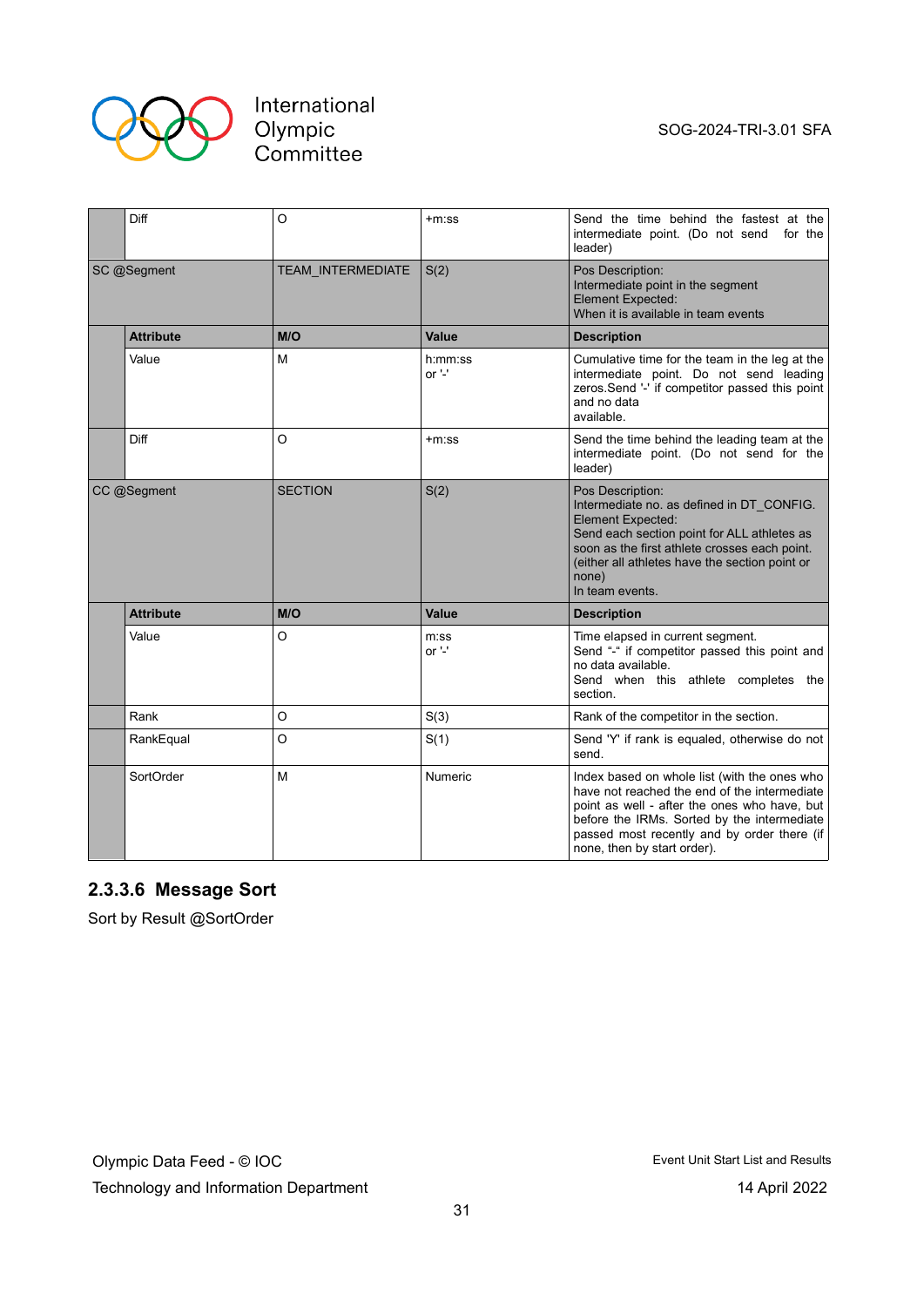

#### <span id="page-31-4"></span>**2.3.4 Current Information**

## <span id="page-31-3"></span>**2.3.4.1 Description**

The Current message is a message containing the current information for a competition which is live. The message is used to send the latest applicable information.

This message is only available for broadcast services.

All competitors should always be included in the message.

#### <span id="page-31-2"></span>**2.3.4.2 Header Values**

The following table describes the message header attributes.

| <b>Attribute</b>       | <b>Value</b>                    | <b>Comment</b>                                                                                                                                                                  |
|------------------------|---------------------------------|---------------------------------------------------------------------------------------------------------------------------------------------------------------------------------|
| <b>CompetitionCode</b> | CC @Competition                 | Unique ID for competition                                                                                                                                                       |
| DocumentCode           | Full RSC of the unit (ind only) |                                                                                                                                                                                 |
| DocumentSubcode        | N/A                             | N/A                                                                                                                                                                             |
| <b>DocumentType</b>    | DT CURRENT                      | Current message                                                                                                                                                                 |
| DocumentSubtype        | N/A                             | N/A                                                                                                                                                                             |
| <b>Version</b>         | 1. V                            | Version number associated to the message's content. Ascending<br>number                                                                                                         |
| FeedFlag               | "P"-Production<br>"T"-Test      | Test message or production message.                                                                                                                                             |
| <b>Date</b>            | <b>Date</b>                     | Date when the message is generated, expressed in the local time zone<br>where the message was produced.                                                                         |
| <b>Time</b>            | Time                            | Time up to milliseconds when the message is generated, expressed in<br>the local time zone where the message was produced.                                                      |
| LogicalDate            | <b>Date</b>                     | Logical Date of events. This is the same as the physical day except<br>when the unit or message transmission extends after midnight.<br>See full explanation in ODF Foundation. |
| Source                 | SC @Source                      | Code indicating the system which generated the message.                                                                                                                         |

#### <span id="page-31-1"></span>**2.3.4.3 Trigger and Frequency**

\* As soon as the data is available after cycling leg and updated as it changes.

\* Stop send the message after the first three competitors finish the race.

#### <span id="page-31-0"></span>**2.3.4.4 Message Structure**

|                   | The following table defines the structure of the message. |                |                |         |         |  |
|-------------------|-----------------------------------------------------------|----------------|----------------|---------|---------|--|
| <b>Level 1</b>    | <b>Level 2</b>                                            | <b>Level 3</b> | <b>Level 4</b> | Level 5 | Level 6 |  |
| Competition (0,1) |                                                           |                |                |         |         |  |
|                   | Gen                                                       |                |                |         |         |  |
|                   | Sport                                                     |                |                |         |         |  |
|                   | <b>Codes</b>                                              |                |                |         |         |  |

Olympic Data Feed - © IOC Current Information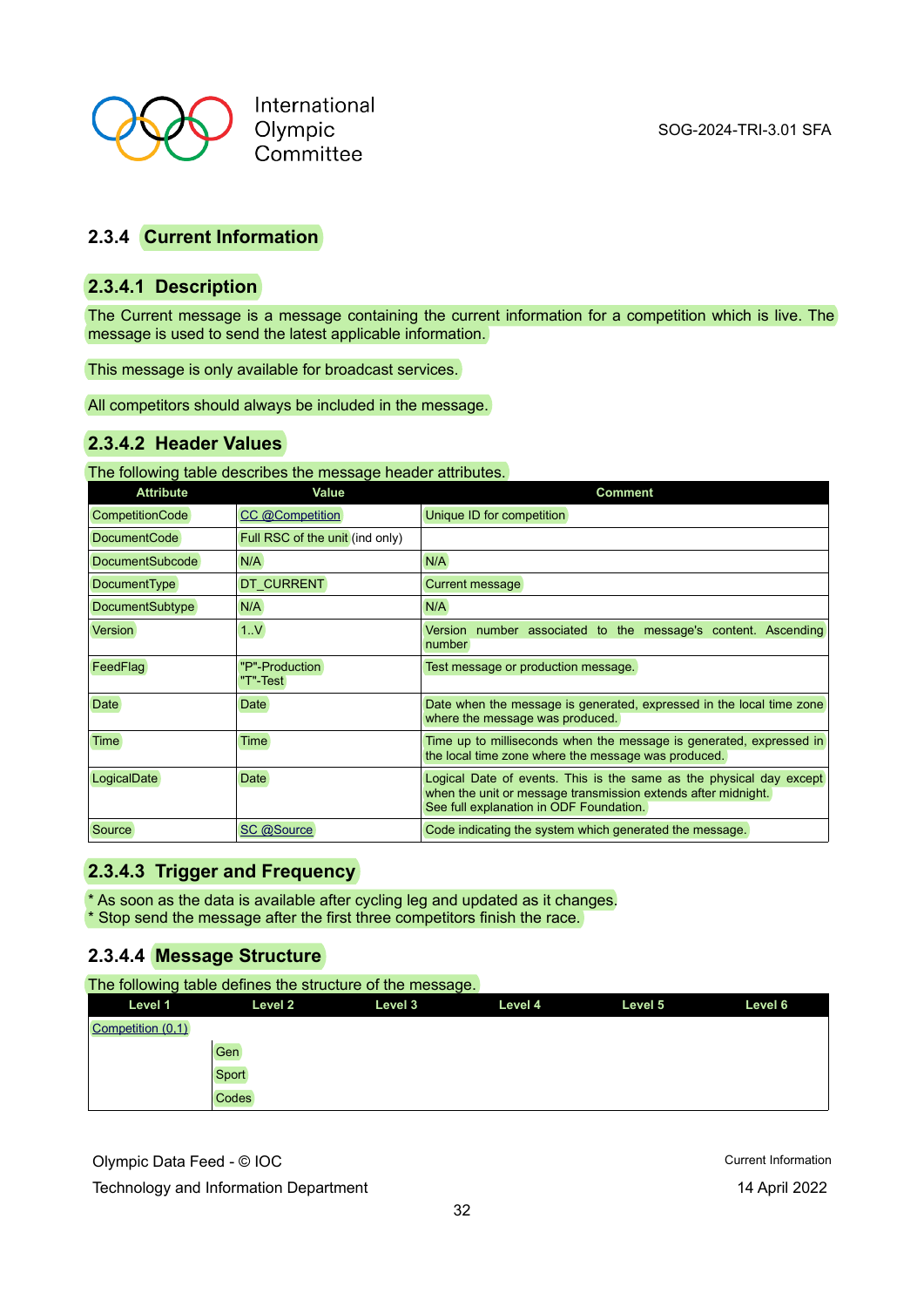



## <span id="page-32-0"></span>**2.3.4.5 Message Values**

<span id="page-32-1"></span>

|                  | <b>Element: Competition (0,1)</b> |       |                                                                     |  |  |  |  |
|------------------|-----------------------------------|-------|---------------------------------------------------------------------|--|--|--|--|
| <b>Attribute</b> | M/O                               | Value | <b>Description</b>                                                  |  |  |  |  |
| Gen              |                                   | S(20) | Version of the General Data Dictionary applicable to the<br>message |  |  |  |  |
| Sport            |                                   | S(20) | Version of the Sport Data Dictionary applicable to the message      |  |  |  |  |
| Codes            |                                   | S(20) | Version of the Codes applicable to the message                      |  |  |  |  |

<span id="page-32-4"></span>

|                       | <b>Element: Competition /Result (0,N)</b> |                      |                                                                                               |  |  |  |
|-----------------------|-------------------------------------------|----------------------|-----------------------------------------------------------------------------------------------|--|--|--|
| <b>Attribute</b>      | M/O                                       | Value                | <b>Description</b>                                                                            |  |  |  |
| Rank                  | O                                         | <b>Numeric</b><br>#0 | Predicted final rank of the athlete in the race.                                              |  |  |  |
| RankEqual             |                                           | S(1)                 | Identifies if a predicted rank is equal. Send Y if applicable                                 |  |  |  |
| SortOrder             | M                                         | <b>Numeric</b><br>#0 | This attribute is a sequential number with the start order of the<br>competitors in the unit. |  |  |  |
| <b>StartSortOrder</b> | M                                         | <b>Numeric</b><br>#0 | Used to sort all start list competitors in an event unit.                                     |  |  |  |

<span id="page-32-3"></span>

|                  | <b>Element: Competition / Result / Competitor (1,N)</b> |                               |                           |  |  |  |
|------------------|---------------------------------------------------------|-------------------------------|---------------------------|--|--|--|
| <b>Attribute</b> | M/O                                                     | Value                         | <b>Description</b>        |  |  |  |
| Code             | M                                                       | no<br>with<br>S(20)<br>zeroes | leading   Competitor's ID |  |  |  |
| <b>Type</b>      | M                                                       | S(1)                          | A for athlete, T for team |  |  |  |
| Organisation     | M                                                       | CC @Organisation              | Competitor's organisation |  |  |  |

<span id="page-32-2"></span>Olympic Data Feed - © IOC Current Information Technology and Information Department 14 April 2022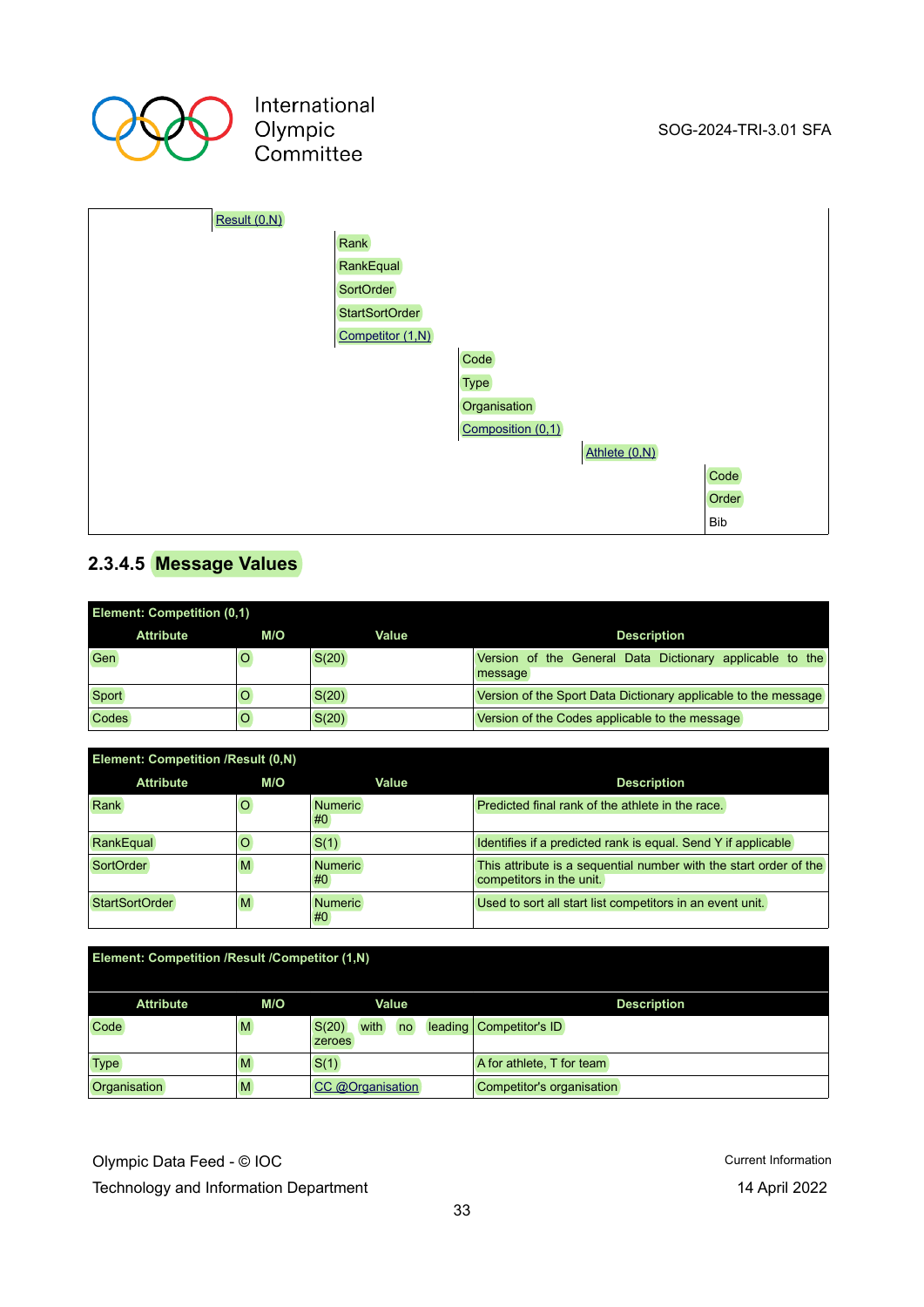

|                  | Element: Competition /Result /Competitor /Composition /Athlete (0,N) |                               |                                                                               |  |  |  |
|------------------|----------------------------------------------------------------------|-------------------------------|-------------------------------------------------------------------------------|--|--|--|
| <b>Attribute</b> | M/O                                                                  | Value                         | <b>Description</b>                                                            |  |  |  |
| Code             | M                                                                    | with<br>S(20)<br>no<br>zeroes | leading Athletes ID. Can belong to a team member or an individual<br>athlete. |  |  |  |
| Order            | м                                                                    | <b>Numeric</b>                | Send "1".                                                                     |  |  |  |
| <b>Bib</b>       |                                                                      | S(4)                          | <b>Bib number</b>                                                             |  |  |  |

## <span id="page-33-0"></span>**2.3.4.6 Message Sort**

Sort by Result @SortOrder.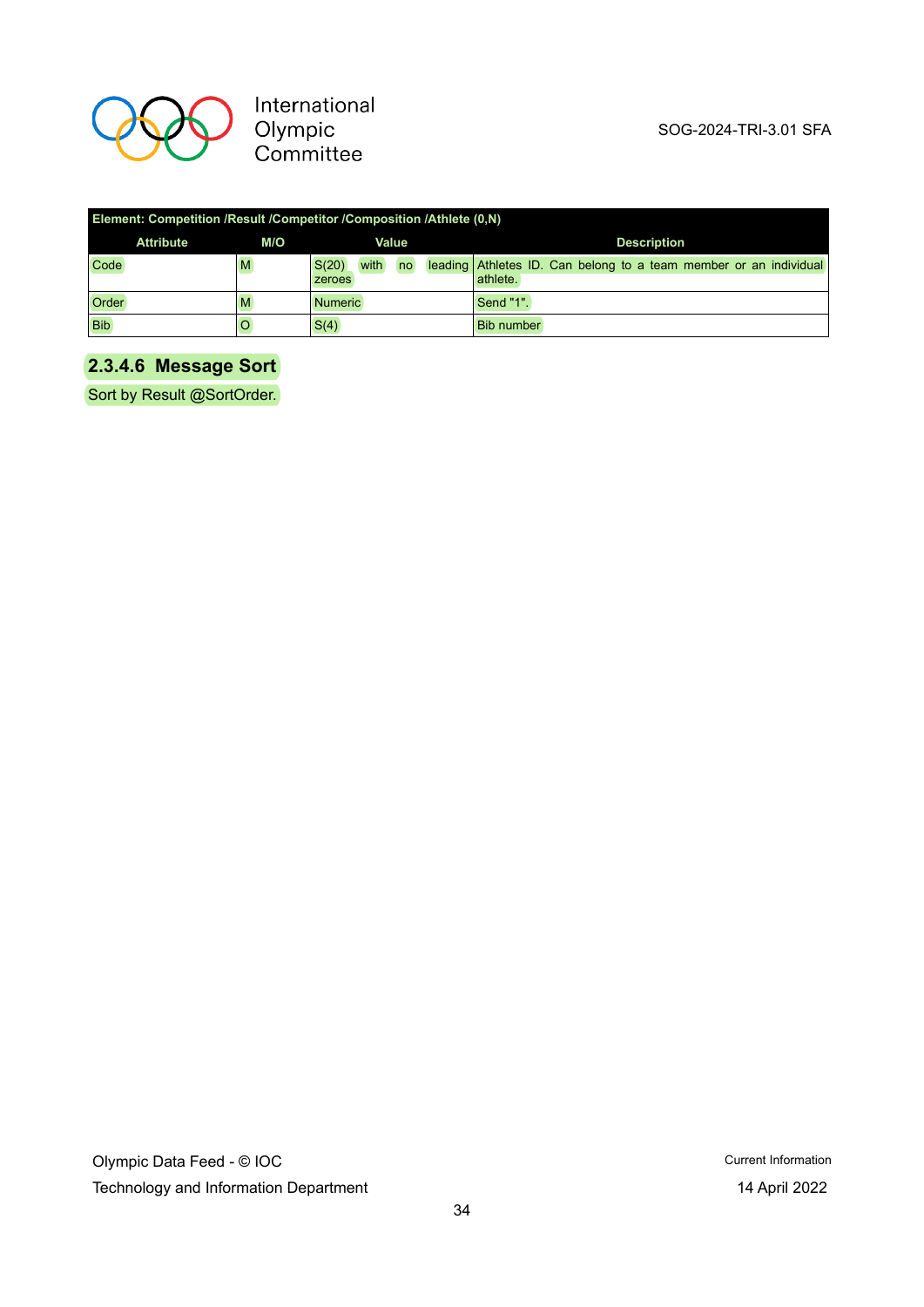## <span id="page-34-4"></span>**2.3.5 Play by Play**

#### <span id="page-34-3"></span>**2.3.5.1 Description**

The Play by Play is a message containing official raw data from the results provider.

The message contains a generic definition that can be used to provide results data of different nature as well as all of the actions in a unit.

## <span id="page-34-2"></span>**2.3.5.2 Header Values**

The following table describes the message header attributes.

| <b>Attribute</b>    | Value                      | <b>Comment</b>                                                                                                                                                                                                                       |
|---------------------|----------------------------|--------------------------------------------------------------------------------------------------------------------------------------------------------------------------------------------------------------------------------------|
| CompetitionCode     | CC @Competition            | Unique ID for competition                                                                                                                                                                                                            |
| <b>DocumentCode</b> | CC @Unit                   | Full RSC of the unit                                                                                                                                                                                                                 |
| DocumentSubcode     | N/A                        | N/A                                                                                                                                                                                                                                  |
| DocumentType        | DT PLAY BY PLAY            | Play by Play message                                                                                                                                                                                                                 |
| DocumentSubtype     | <b>INCIDENT</b>            |                                                                                                                                                                                                                                      |
| Version             | 1.1 <sub>Y</sub>           | Version number associated to the message's content. Ascending<br>number                                                                                                                                                              |
| <b>ResultStatus</b> | CC @ResultStatus           | Status of the message. Possible values are:<br>START LIST (only used if there are actions before the start)<br>LIVE (used during the competition when nothing else applies)<br><b>UNOFFICIAL</b><br>OFFICIAL (when results official) |
| FeedFlag            | "P"-Production<br>"T"-Test | Test message or production message.                                                                                                                                                                                                  |
| Date                | Date                       | Date when the message is generated, expressed in the local time zone<br>where the message was produced.                                                                                                                              |
| Time                | Time                       | Time up to milliseconds when the message is generated, expressed in<br>the local time zone where the message was produced.                                                                                                           |
| LogicalDate         | Date                       | Logical Date of events. This is the same as the physical day except<br>when the unit or message transmission extends after midnight.<br>See full explanation in ODF Foundation.                                                      |
| Source              | SC @Source                 | Code indicating the system which generated the message.                                                                                                                                                                              |

## <span id="page-34-1"></span>**2.3.5.3 Trigger and Frequency**

Messages will be generated with this frequency and status

\* After every race incident (LIVE)(UNOFFICIAL if any new incident after race and before results be official) \* After the race (unit) (OFFICIAL).

## <span id="page-34-0"></span>**2.3.5.4 Message Structure**

The following table defines the structure of the message.

| Level 1           |     | Level 2 Level 3 | Level 4 | Level 5 | Level 6 | Level 7 | Level 8 |
|-------------------|-----|-----------------|---------|---------|---------|---------|---------|
| Competition (0,1) |     |                 |         |         |         |         |         |
|                   | Gen |                 |         |         |         |         |         |

35

Olympic Data Feed - © IOC Play by Play by Play by Play by Play by Play by Play by Play by Play by Play by Play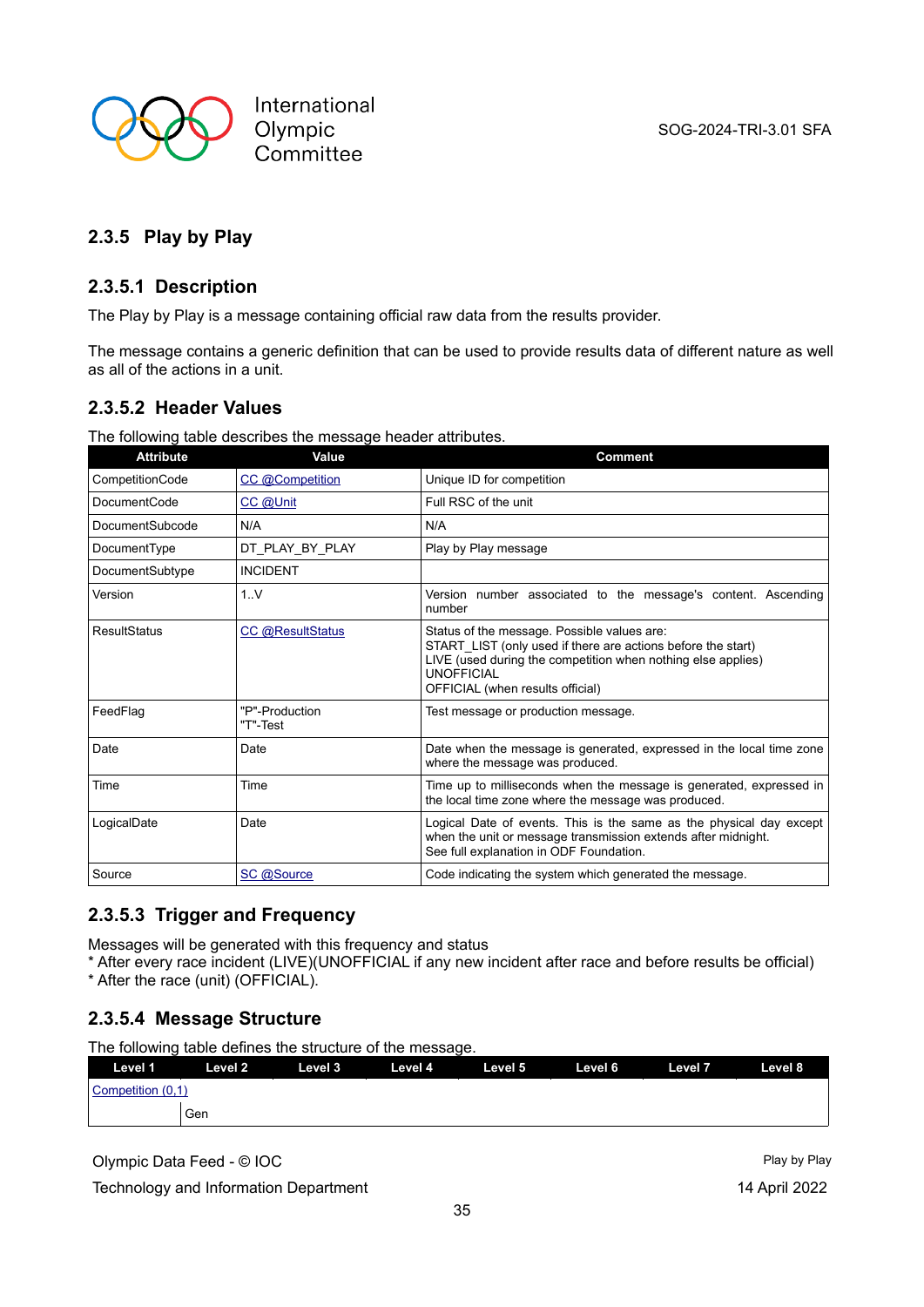



Olympic Data Feed - © IOC Play by Play by Play by Play by Play by Play by Play by Play by Play by Play by Play Technology and Information Department 14 April 2022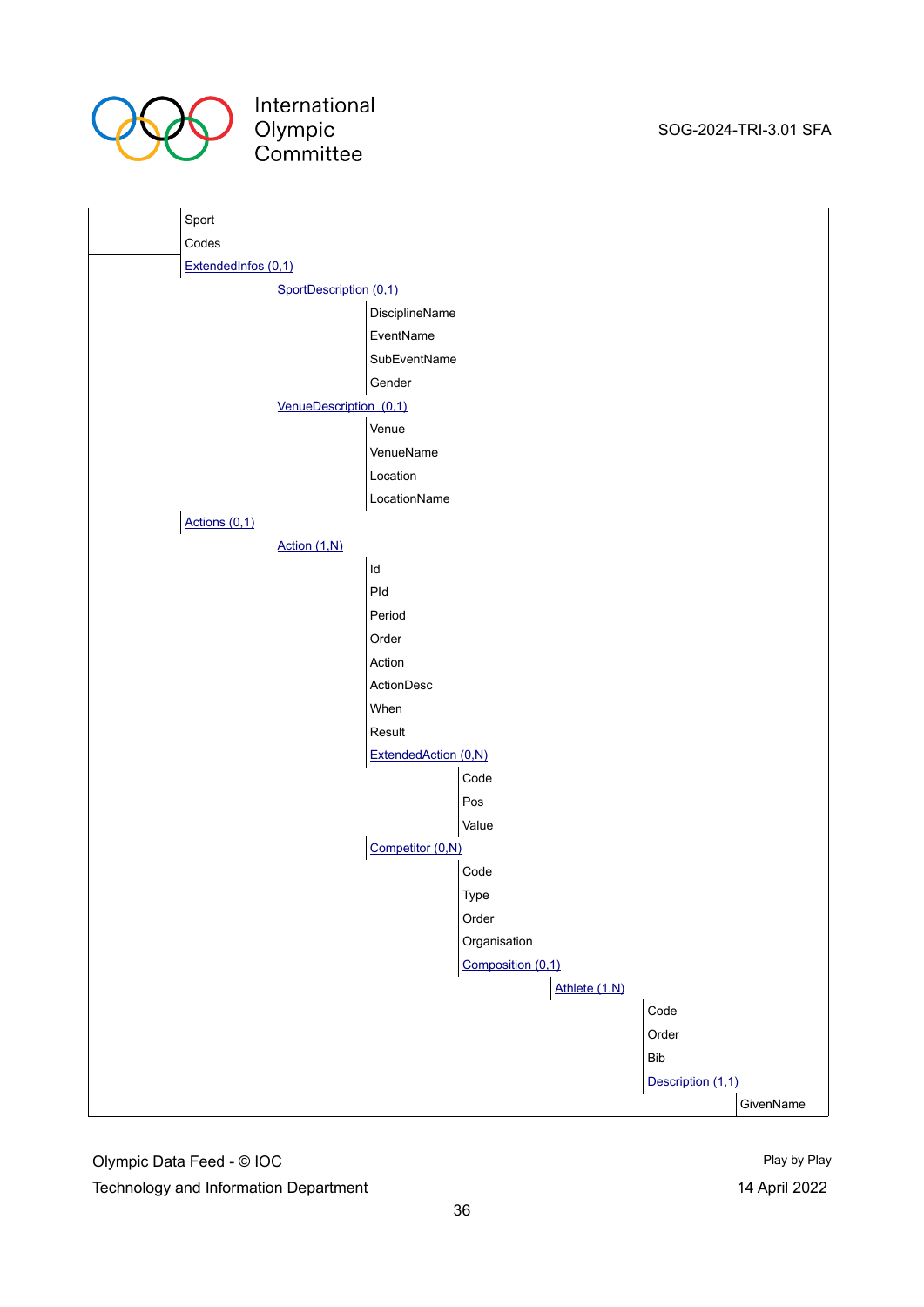

| FamilyName          |
|---------------------|
| Gender              |
| Organisation        |
| BirthDate           |
| IEId                |
| Class               |
| GuidelD             |
| GuideFamilyN<br>ame |
| GuideGivenNa<br>me  |

## <span id="page-36-0"></span>**2.3.5.5 Message Values**

<span id="page-36-1"></span>

| <b>Element: Competition (0,1)</b> |     |       |                                                                     |
|-----------------------------------|-----|-------|---------------------------------------------------------------------|
| <b>Attribute</b>                  | M/O | Value | <b>Description</b>                                                  |
| Gen                               |     | S(20) | Version of the General Data Dictionary applicable to the<br>message |
| Sport                             |     | S(20) | Version of the Sport Data Dictionary applicable to the message      |
| Codes                             |     | S(20) | Version of the Codes applicable to the message                      |

<span id="page-36-4"></span>

| Element: Competition /ExtendedInfos /SportDescription (0,1) |     |                 |                                                         |  |
|-------------------------------------------------------------|-----|-----------------|---------------------------------------------------------|--|
| <b>Sport Descriptions in Text.</b>                          |     |                 |                                                         |  |
| <b>Attribute</b>                                            | M/O | Value           | <b>Description</b>                                      |  |
| <b>DisciplineName</b>                                       | м   | S(40)           | Discipline ENG Description (not code) from Common Codes |  |
| EventName                                                   | М   | S(40)           | Event ENG Description (not code) from Common Codes.     |  |
| SubEventName                                                | O   | S(40)           | EventUnit ENG Description (not code) from Common Codes  |  |
| Gender                                                      | М   | CC @SportGender | Gender code for the event unit                          |  |

<span id="page-36-3"></span>

| Element: Competition /ExtendedInfos /VenueDescription (0.1) |     |               |                                                       |
|-------------------------------------------------------------|-----|---------------|-------------------------------------------------------|
| Venue Names in Text.                                        |     |               |                                                       |
| <b>Attribute</b>                                            | M/O | Value         | <b>Description</b>                                    |
| Venue                                                       | М   | CC @VenueCode | Venue Code                                            |
| VenueName                                                   | м   | S(25)         | Venue ENG Description (not code) from Common Codes    |
| Location                                                    | М   | CC @Location  | Location code                                         |
| LocationName                                                | м   | S(30)         | Location ENG Description (not code) from Common Codes |

<span id="page-36-2"></span>

| <b>Element: Competition /Actions /Action (1,N)</b> |     |       |                                                                                                                                                                               |
|----------------------------------------------------|-----|-------|-------------------------------------------------------------------------------------------------------------------------------------------------------------------------------|
| <b>Attribute</b>                                   | M/O | Value | Description                                                                                                                                                                   |
| Id                                                 | M   | S(36) | Unique identifier for the action within the message.<br>When the identifier is assigned for an action in a unit then it<br>must not change within the same unit in subsequent |

Olympic Data Feed - © IOC Play by Play by Play by Play by Play by Play by Play by Play by Play by Play by Play Technology and Information Department 14 April 2022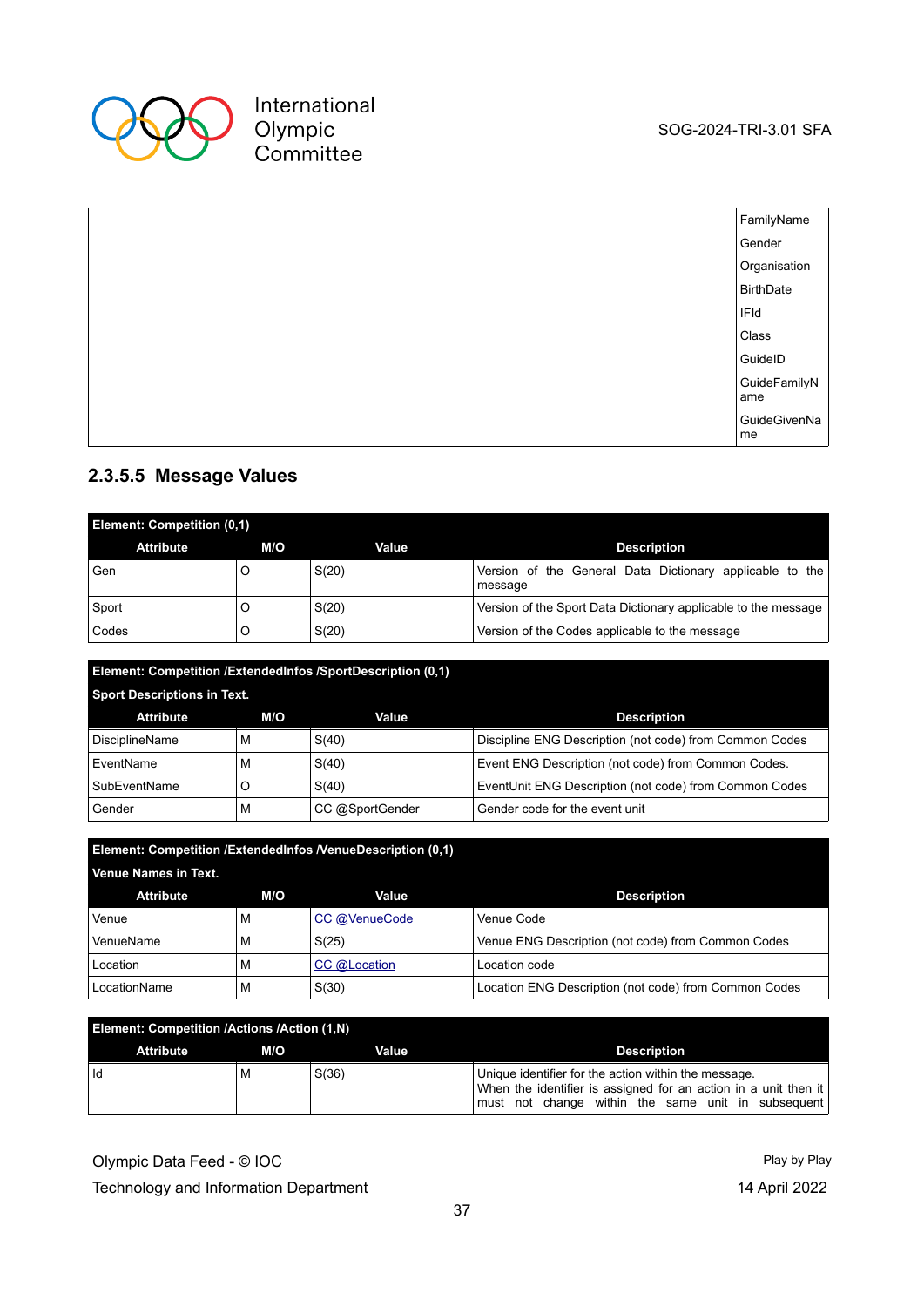

|               |         |                | messages.                                                                                                            |
|---------------|---------|----------------|----------------------------------------------------------------------------------------------------------------------|
| <b>Pld</b>    | O       | S(36)          | <b>Related Action</b>                                                                                                |
| Period        | М       | SC @Segment    | Send the segment in which the incident occurred or in the case<br>of no applicable segment send the attribute empty. |
| Order         | М       | <b>Numeric</b> | Unique sequential number for all the incidents and actions,<br>from 1 to n                                           |
| Action        | O       | SC @Action     | Send action code.                                                                                                    |
| ActionDesc    | O       | S(200)         | Action/Incident description in ENG.                                                                                  |
| When          | O       | S(10)          | Send the lap information when available (if laps applicable)                                                         |
| <b>Result</b> | $\circ$ | SC @IRM        | Send IRM if applicable which is the result of the action                                                             |

<span id="page-37-3"></span>

| <b>Extended Action information.</b> |            |              |                                                                  |  |
|-------------------------------------|------------|--------------|------------------------------------------------------------------|--|
| Type                                | Code       | Pos          | <b>Description</b>                                               |  |
|                                     | <b>LEG</b> | N/A          | <b>Element Expected:</b><br>Always when available in Teams Event |  |
| <b>Attribute</b>                    | M/O        | <b>Value</b> | <b>Description</b>                                               |  |
| Value                               | M          | S(1)         | Send the applicable leg number                                   |  |

#### <span id="page-37-2"></span>**Element: Competition /Actions /Action /Competitor (0,N)**

**Competitor participating in the Action. Used when the Action is related to a competitor.**

| <b>Attribute</b> | M/O | Value                         | <b>Description</b>                                                                                                                |
|------------------|-----|-------------------------------|-----------------------------------------------------------------------------------------------------------------------------------|
| Code             | м   | S(20)<br>with<br>no<br>zeroes | leading   Competitor's ID                                                                                                         |
| Type             | M   | A                             | A for athlete                                                                                                                     |
| Order            | M   | <b>Numeric</b>                | Order in which the competitor should appear for the action, if<br>there is more than one competitor. Send 1 if only 1 competitor. |
| Organisation     | M   | CC @Organisation              | Competitors' organisation                                                                                                         |

<span id="page-37-1"></span>

| Element: Competition /Actions /Action /Competitor /Composition /Athlete (1,N) |     |                               |                                                                                                                                                  |
|-------------------------------------------------------------------------------|-----|-------------------------------|--------------------------------------------------------------------------------------------------------------------------------------------------|
| <b>Attribute</b>                                                              | M/O | Value                         | <b>Description</b>                                                                                                                               |
| Code                                                                          | м   | S(20)<br>with<br>no<br>zeroes | leading Athlete's ID (individual athlete or team member) related to the<br>action                                                                |
| Order                                                                         | м   | <b>Numeric</b>                | Order of the athletes. Used to order the athletes when there<br>are more than one athlete related to the action. Send 1 if only<br>1 competitor. |
| <b>Bib</b>                                                                    |     | S(4)                          | Bib number (race number)                                                                                                                         |

<span id="page-37-0"></span>**Element: Competition /Actions /Action /Competitor /Composition /Athlete /Description (1,1)**

| Athletes extended information |     |       |                                         |  |
|-------------------------------|-----|-------|-----------------------------------------|--|
| Attribute                     | M/O | Value | Description                             |  |
| GivenName                     |     | S(25) | Given name in WNPA format (mixed case)  |  |
| FamilyName                    | м   | S(25) | Family name in WNPA format (mixed case) |  |

Olympic Data Feed - © IOC Play by Play by Play by Play by Play by Play by Play by Play by Play by Play by Play Technology and Information Department 14 April 2022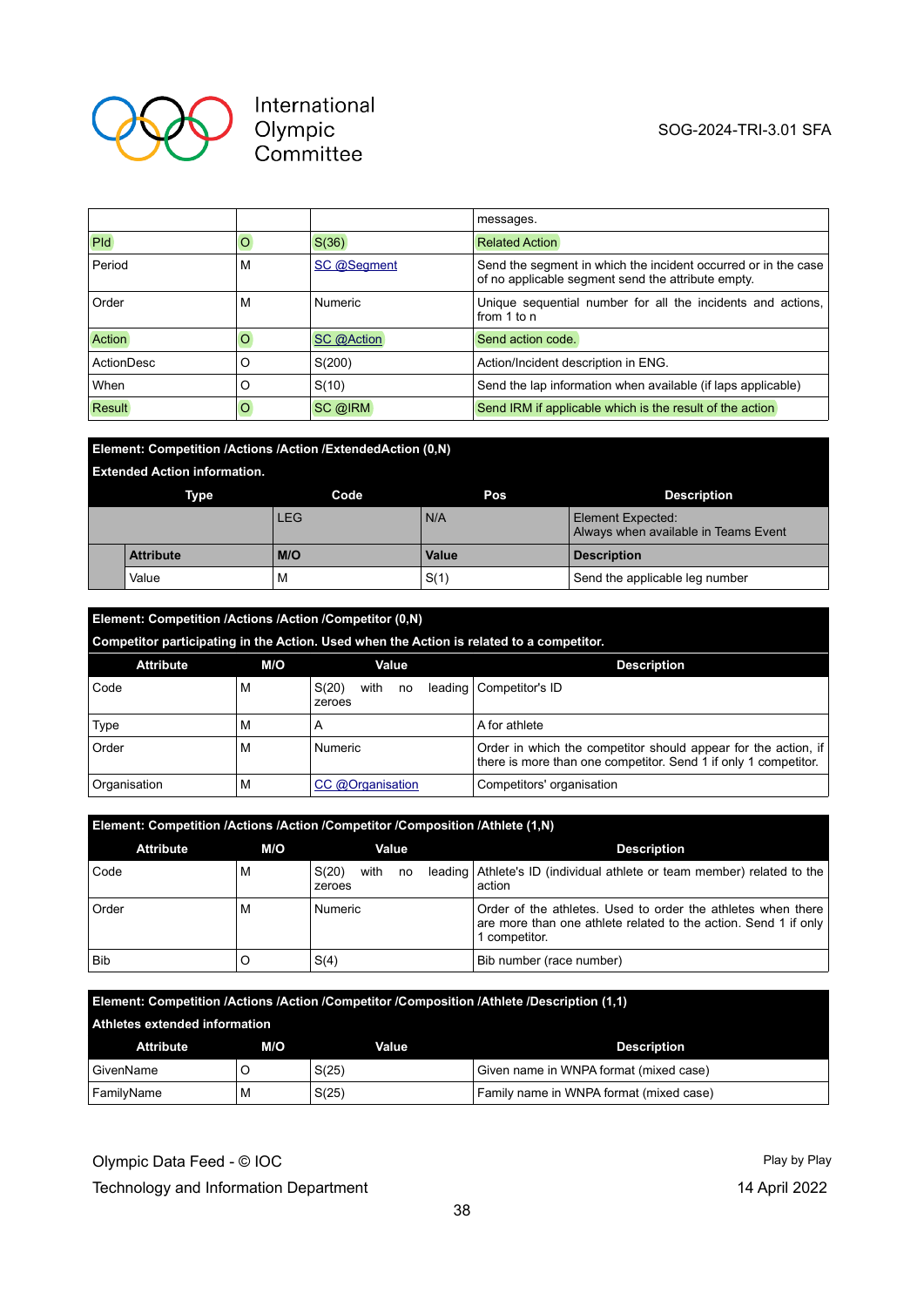

| Gender           | м       | CC @PersonGender            | Gender of the athlete                                                                                              |
|------------------|---------|-----------------------------|--------------------------------------------------------------------------------------------------------------------|
| Organisation     | м       | CC @Organisation            | Athletes' organisation                                                                                             |
| <b>BirthDate</b> | O       | Date                        | Birth date (example: YYYY-MM-DD). Must include if the data is<br>available                                         |
| IFId             | O       | S(16)                       | International Federation ID                                                                                        |
| Class            | O       | CC @DisciplineClass         | Code to identify the sport class in the case of events with<br>athletes with a disability (e.g: Paralympic Games). |
| GuidelD          | O       | S(20) without leading zeros | ID of the Guide                                                                                                    |
| GuideFamilyName  | $\circ$ | S(25)                       | Family Name of the athlete's quide (mixed case).                                                                   |
| GuideGivenName   | O       | S(25)                       | Given Name of the athlete's quide (mixed case).                                                                    |

#### **Sample (General)**

<ExtendedInfos>

<SportDescription DisciplineName="Triathlon" EventName="Women's Triathlon" SubEventName="Women's Triathlon" Gender="W" />

<VenueDescription Venue="HLL" VenueName="The Hill" Location="MLL" LocationName="The Hill"/>

</ExtendedInfos>

<UnitActions> ....

<UnitAction Id="123456" Period="Ride" When="1st" Order="3" ActionDesc="Competitors 56 and 58 involved in minor crash at 22 km. No serious injuries.">

<Competitor Code="1008743" Type="A" Organisation="SUI" Order="1">

- <Composition>
	- <Athlete Code="1008743" Order="1" >
- <Description GivenName="Jane" FamilyName="Smits" Gender="W" Organisation="SUI" BirthDate="1994-12-15" />
- </Athlete>
- </Composition>

</Competitor>

<Competitor Code="1008223" Type="A" Organisation="SUI" Order="1">

- <Composition> <Athlete Code="1008223" Order="1" >
- <Description GivenName="Mary" FamilyName="Jones" Gender="W" Organisation="FRA" BirthDate="1992-12-15" /> </Athlete>
- <span id="page-38-0"></span></Composition> </Competitor>

## **2.3.5.6 Message Sort**

Actions /Action @Order.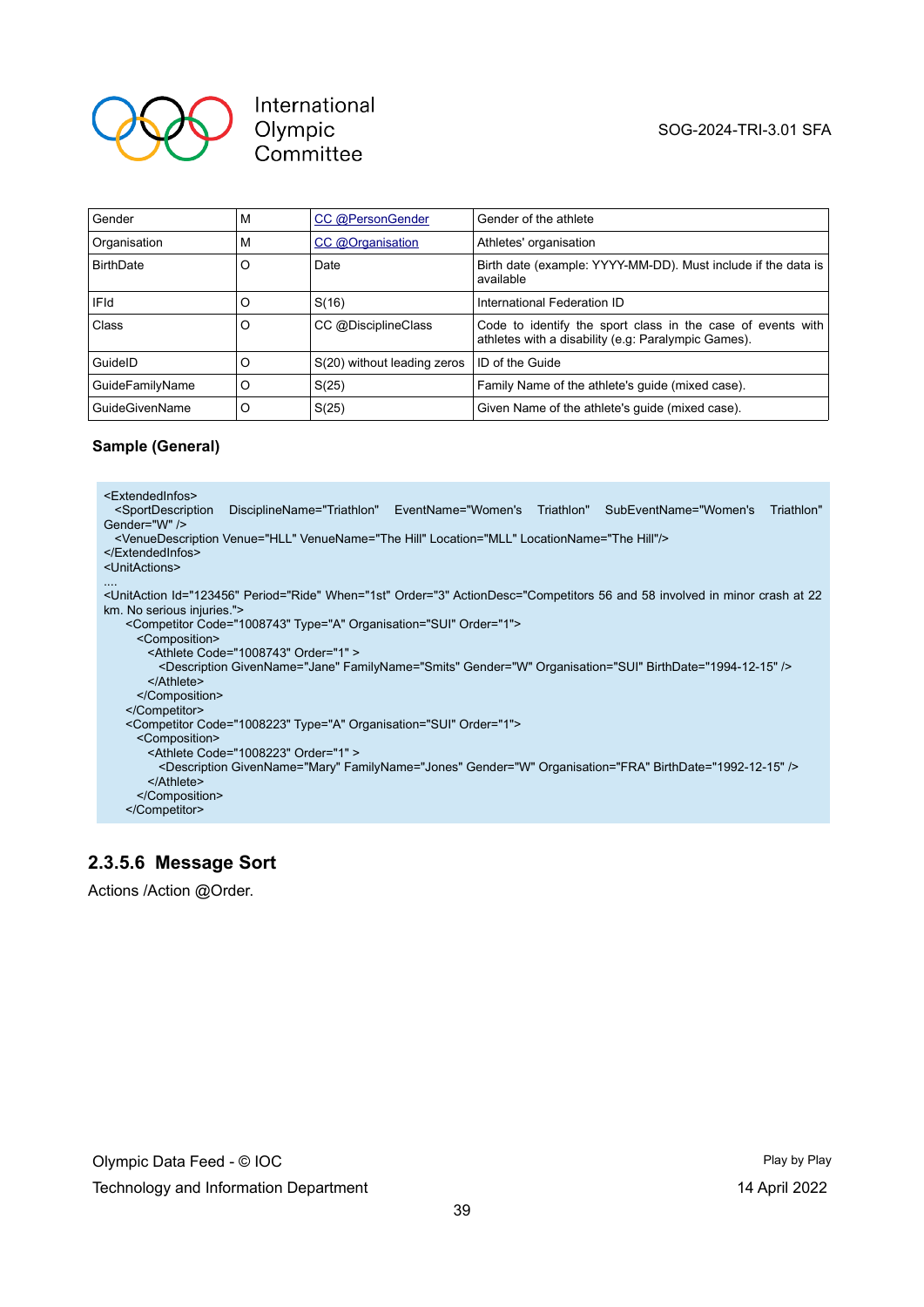

## <span id="page-39-0"></span>**2.3.6 Image**

## <span id="page-39-4"></span>**2.3.6.1 Description**

The 'Image message' is a message containing an image or images file(s) in .jpg or .png format encapsulated in a XML message.

Each message contains only one photofinish picture.

Multiple messages may be sent for the same DocumentCode (a single race [RSC]) when more than one photofinish cases/photos occur in the same race depending on the circumstances of the unit/race.

## <span id="page-39-3"></span>**2.3.6.2 Header Values**

The following table describes the message header attributes.

| <b>Attribute</b>       | Value                      | <b>Comment</b>                                                                                                                                                                                                                                                                                                                 |
|------------------------|----------------------------|--------------------------------------------------------------------------------------------------------------------------------------------------------------------------------------------------------------------------------------------------------------------------------------------------------------------------------|
| CompetitionCode        | CC @Competition            | Unique ID for competition                                                                                                                                                                                                                                                                                                      |
| <b>DocumentCode</b>    | CC @Unit                   | Full RSC of the unit                                                                                                                                                                                                                                                                                                           |
| <b>DocumentSubcode</b> | <b>Numeric</b><br>#0       | Picture number<br>This value is a sequential number for each picture provided in a unit<br>$(RSC)$ . The value will be 1, 2, 3<br>Where there is only one image related to the DocumentCode then the<br>value 1 is sent. 2, 3 etc. are used if additional images (ranks to be<br>resolved) are sent for the same DocumentCode. |
| DocumentType           | DT IMAGE                   | Image message                                                                                                                                                                                                                                                                                                                  |
| DocumentSubtype        | S(20)                      | Send PHOTOFINISH                                                                                                                                                                                                                                                                                                               |
| Version                | 1.1V                       | Version number associated to the message's content. Ascending<br>number<br>Values beyond 1 are only used if a message needs to be resent for a<br>second or subsequent image/result with the same DocumentSubcode to<br>replace the original image (to resolve the same rank).                                                 |
| <b>ResultStatus</b>    | CC @ResultStatus           | Only applicable status is OFFICIAL                                                                                                                                                                                                                                                                                             |
| FeedFlag               | "P"-Production<br>"T"-Test | Test message or production message.                                                                                                                                                                                                                                                                                            |
| Date                   | Date                       | Date when the message is generated, expressed in the local time zone<br>where the message was produced.                                                                                                                                                                                                                        |
| Time                   | Time                       | Time up to milliseconds when the message is generated, expressed in<br>the local time zone where the message was produced.                                                                                                                                                                                                     |
| LogicalDate            | Date                       | Logical Date of events. This is the same as the physical day except<br>when the unit or message transmission extends after midnight.<br>See full explanation in ODF Foundation.                                                                                                                                                |
| Source                 | SC @Source                 | Code indicating the system which generated the message.                                                                                                                                                                                                                                                                        |

## <span id="page-39-2"></span>**2.3.6.3 Trigger and Frequency**

Trigger when image available and after any change.

## <span id="page-39-1"></span>**2.3.6.4 Message Structure**

The following table defines the structure of the message.

Olympic Data Feed - © IOC Image Technology and Information Department 14 April 2022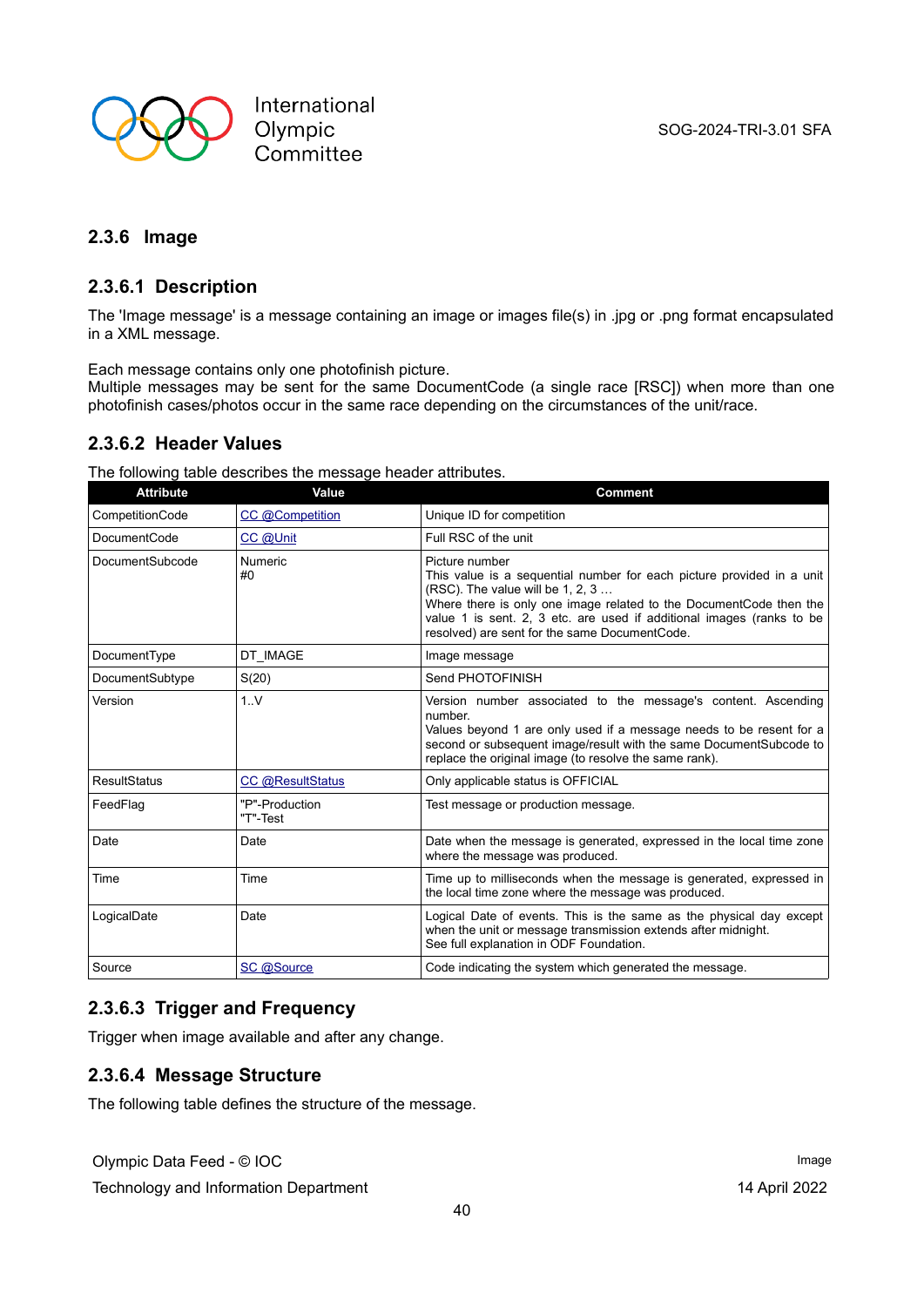

| Level 1           | Level 2    | Level 3         | Level 4          | Level 5           | Level 6       | Level 7           | Level 8    |
|-------------------|------------|-----------------|------------------|-------------------|---------------|-------------------|------------|
| Competition (0,1) |            |                 |                  |                   |               |                   |            |
|                   | Gen        |                 |                  |                   |               |                   |            |
|                   | Sport      |                 |                  |                   |               |                   |            |
|                   | Codes      |                 |                  |                   |               |                   |            |
|                   | Image(1,N) |                 |                  |                   |               |                   |            |
|                   |            | Pos             |                  |                   |               |                   |            |
|                   |            | Version         |                  |                   |               |                   |            |
|                   |            | Revision        |                  |                   |               |                   |            |
|                   |            | ImageType       |                  |                   |               |                   |            |
|                   |            | Result (0,N)    |                  |                   |               |                   |            |
|                   |            |                 | Result           |                   |               |                   |            |
|                   |            |                 | Rank             |                   |               |                   |            |
|                   |            |                 | StartOrder       |                   |               |                   |            |
|                   |            |                 | SortOrder        |                   |               |                   |            |
|                   |            |                 | Competitor (1,1) |                   |               |                   |            |
|                   |            |                 |                  | Code              |               |                   |            |
|                   |            |                 |                  | Type              |               |                   |            |
|                   |            |                 |                  | Organisation      |               |                   |            |
|                   |            |                 |                  | Description (0,1) |               |                   |            |
|                   |            |                 |                  |                   | TeamName      |                   |            |
|                   |            |                 |                  | Composition (0,1) |               |                   |            |
|                   |            |                 |                  |                   | Athlete (1,N) | Code              |            |
|                   |            |                 |                  |                   |               | Order             |            |
|                   |            |                 |                  |                   |               | <b>Bib</b>        |            |
|                   |            |                 |                  |                   |               | Description (1,1) |            |
|                   |            |                 |                  |                   |               |                   | GivenName  |
|                   |            |                 |                  |                   |               |                   | FamilyName |
|                   |            | ImageData (1,1) |                  |                   |               |                   |            |
|                   |            |                 | $\overline{a}$   |                   |               |                   |            |

## <span id="page-40-0"></span>**2.3.6.5 Message Values**

<span id="page-40-1"></span>

| <b>Element: Competition (0,1)</b> |     |       |                                                                     |  |  |  |  |
|-----------------------------------|-----|-------|---------------------------------------------------------------------|--|--|--|--|
| <b>Attribute</b>                  | M/O | Value | <b>Description</b>                                                  |  |  |  |  |
| Gen                               |     | S(20) | Version of the General Data Dictionary applicable to the<br>message |  |  |  |  |
| Sport                             |     | S(20) | Version of the Sport Data Dictionary applicable to the message      |  |  |  |  |
| Codes                             |     | S(20) | Version of the Codes applicable to the message                      |  |  |  |  |

Olympic Data Feed - © IOC Image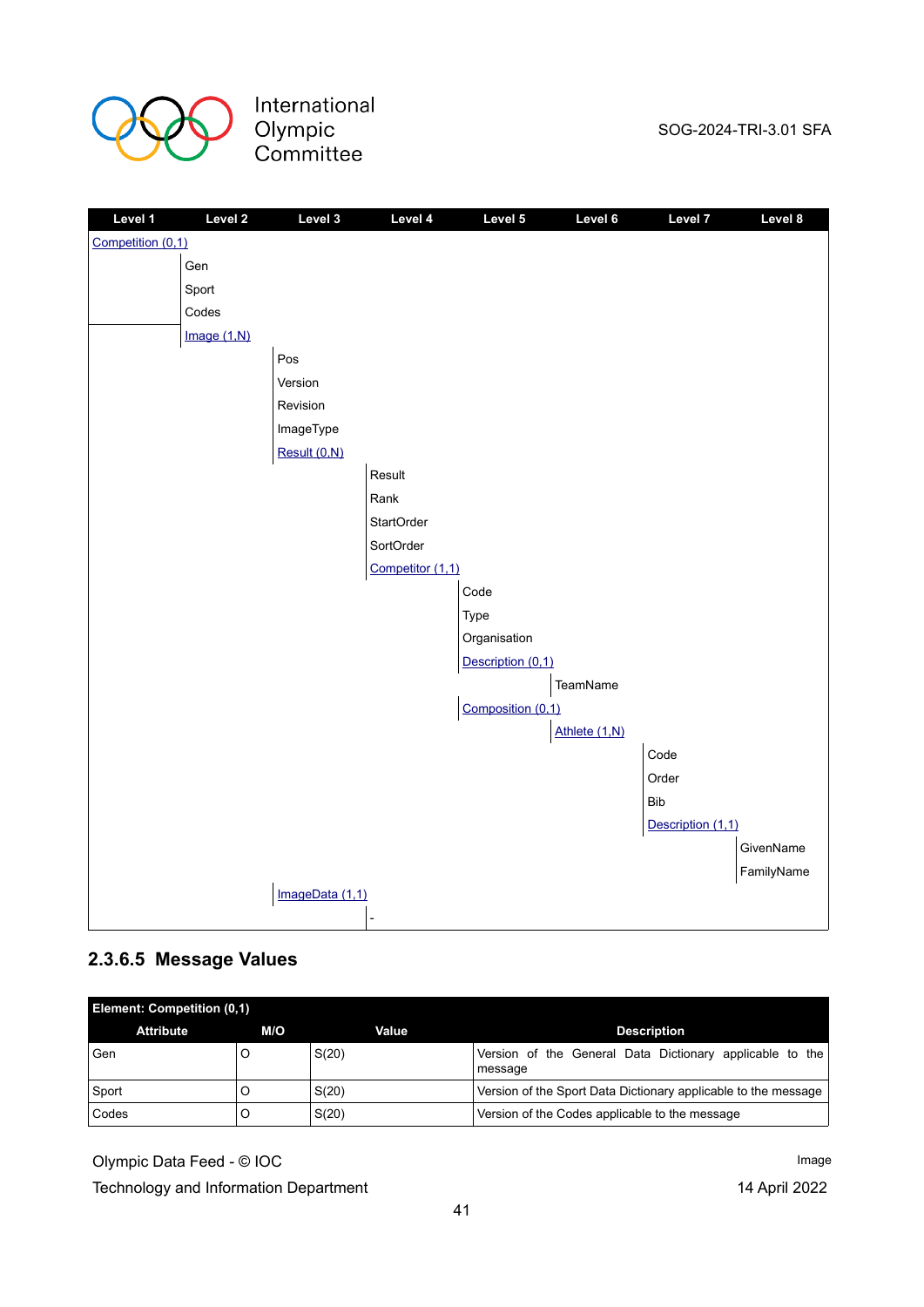

<span id="page-41-5"></span>

|                                    | Element: Competition /Image (1,N) |                      |                                  |  |  |  |  |  |
|------------------------------------|-----------------------------------|----------------------|----------------------------------|--|--|--|--|--|
| Always only one image per message. |                                   |                      |                                  |  |  |  |  |  |
| <b>Attribute</b>                   | M/O                               | Value                | <b>Description</b>               |  |  |  |  |  |
| Pos                                | М                                 | <b>Numeric</b><br>#0 | Always send 1                    |  |  |  |  |  |
| Version                            | M                                 | <b>Numeric</b><br>#0 | Document Version                 |  |  |  |  |  |
| Revision                           | м                                 | <b>Numeric</b><br>#0 | Document Revision                |  |  |  |  |  |
| ImageType                          | M                                 | S(3)                 | Image type extension, jpg or png |  |  |  |  |  |

<span id="page-41-4"></span>

| Element: Competition /Image /Result (0,N)                                                                            |     |                        |                                                                                                                                                     |  |  |  |  |  |
|----------------------------------------------------------------------------------------------------------------------|-----|------------------------|-----------------------------------------------------------------------------------------------------------------------------------------------------|--|--|--|--|--|
| This element should always appear and must only include the information of those competitors appearing in the image. |     |                        |                                                                                                                                                     |  |  |  |  |  |
| <b>Attribute</b>                                                                                                     | M/O | Value                  | <b>Description</b>                                                                                                                                  |  |  |  |  |  |
| Result                                                                                                               | O   | S(20)                  | Result of the competitor in the image at the end of the unit.<br>Formatted in the same was as associated DT RESULT.<br>Use IRM code if appropriate. |  |  |  |  |  |
| Rank                                                                                                                 | O   | Text                   | Rank of the competitor at the end of the unit                                                                                                       |  |  |  |  |  |
| <b>StartOrder</b>                                                                                                    | O   | S(4)                   | Start or lane position<br>This value is expected if it is included in DT RESULT                                                                     |  |  |  |  |  |
| SortOrder                                                                                                            | м   | <b>Numeric</b><br>###0 | This attribute is a sequential number with the order of the<br>competitors in the image.                                                            |  |  |  |  |  |

<span id="page-41-3"></span>

| Element: Competition /Image /Result /Competitor (1,1) |     |                               |                                                |
|-------------------------------------------------------|-----|-------------------------------|------------------------------------------------|
| <b>Attribute</b>                                      | M/O | Value                         | <b>Description</b>                             |
| Code                                                  | M   | S(20)<br>with<br>no<br>zeroes | leading   Competitor's ID (Team or individual) |
| Type                                                  | м   | S(1)                          | A for athlete or T for team.                   |
| Organisation                                          | М   | CC @Organisation              | Competitor's organisation                      |

<span id="page-41-2"></span>

| Element: Competition /Image /Result /Competitor /Description (0,1) |     |       |                     |  |  |  |  |
|--------------------------------------------------------------------|-----|-------|---------------------|--|--|--|--|
| <b>Attribute</b>                                                   | M/O | Value | <b>Description</b>  |  |  |  |  |
| TeamName                                                           | M   | S(73) | ' Name of the Team. |  |  |  |  |

<span id="page-41-1"></span>

| Element: Competition /Image / Result / Competitor / Composition / Athlete (1,N)       |     |                               |                         |  |  |  |  |  |
|---------------------------------------------------------------------------------------|-----|-------------------------------|-------------------------|--|--|--|--|--|
| Only sent in the case of individual events. Team members are not sent in team events. |     |                               |                         |  |  |  |  |  |
| <b>Attribute</b>                                                                      | M/O | Value                         | <b>Description</b>      |  |  |  |  |  |
| Code                                                                                  | м   | S(20)<br>with<br>no<br>zeroes | leading   Athlete's ID. |  |  |  |  |  |
| Order                                                                                 | M   | <b>Numeric</b><br>0           | Value is 1              |  |  |  |  |  |
| <b>Bib</b>                                                                            | O   | S(4)                          | Bib (race number)       |  |  |  |  |  |

<span id="page-41-0"></span>**Element: Competition /Image /Result /Competitor /Composition /Athlete /Description (1,1)**

Olympic Data Feed - © IOC Image Technology and Information Department 14 April 2022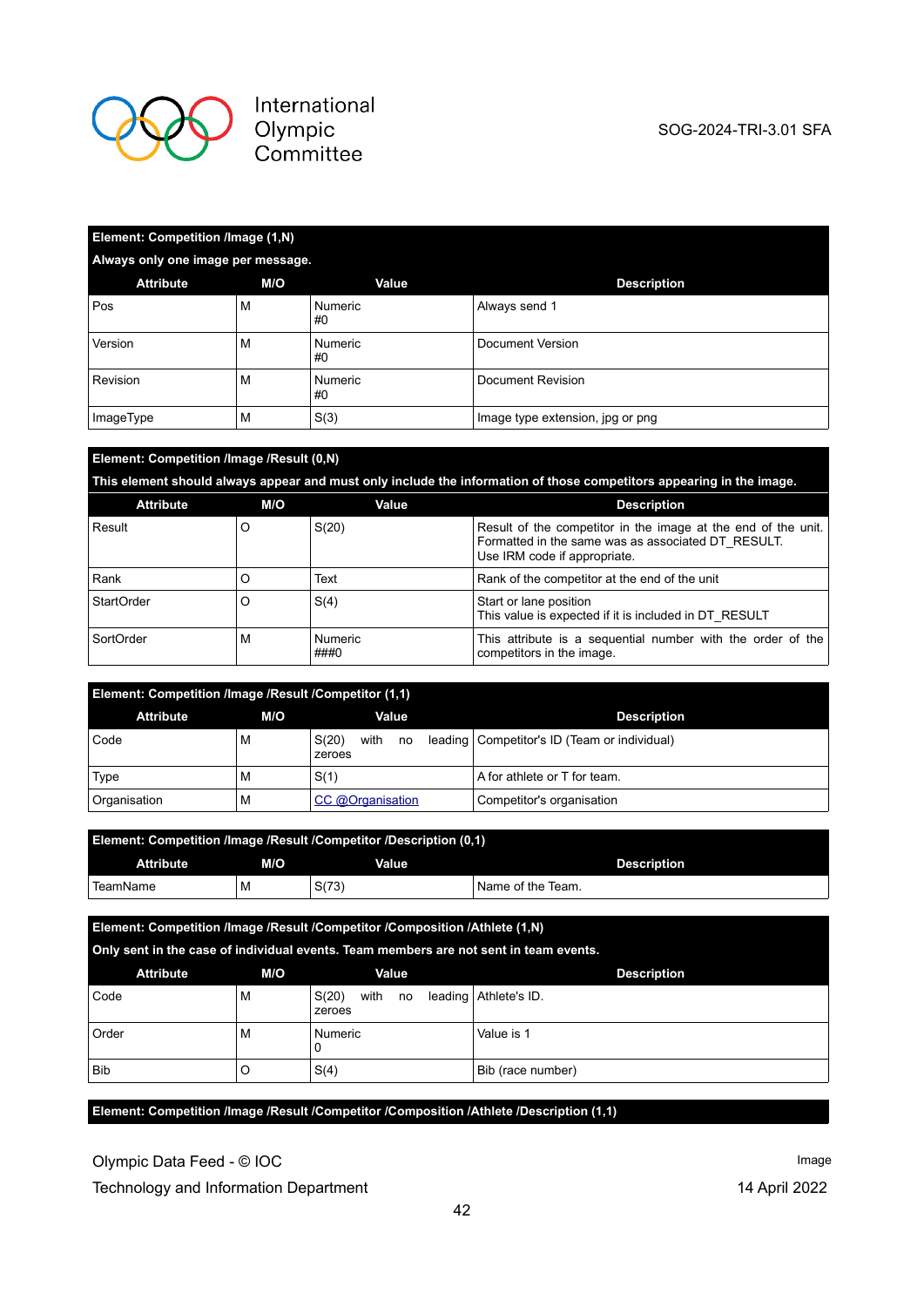

#### SOG-2024-TRI-3.01 SFA

| <b>Attribute</b> | M/O | Value | Description                    |
|------------------|-----|-------|--------------------------------|
| GivenName        | ◡   | S(25) | Given name (Photofinish Name)  |
| FamilvName       | M   | S(25) | Family name (Photofinish Name) |

<span id="page-42-1"></span>

| <b>Element: Competition /Image /ImageData (1.1)</b> |     |           |                                                                                                   |  |  |  |  |
|-----------------------------------------------------|-----|-----------|---------------------------------------------------------------------------------------------------|--|--|--|--|
| <b>Attribute</b>                                    | M/O | Value     | <b>Description</b>                                                                                |  |  |  |  |
|                                                     |     | Free Text | The ImageData element has a body consisting of one Base64-<br>encoded report (a jpeg or png file) |  |  |  |  |

#### **Sample (General)**

<Image Pos="1" Version="1" Revision="0" ImageType="jpg" > <Result Result="3:26.23" Rank="1" StartOrder="5" SortOrder="1" > <Competitor Code="1234567" Type="T" Organisation="GBR" > <Description TeamName="Great Britain"/> </Result> <Result Result="3:26.26" Rank="2" StartOrder="3" SortOrder="2" > <Competitor Code="1234444" Type="T" Organisation="ESP" > <Description TeamName="Spain"/> </Result> <ImageData>/9j/4AAQSkZJRgABAQEAAAAAA ETC ETC //2Q==</ImageData> </Image>

## <span id="page-42-0"></span>**2.3.6.6 Message Sort**

Sort by Competition /Image /Pos and SortOrder within image.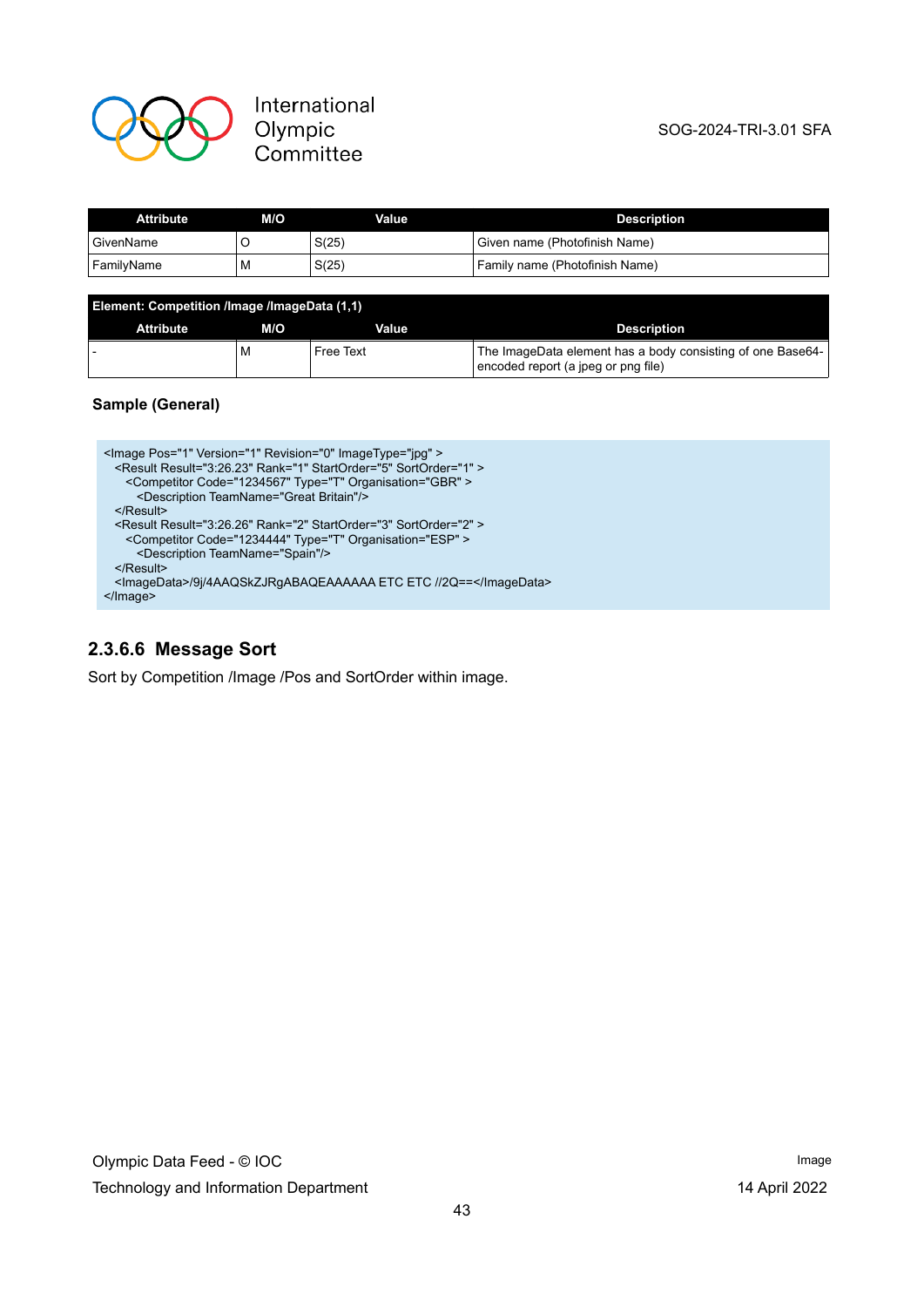

## <span id="page-43-4"></span>**2.3.7 Event Final Ranking**

#### <span id="page-43-3"></span>**2.3.7.1 Description**

The event final ranking is a message containing the final results and ranking at the completion of one particular event, either for individual athletes or for aggregated athletes.

The final ranking message is a generic message for all sports, including the full event final result for all competitors who were either ranked, got an Invalid Rank Mark (disqualified, etc.), or both.

## <span id="page-43-2"></span>**2.3.7.2 Header Values**

The following table describes the message header attributes.

| <b>Attribute</b>    | Value                      | <b>Comment</b>                                                                                                                                                                  |
|---------------------|----------------------------|---------------------------------------------------------------------------------------------------------------------------------------------------------------------------------|
| CompetitionCode     | CC @Competition            | Unique ID for competition                                                                                                                                                       |
| DocumentCode        | CC @Event                  | Full RSC of the Event                                                                                                                                                           |
| DocumentType        | DT RANKING                 | Event Final ranking message                                                                                                                                                     |
| Version             | 1.1V                       | Version number associated to the message's content. Ascending<br>number                                                                                                         |
| <b>ResultStatus</b> | CC @ResultStatus           | Result status, indicates whether the data is official.<br><b>OFFICIAL</b>                                                                                                       |
| FeedFlag            | "P"-Production<br>"T"-Test | Test message or production message.                                                                                                                                             |
| Date                | Date                       | Date when the message is generated, expressed in the local time zone<br>where the message was produced.                                                                         |
| Time                | Time                       | Time up to milliseconds when the message is generated, expressed in<br>the local time zone where the message was produced.                                                      |
| LogicalDate         | Date                       | Logical Date of events. This is the same as the physical day except<br>when the unit or message transmission extends after midnight.<br>See full explanation in ODF Foundation. |
| Source              | SC @Source                 | Code indicating the system which generated the message.                                                                                                                         |

#### <span id="page-43-1"></span>**2.3.7.3 Trigger and Frequency**

This message is only triggered after a unit which affects the final ranking is official and that particular ranking is not subject to change or some ranking in that unit are not subject to change. Trigger also after any change.

## <span id="page-43-0"></span>**2.3.7.4 Message Structure**

The following table defines the structure of the message.

| $\cdot$<br>Level 1 | Level 2             | Level 3 | $\cdot$<br>Level 4 | Level 5 | Level 6 | Level 7 |
|--------------------|---------------------|---------|--------------------|---------|---------|---------|
| Competition (0,1)  |                     |         |                    |         |         |         |
|                    | Gen                 |         |                    |         |         |         |
|                    | Sport               |         |                    |         |         |         |
|                    | Codes               |         |                    |         |         |         |
|                    | ExtendedInfos (0,1) |         |                    |         |         |         |

Olympic Data Feed - © IOC **Example 2018** Event Final Ranking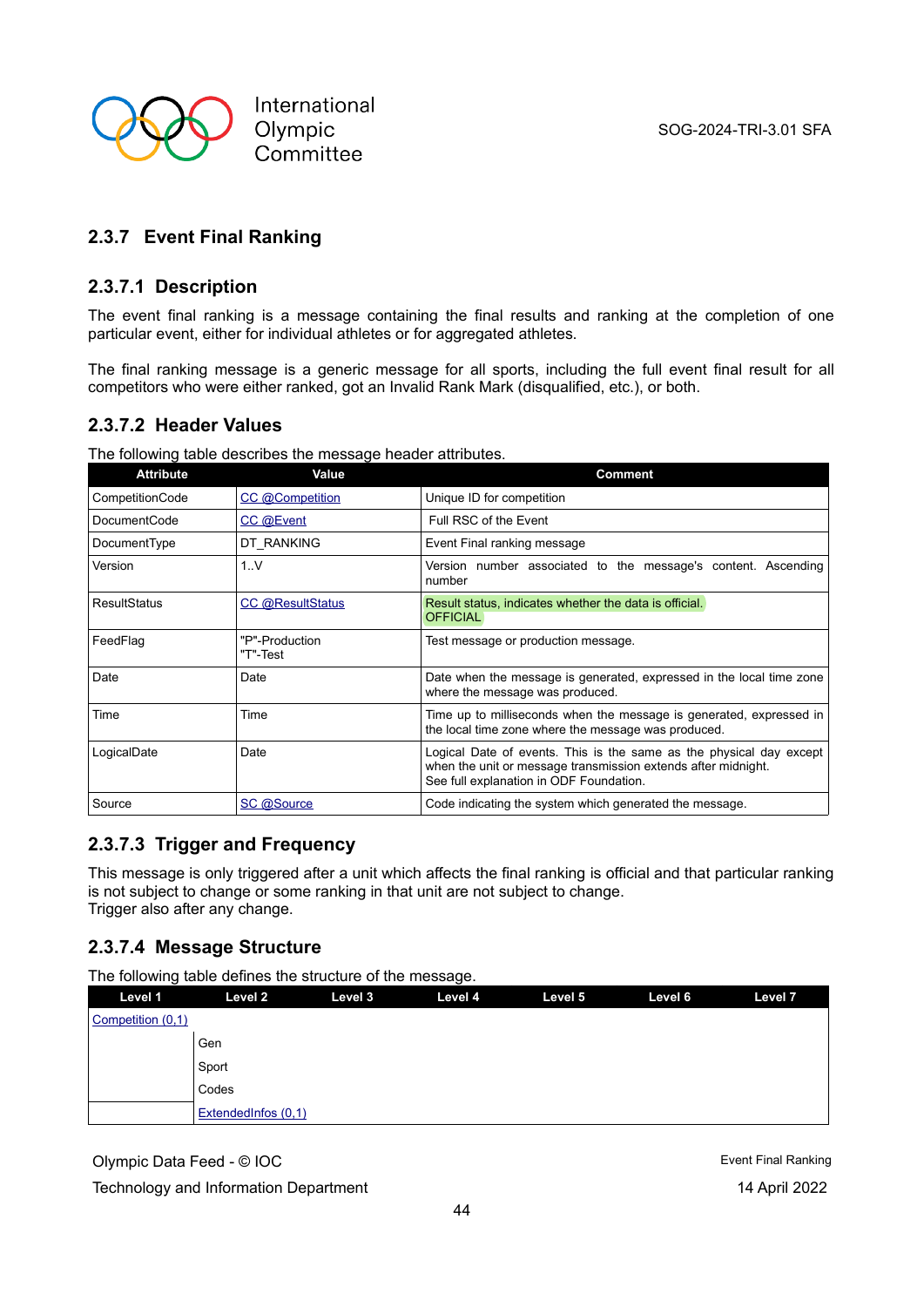



## <span id="page-44-0"></span>**2.3.7.5 Message Values**

<span id="page-44-1"></span>

| Element: Competition (0,1) |     |       |                    |  |  |  |  |  |                                                          |  |  |
|----------------------------|-----|-------|--------------------|--|--|--|--|--|----------------------------------------------------------|--|--|
| <b>Attribute</b>           | M/O | Value | <b>Description</b> |  |  |  |  |  |                                                          |  |  |
| Gen                        |     | S(20) |                    |  |  |  |  |  | Version of the General Data Dictionary applicable to the |  |  |

Olympic Data Feed - © IOC **Example 2018** Event Final Ranking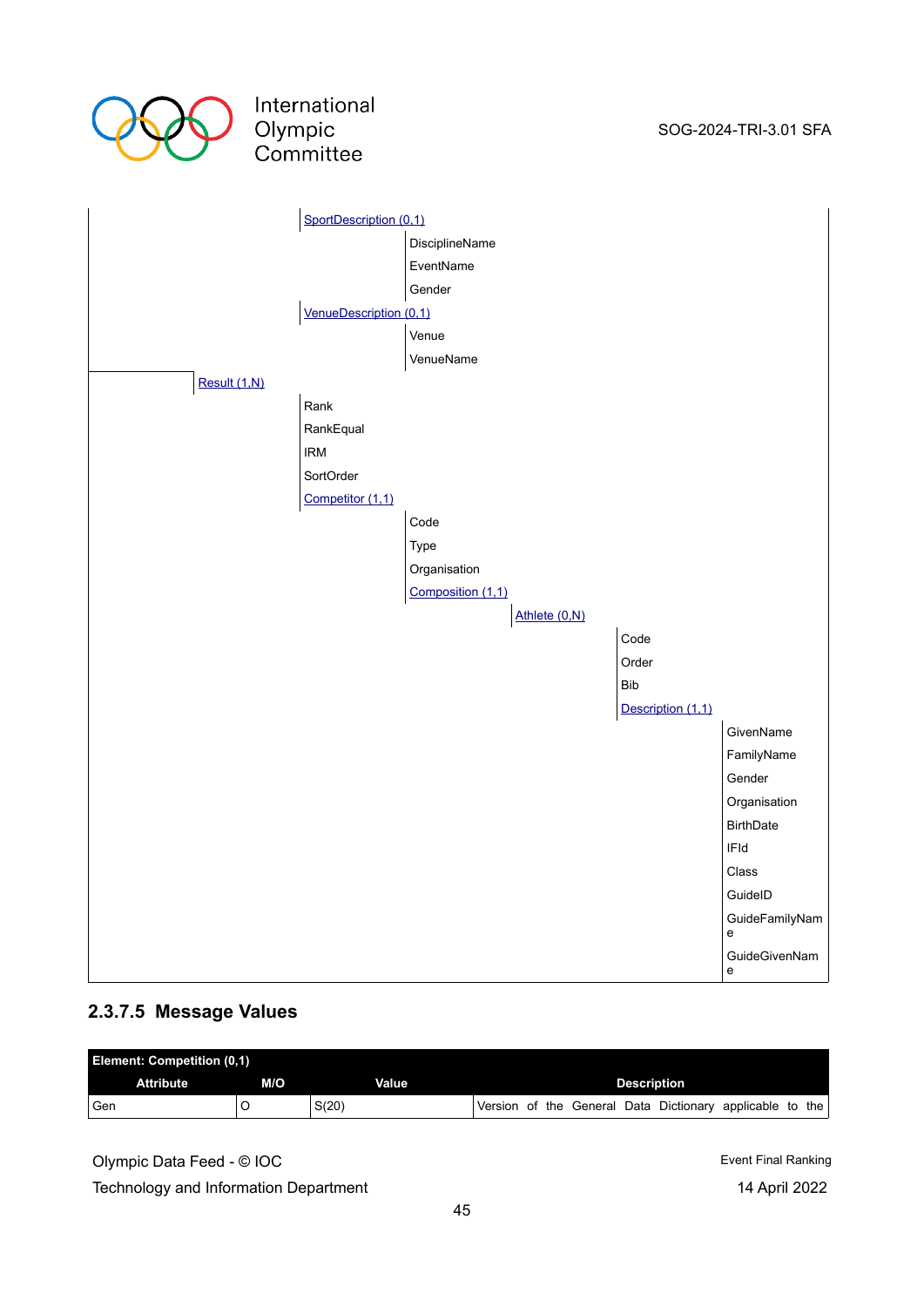

|       |       | message                                                        |
|-------|-------|----------------------------------------------------------------|
| Sport | S(20) | Version of the Sport Data Dictionary applicable to the message |
| Codes | S(20) | Version of the Codes applicable to the message                 |

<span id="page-45-4"></span>

| Element: Competition /ExtendedInfos /SportDescription (0.1) |     |                 |                                                                                                 |  |  |
|-------------------------------------------------------------|-----|-----------------|-------------------------------------------------------------------------------------------------|--|--|
| <b>Sport Description in text</b>                            |     |                 |                                                                                                 |  |  |
| <b>Attribute</b>                                            | M/O | Value           | <b>Description</b>                                                                              |  |  |
| <b>DisciplineName</b>                                       | м   | S(40)           | Discipline ENG Description (not code) from Common Codes                                         |  |  |
| EventName                                                   | M   | S(40)           | Event ENG Description (not code) from Common Codes. Must<br>be included if it is a single event |  |  |
| Gender                                                      | M   | CC @SportGender | Gender code for the event unit. Must be included if it is a single<br>gender                    |  |  |

<span id="page-45-3"></span>

| Element: Competition /ExtendedInfos /VenueDescription (0,1) |     |               |                                                    |  |
|-------------------------------------------------------------|-----|---------------|----------------------------------------------------|--|
| l Venue Names in text                                       |     |               |                                                    |  |
| <b>Attribute</b>                                            | M/O | Value         | <b>Description</b>                                 |  |
| Venue                                                       | M   | CC @VenueCode | Venue code                                         |  |
| VenueName                                                   | M   | S(25)         | Venue ENG Description (not code) from Common Codes |  |

#### <span id="page-45-2"></span>**Element: Competition /Result (1,N)**

| For any event final ranking message, there should be at least one competitor being awarded a result for the event. |     |                |                                                                                                                                                                                                                                                   |  |  |
|--------------------------------------------------------------------------------------------------------------------|-----|----------------|---------------------------------------------------------------------------------------------------------------------------------------------------------------------------------------------------------------------------------------------------|--|--|
| <b>Attribute</b>                                                                                                   | M/O | Value          | <b>Description</b>                                                                                                                                                                                                                                |  |  |
| Rank                                                                                                               | 0   | Text           | Final rank of the competitor in the corresponding event.                                                                                                                                                                                          |  |  |
| RankEqual                                                                                                          | Ő   | S(1)           | Identifies if a rank has been equaled. Send Y if applicable                                                                                                                                                                                       |  |  |
| <b>IRM</b>                                                                                                         |     | SC @IRM        | The invalid rank mark, send if applicable.                                                                                                                                                                                                        |  |  |
| SortOrder                                                                                                          | м   | <b>Numeric</b> | This attribute is a sequential number with the order of the<br>results for the particular event, if they were to be presented. It<br>is mostly based on the rank, but it should be used to sort out<br>rank ties as well as results without rank. |  |  |

<span id="page-45-1"></span>

| <b>Element: Competition /Result /Competitor (1.1)</b> |                                               |                                             |                     |           |                                                     |  |
|-------------------------------------------------------|-----------------------------------------------|---------------------------------------------|---------------------|-----------|-----------------------------------------------------|--|
|                                                       | Competitor related to one final event result. |                                             |                     |           |                                                     |  |
| <b>Attribute</b>                                      | M/O                                           |                                             | Value               |           | <b>Description</b>                                  |  |
| Code                                                  | М                                             | with<br>S(20)<br>zeroes<br>@CompetitorPlace | no<br><sub>or</sub> | <b>SC</b> | leading   Competitor's ID or alternate information. |  |
| Type                                                  | м                                             | S(1)                                        |                     |           | A for athlete or T for team                         |  |
| Organisation                                          | O                                             | CC @Organisation                            |                     |           | Competitor's organisation if known                  |  |

<span id="page-45-0"></span>

| <b>Element: Competition /Result /Competitor /Composition /Athlete (0,N)</b> |     |                               |                        |  |  |
|-----------------------------------------------------------------------------|-----|-------------------------------|------------------------|--|--|
| <b>Attribute</b>                                                            | M/O | Value                         | <b>Description</b>     |  |  |
| Code                                                                        | M   | S(20)<br>with<br>no<br>zeroes | leading   Athlete's ID |  |  |
| Order                                                                       | M   | Numeric                       | Order attribute.       |  |  |

Olympic Data Feed - © IOC **Example 2018** Event Final Ranking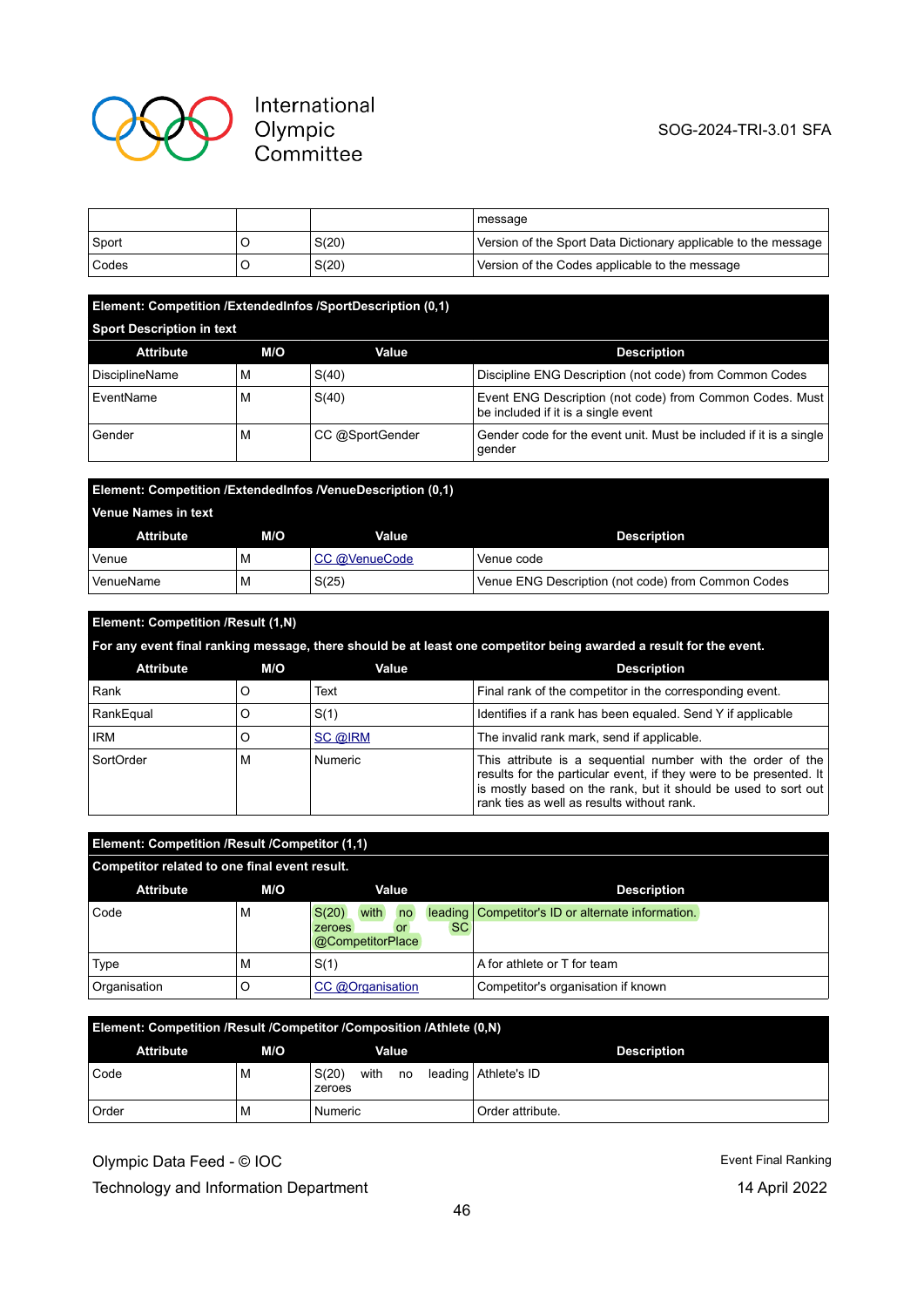

|            |      | Send 1 when Competitor @Type='A'. |
|------------|------|-----------------------------------|
| <b>Bib</b> | S(4) | Bib (race number)                 |

<span id="page-46-1"></span>

| Element: Competition /Result /Competitor /Composition /Athlete /Description (1,1) |         |                             |                                                                                                                    |  |
|-----------------------------------------------------------------------------------|---------|-----------------------------|--------------------------------------------------------------------------------------------------------------------|--|
| <b>Attribute</b>                                                                  | M/O     | Value                       | <b>Description</b>                                                                                                 |  |
| GivenName                                                                         | O       | S(25)                       | Given name in WNPA format (mixed case)                                                                             |  |
| FamilyName                                                                        | м       | S(25)                       | Family name in WNPA format (mixed case)                                                                            |  |
| Gender                                                                            | м       | CC @PersonGender            | Gender of the athlete                                                                                              |  |
| Organisation                                                                      | м       | CC @Organisation            | Athletes' organisation                                                                                             |  |
| <b>BirthDate</b>                                                                  | O       | Date                        | Birth date (example: YYYY-MM-DD). Must include if the data is<br>available                                         |  |
| <b>IFId</b>                                                                       | O       | S(16)                       | International Federation ID                                                                                        |  |
| Class                                                                             | O       | CC @DisciplineClass         | Code to identify the sport class in the case of events with<br>athletes with a disability (e.g: Paralympic Games). |  |
| GuidelD                                                                           | $\circ$ | S(20) without leading zeros | ID of the Guide, used for some athletes with a disability (e.g.<br>Paralympic Games).                              |  |
| <b>GuideFamilyName</b>                                                            | $\circ$ | S(25)                       | Family Name of the athlete's quide (mixed case).                                                                   |  |
| GuideGivenName                                                                    | $\circ$ | S(25)                       | Given Name of the athlete's quide (mixed case).                                                                    |  |

## <span id="page-46-0"></span>**2.3.7.6 Message Sort**

Sort by Result @SortOrder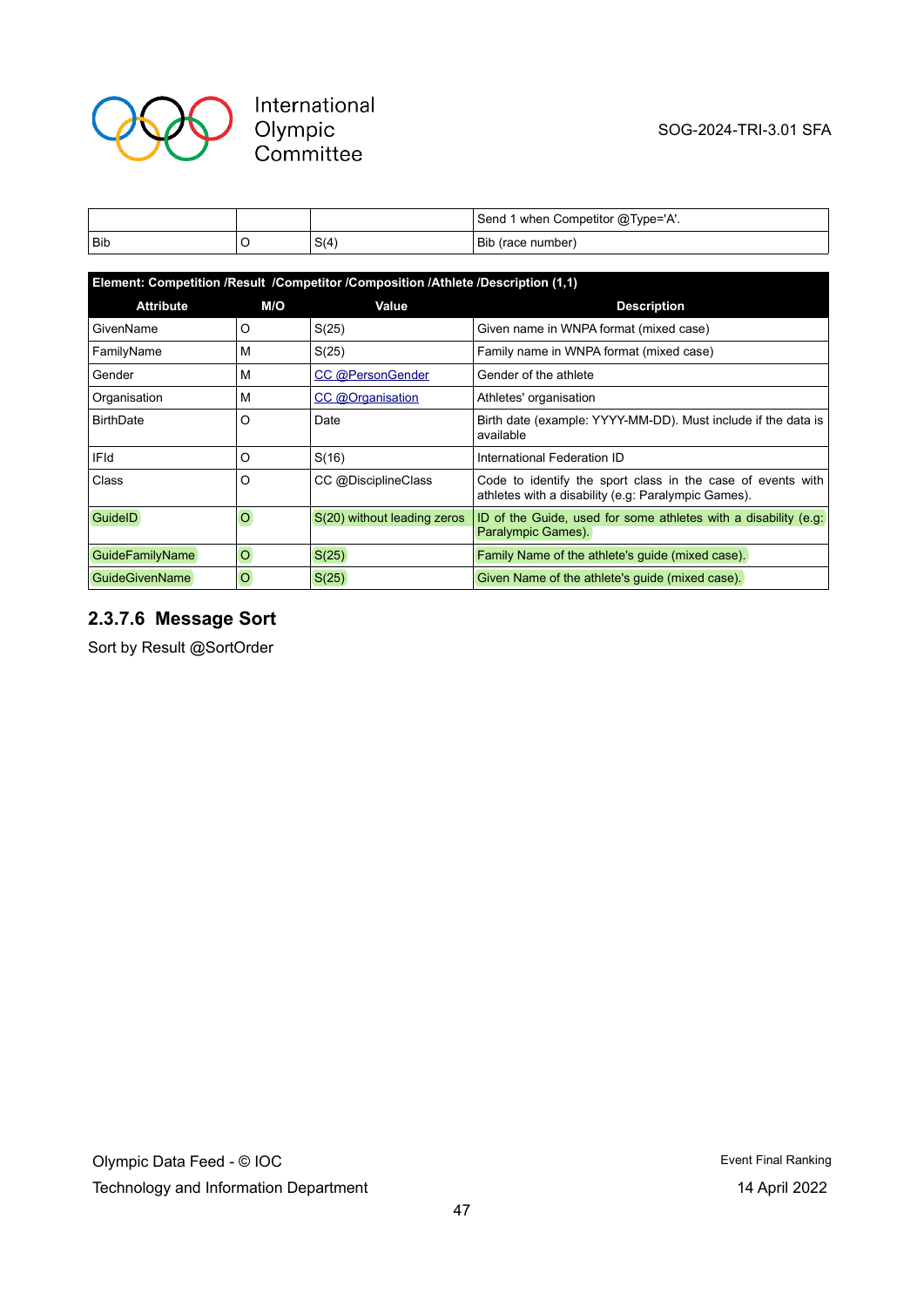

## <span id="page-47-4"></span>**2.3.8 Configuration**

## <span id="page-47-3"></span>**2.3.8.1 Description**

The Configuration is a message containing general configuration.

Send before the competition for each unit in separate messages.

## <span id="page-47-2"></span>**2.3.8.2 Header Values**

The following table describes the message header attributes.

| <b>Attribute</b> | Value                      | <b>Comment</b>                                                                                                                                                                  |
|------------------|----------------------------|---------------------------------------------------------------------------------------------------------------------------------------------------------------------------------|
| CompetitionCode  | CC @Competition            | Unique ID for competition                                                                                                                                                       |
| DocumentCode     | CC @Unit                   | Full RSC of the unit, send this message for each Unit.                                                                                                                          |
| DocumentType     | DT CONFIG                  | Configuration message                                                                                                                                                           |
| Version          | 1.1V                       | Version number associated to the message's content. Ascending<br>number                                                                                                         |
| FeedFlag         | "P"-Production<br>"T"-Test | Test message or production message.                                                                                                                                             |
| Date             | Date                       | Date when the message is generated, expressed in the local time zone<br>where the message was produced.                                                                         |
| Time             | Time                       | Time up to milliseconds when the message is generated, expressed in<br>the local time zone where the message was produced.                                                      |
| LogicalDate      | Date                       | Logical Date of events. This is the same as the physical day except<br>when the unit or message transmission extends after midnight.<br>See full explanation in ODF Foundation. |
| Source           | <b>SC @Source</b>          | Code indicating the system which generated the message.                                                                                                                         |

## <span id="page-47-1"></span>**2.3.8.3 Trigger and Frequency**

The message is sent prior to any ODF Sports message sending one message for each unit.

Trigger also after any change, but considering that, if possible, the configuration for one particular event unit must be provided before the start list.

## <span id="page-47-0"></span>**2.3.8.4 Message Structure**

The following table defines the structure of the message.

| Level 1           | Level 2         | Level 3      | Level 4 | Level 5 | Level 6 |
|-------------------|-----------------|--------------|---------|---------|---------|
| Competition (0,1) |                 |              |         |         |         |
|                   | Gen             |              |         |         |         |
|                   | Sport           |              |         |         |         |
|                   | Codes           |              |         |         |         |
|                   | Configs $(1,1)$ |              |         |         |         |
|                   |                 | Config (1,N) |         |         |         |
|                   |                 |              | Unit    |         |         |

Olympic Data Feed - © IOC Configuration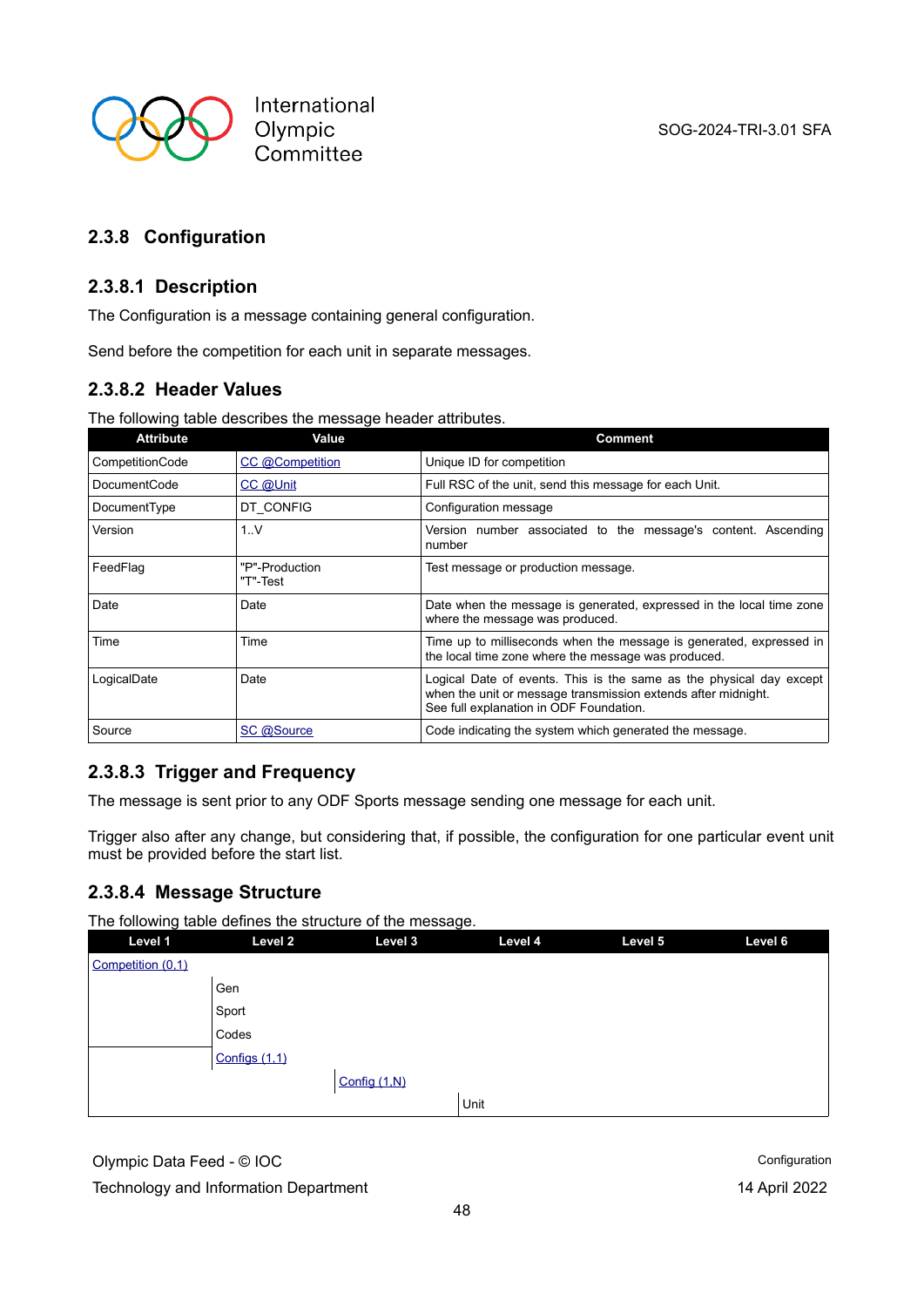

| ExtendedConfig (1,N) |                          |
|----------------------|--------------------------|
|                      | Type                     |
|                      | Code                     |
|                      | Pos                      |
|                      | Value                    |
|                      | ExtendedConfigItem (0,N) |

## <span id="page-48-0"></span>**2.3.8.5 Message Values**

<span id="page-48-2"></span>

| <b>Element: Competition (0,1)</b> |     |       |                                                                     |  |  |
|-----------------------------------|-----|-------|---------------------------------------------------------------------|--|--|
| <b>Attribute</b>                  | M/O | Value | <b>Description</b>                                                  |  |  |
| Gen                               |     | S(20) | Version of the General Data Dictionary applicable to the<br>message |  |  |
| Sport                             |     | S(20) | Version of the Sport Data Dictionary applicable to the message      |  |  |
| Codes                             |     | S(20) | Version of the Codes applicable to the message                      |  |  |

<span id="page-48-1"></span>

| Element: Competition /Configs /Config (1,N) |     |          |                                    |  |  |
|---------------------------------------------|-----|----------|------------------------------------|--|--|
| <b>Attribute</b>                            | M/O | Value    | <b>Description</b>                 |  |  |
| Unit                                        | M   | CC @Unit | <sup>'</sup> Full RSC of the Unit. |  |  |

<span id="page-48-3"></span>

|                     | Element: Competition /Configs /Config /ExtendedConfig (1,N) |                                                                               |                                                             |                                                                                                                                                                                                                                                                                                                                                                                                         |  |
|---------------------|-------------------------------------------------------------|-------------------------------------------------------------------------------|-------------------------------------------------------------|---------------------------------------------------------------------------------------------------------------------------------------------------------------------------------------------------------------------------------------------------------------------------------------------------------------------------------------------------------------------------------------------------------|--|
| Code<br><b>Type</b> |                                                             |                                                                               | Pos                                                         | <b>Description</b>                                                                                                                                                                                                                                                                                                                                                                                      |  |
| <b>COURSE</b>       |                                                             | CC @Segment                                                                   | <b>Numeric</b><br>$\mathbf{0}$                              | Pos Description:<br>Send the segment number from the start.<br>The normal order is swim (Pos#1),<br>transition1, bike, transition2 and finally run<br>with Pos#5. In teams this is 1, 2. over all<br>segments/legs.<br>In case of duathlon the order is run (Pos #1).<br>transition1, bike, transition2, run(Pos #5).<br>For the team event this is for each leg.<br><b>Element Expected:</b><br>Always |  |
|                     | <b>Attribute</b>                                            | M/O                                                                           | Value                                                       | <b>Description</b>                                                                                                                                                                                                                                                                                                                                                                                      |  |
|                     | Value                                                       | $\circ$                                                                       | <b>Numeric</b><br>##0.## (ride, run)<br>or $\# \# 0$ (swim) | Distance in metres for the swim.<br>The distance in km of the ride and run<br>segments.<br>Do not send for transitions                                                                                                                                                                                                                                                                                  |  |
|                     | <b>Expected In team Relay only</b>                          | Sub Element: Competition /Configs /Config /ExtendedConfig /ExtendedConfigltem |                                                             |                                                                                                                                                                                                                                                                                                                                                                                                         |  |
|                     | <b>Attribute</b>                                            | Value                                                                         | <b>Description</b>                                          |                                                                                                                                                                                                                                                                                                                                                                                                         |  |
|                     | Code                                                        | <b>LEG</b>                                                                    |                                                             |                                                                                                                                                                                                                                                                                                                                                                                                         |  |
|                     | Pos                                                         | Numeric<br>0                                                                  | Leg order in the team event, 1.                             |                                                                                                                                                                                                                                                                                                                                                                                                         |  |
|                     | Value                                                       | S(1)                                                                          | Send the letter associated to the leg                       |                                                                                                                                                                                                                                                                                                                                                                                                         |  |

Olympic Data Feed - © IOC Configuration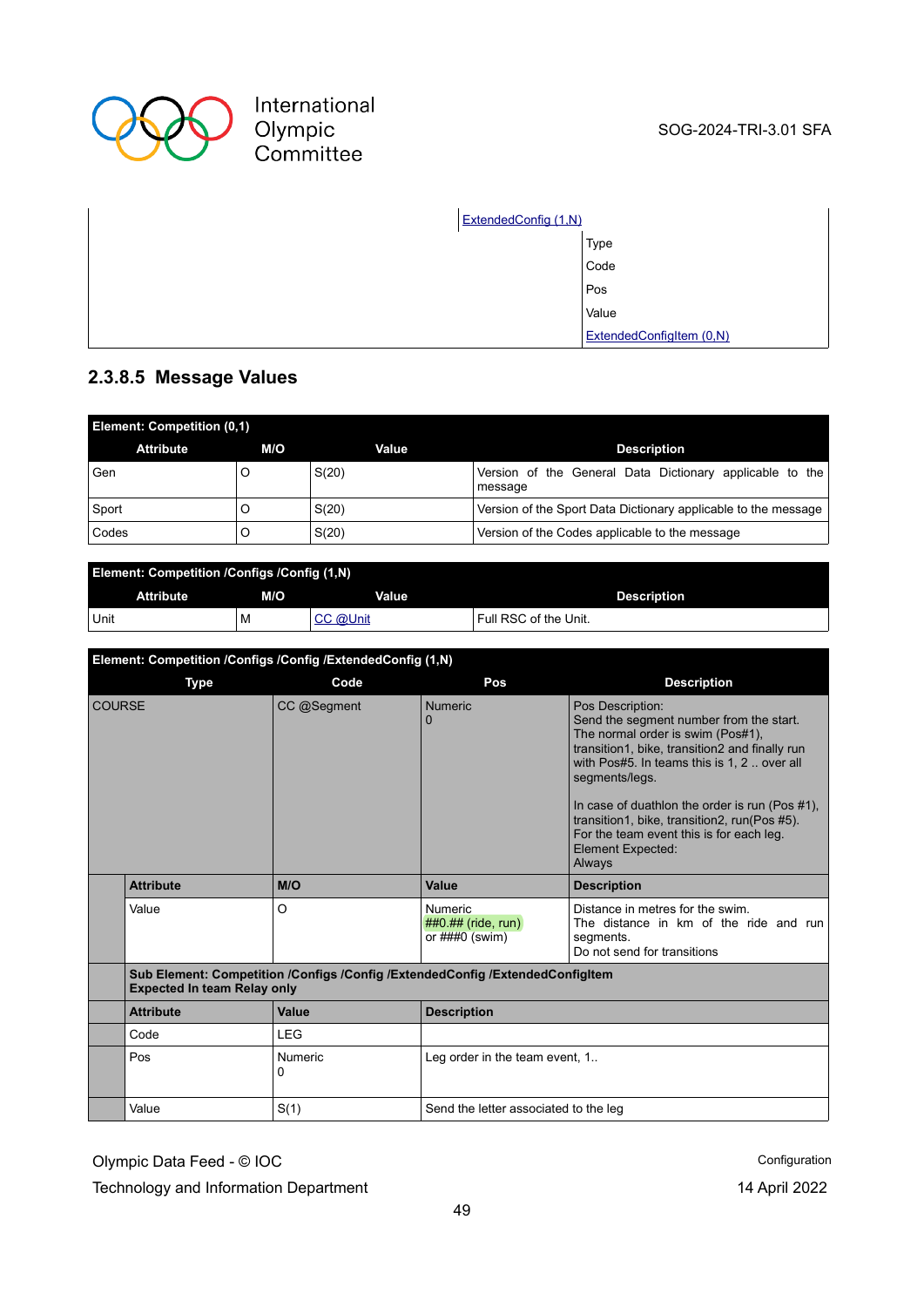

|    | <b>Expected Always when applicable</b> |                                                                                       | Sub Element: Competition /Configs /Config /ExtendedConfig /ExtendedConfigltem                        |                                                                                                                                    |  |
|----|----------------------------------------|---------------------------------------------------------------------------------------|------------------------------------------------------------------------------------------------------|------------------------------------------------------------------------------------------------------------------------------------|--|
|    | <b>Attribute</b>                       | <b>Value</b>                                                                          | <b>Description</b>                                                                                   |                                                                                                                                    |  |
|    | Code                                   | <b>INTERMEDIATE</b>                                                                   |                                                                                                      |                                                                                                                                    |  |
|    | Pos                                    | S(2)                                                                                  |                                                                                                      | Each intermediate point in the segment where results are taken starting<br>at 1 in each segment and F for the last in the segment. |  |
|    | Value                                  | <b>Numeric</b><br>$\#40.$ ## (ride, run)<br>or $\# \# 0$ (swim)                       | For swim use metres, for ride and run use km                                                         | Send distance at this intermediate point from the start of the segment.<br>Always use the same number of decimals within a segment |  |
|    | <b>Expected Always if laps</b>         |                                                                                       | Sub Element: Competition /Configs /Config /ExtendedConfig /ExtendedConfigItem                        |                                                                                                                                    |  |
|    | <b>Attribute</b>                       | <b>Value</b>                                                                          | <b>Description</b>                                                                                   |                                                                                                                                    |  |
|    | Code                                   | LAP                                                                                   |                                                                                                      |                                                                                                                                    |  |
|    | Pos                                    | Numeric<br>0                                                                          | Lap number                                                                                           |                                                                                                                                    |  |
|    | Value                                  | Numeric<br>#0                                                                         | within the segment                                                                                   | Send the number of the intermediate point corresponding with this lap                                                              |  |
|    | <b>Expected Always when applicable</b> |                                                                                       | Sub Element: Competition /Configs /Config /ExtendedConfig /ExtendedConfigltem                        |                                                                                                                                    |  |
|    | <b>Attribute</b>                       | Value                                                                                 | <b>Description</b>                                                                                   |                                                                                                                                    |  |
|    | Code                                   | <b>LAP DISTANCE</b>                                                                   |                                                                                                      |                                                                                                                                    |  |
|    | Pos                                    | Numeric<br>#0                                                                         | This is the lap number.<br>The value is ONLY included if laps in a segment are different distances   |                                                                                                                                    |  |
|    | Value                                  | Numeric<br>##0.0##                                                                    | Send the distance in km for each lap within the segment.                                             |                                                                                                                                    |  |
|    | <b>Expected When laps</b>              |                                                                                       | Sub Element: Competition /Configs /Config /ExtendedConfig /ExtendedConfigltem                        |                                                                                                                                    |  |
|    | <b>Attribute</b>                       | <b>Value</b>                                                                          | <b>Description</b>                                                                                   |                                                                                                                                    |  |
|    | Code                                   | LAPS                                                                                  |                                                                                                      |                                                                                                                                    |  |
|    | Pos                                    | N/A                                                                                   | N/A                                                                                                  |                                                                                                                                    |  |
|    | Value                                  | Numeric<br>#()                                                                        | Number of laps in the segment                                                                        |                                                                                                                                    |  |
|    | <b>Expected Always when applicable</b> |                                                                                       | Sub Element: Competition /Configs /Config /ExtendedConfig /ExtendedConfigltem                        |                                                                                                                                    |  |
|    | <b>Attribute</b>                       | Value                                                                                 | <b>Description</b>                                                                                   |                                                                                                                                    |  |
|    | Code                                   | INTERMEDIATE ALL                                                                      |                                                                                                      |                                                                                                                                    |  |
|    | Pos                                    | N/A                                                                                   | N/A                                                                                                  |                                                                                                                                    |  |
|    | Value                                  | S(2)                                                                                  | Pos of each intermediate considering all intermediate points ignoring<br>legs and segments (1, 2, F) |                                                                                                                                    |  |
| EC |                                        | <b>FED RANKING DATE</b>                                                               | N/A<br><b>Element Expected:</b><br>If information is available                                       |                                                                                                                                    |  |
|    | <b>Attribute</b>                       | M/O                                                                                   | <b>Value</b>                                                                                         | <b>Description</b>                                                                                                                 |  |
|    | Value                                  | $\mathsf{M}% _{T}=\mathsf{M}_{T}\!\left( a,b\right) ,\ \mathsf{M}_{T}=\mathsf{M}_{T}$ | YYYY-MM-DD                                                                                           |                                                                                                                                    |  |

## **Sample (Sample (with 2 intermediates per lap in run))**

Olympic Data Feed - © IOC Configuration Technology and Information Department 14 April 2022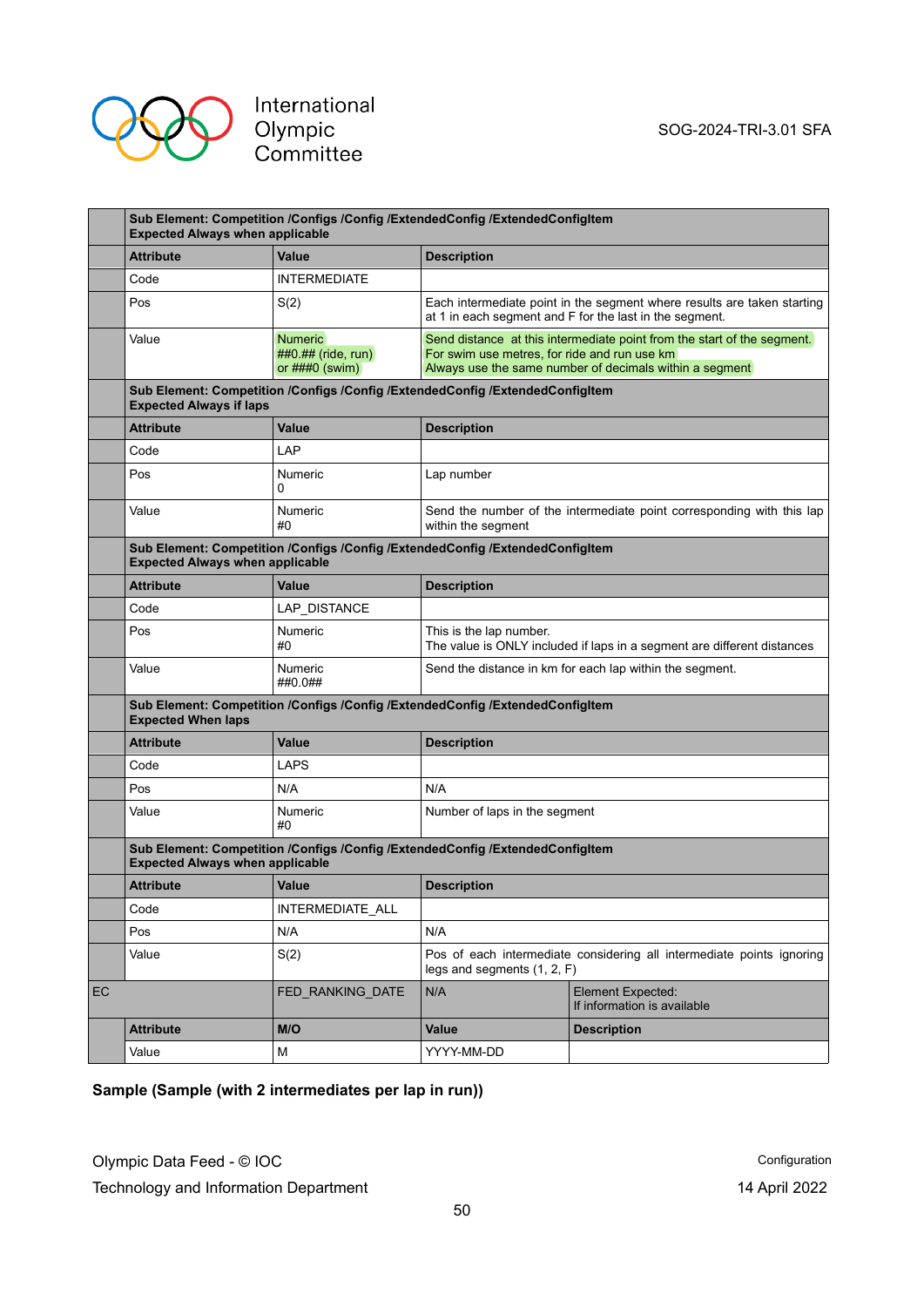

#### SOG-2024-TRI-3.01 SFA

| <configs></configs>                                                                                                                                                                                                                                     |
|---------------------------------------------------------------------------------------------------------------------------------------------------------------------------------------------------------------------------------------------------------|
| <config></config>                                                                                                                                                                                                                                       |
| <extendedconfig code="FED_RANKING_DATE" type="EC" value="2020-07-15"></extendedconfig><br><extendedconfig code="SWIM" pos="1" type="COURSE" value="1.5"><br/><extendedconfigitem code="LAP_DISTANCE" value="0.5"></extendedconfigitem></extendedconfig> |
| <extendedconfigitem code="LAPS" value="3"></extendedconfigitem>                                                                                                                                                                                         |
| <extendedconfigitem code="LAP" pos="1" value="1"></extendedconfigitem>                                                                                                                                                                                  |
|                                                                                                                                                                                                                                                         |
| <extendedconfig code="TRANS1" pos="2" type="COURSE"></extendedconfig>                                                                                                                                                                                   |
| <extendedconfig code="BIKE" pos="3" type="COURSE" value="40.0"></extendedconfig>                                                                                                                                                                        |
| <extendedconfigitem code="LAP_DISTANCE" value="10.0"></extendedconfigitem>                                                                                                                                                                              |
| <extendedconfigitem code="LAPS" value="4"></extendedconfigitem>                                                                                                                                                                                         |
| <extendedconfigitem code="LAP" pos="1" value="1"></extendedconfigitem>                                                                                                                                                                                  |
|                                                                                                                                                                                                                                                         |
|                                                                                                                                                                                                                                                         |
| <extendedconfig code="TRANS2" pos="4" type="COURSE"></extendedconfig>                                                                                                                                                                                   |
| <extendedconfig code="RUN" pos="5" type="COURSE" value="10.0"></extendedconfig>                                                                                                                                                                         |
| <extendedconfigitem code="LAP_DISTANCE" value="2.5"></extendedconfigitem>                                                                                                                                                                               |
| <extendedconfigitem code="LAPS" value="4"></extendedconfigitem>                                                                                                                                                                                         |
| <extendedconfigitem code="LAP" pos="1" value="2"></extendedconfigitem>                                                                                                                                                                                  |
| <extendedconfigitem code="LAP" pos="2" value="4"></extendedconfigitem>                                                                                                                                                                                  |
| <extendedconfigitem code="LAP" pos="3" value="6"></extendedconfigitem>                                                                                                                                                                                  |
| <extendedconfigitem code="LAP" pos="4" value="8"></extendedconfigitem>                                                                                                                                                                                  |
| <extendedconfigitem code="INTERMEDIATE" pos="1" value="1.25"></extendedconfigitem>                                                                                                                                                                      |
| <extendedconfigitem code="INTERMEDIATE" pos="2" value="2.5"></extendedconfigitem>                                                                                                                                                                       |
| <extendedconfigitem code="INTERMEDIATE" pos="3" value="3.75"></extendedconfigitem>                                                                                                                                                                      |
| <extendedconfigitem code="INTERMEDIATE" pos="4" value="5.0"></extendedconfigitem>                                                                                                                                                                       |
| <extendedconfigitem code="INTERMEDIATE" pos="5" value="6.25"></extendedconfigitem>                                                                                                                                                                      |
| <extendedconfigitem code="INTERMEDIATE" pos="6" value="7.5"></extendedconfigitem>                                                                                                                                                                       |
| <extendedconfigitem code="INTERMEDIATE" pos="7" value="8.75"></extendedconfigitem>                                                                                                                                                                      |
| <extendedconfigitem code="INTERMEDIATE" pos="F" value="10.0"></extendedconfigitem>                                                                                                                                                                      |
|                                                                                                                                                                                                                                                         |
|                                                                                                                                                                                                                                                         |

## **Sample (Sample (Teams))**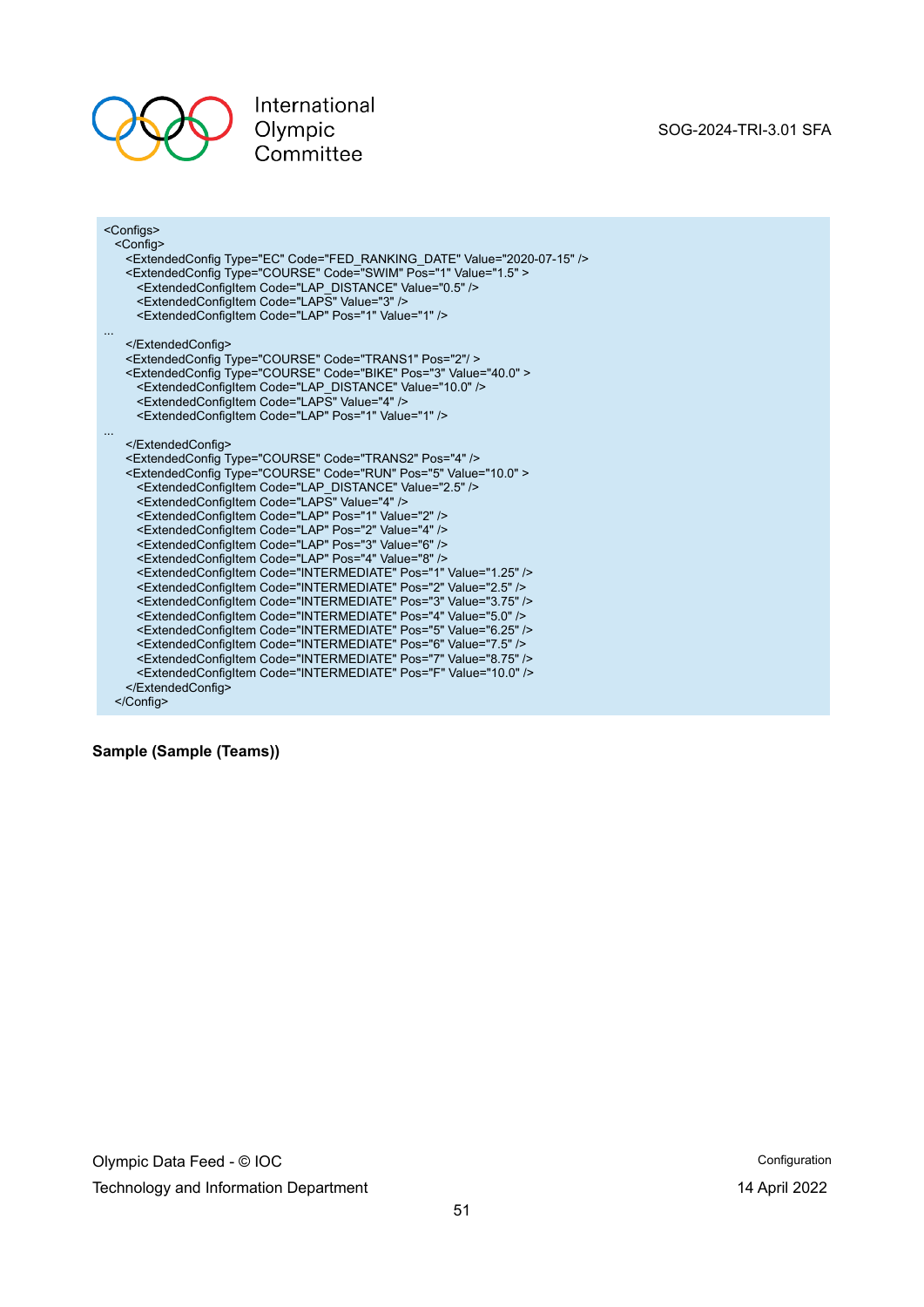

| <extendedconfig code="SWIM" pos="1" type="COURSE" value="0.25"><br/><extendedconfigitem code="LEG" pos="1" value="A"></extendedconfigitem></extendedconfig> |  |
|-------------------------------------------------------------------------------------------------------------------------------------------------------------|--|
|                                                                                                                                                             |  |
| <extendedconfig code="TRANS1" pos="2" type="COURSE"><br/><extendedconfigitem code="LEG" pos="1" value="A"></extendedconfigitem></extendedconfig>            |  |
|                                                                                                                                                             |  |
| <extendedconfig code="BIKE" pos="3" type="COURSE" value="7.0"><br/><extendedconfigitem code="LEG" pos="1" value="A"></extendedconfigitem></extendedconfig>  |  |
| <extendedconfigitem code="LAP_DISTANCE" value="3.5"></extendedconfigitem>                                                                                   |  |
| <extendedconfigitem code="LAPS" value="2"></extendedconfigitem>                                                                                             |  |
|                                                                                                                                                             |  |
| <extendedconfig code="TRANS2" pos="4" type="COURSE"></extendedconfig>                                                                                       |  |
| <extendedconfigitem code="LEG" pos="1" value="A"></extendedconfigitem>                                                                                      |  |
|                                                                                                                                                             |  |
| <extendedconfig code="RUN" pos="5" type="COURSE" value="1.5"></extendedconfig>                                                                              |  |
| <extendedconfigitem code="LEG" pos="1" value="A"></extendedconfigitem>                                                                                      |  |
|                                                                                                                                                             |  |
| <extendedconfig code="SWIM" pos="6" type="COURSE" value="0.25"><br/><extendedconfigitem code="LEG" pos="1" value="B"></extendedconfigitem></extendedconfig> |  |
|                                                                                                                                                             |  |
| <extendedconfig code="TRANS1" pos="7" type="COURSE"><br/><extendedconfigitem code="LEG" pos="1" value="B"></extendedconfigitem></extendedconfig>            |  |
|                                                                                                                                                             |  |
| <extendedconfig code="BIKE" pos="8" type="COURSE" value="7.0"><br/><extendedconfigitem code="LEG" pos="1" value="B"></extendedconfigitem></extendedconfig>  |  |
| <extendedconfigitem code="LAP_DISTANCE" value="3.5"></extendedconfigitem>                                                                                   |  |
| <extendedconfigitem code="LAPS" value="2"></extendedconfigitem>                                                                                             |  |
|                                                                                                                                                             |  |

## <span id="page-51-0"></span>**2.3.8.6 Message Sort**

There is no message sorting rule.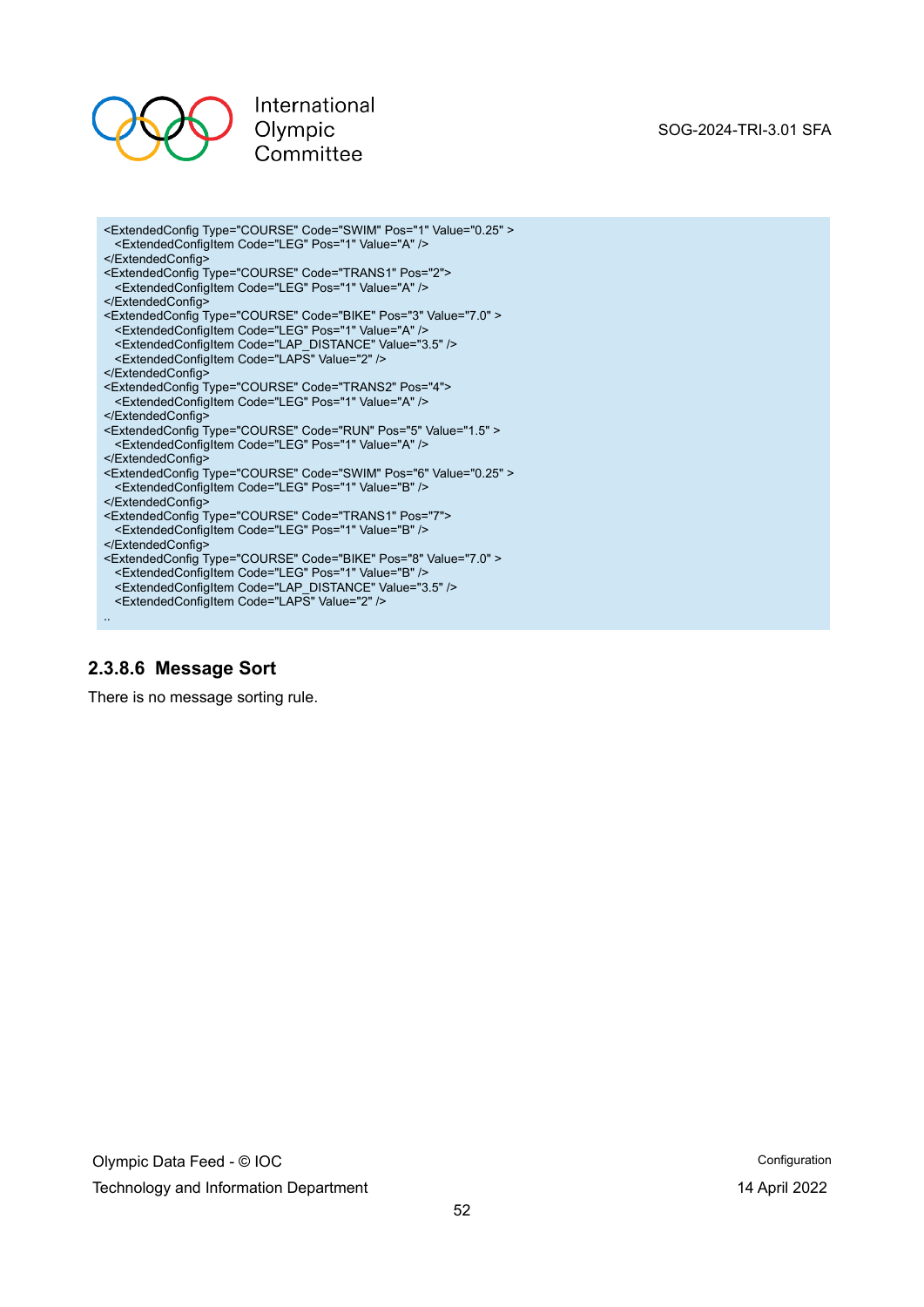

## <span id="page-52-4"></span>**2.3.9 Weather conditions**

## <span id="page-52-3"></span>**2.3.9.1 Description**

The weather conditions is a message containing the current weather conditions in the venue.

#### <span id="page-52-2"></span>**2.3.9.2 Header Values**

The following table describes the message header attributes.

| <b>Attribute</b>    | Value                      | <b>Comment</b>                                                                                                                                                                  |
|---------------------|----------------------------|---------------------------------------------------------------------------------------------------------------------------------------------------------------------------------|
| CompetitionCode     | CC @Competition            | Unique ID for competition                                                                                                                                                       |
| <b>DocumentCode</b> | CC @Discipline             | Full RSC at discipline level                                                                                                                                                    |
| DocumentSubcode     | CC @Location               | Location code (Venue Level)                                                                                                                                                     |
| DocumentType        | DT WEATHER                 | Weather conditions in the match message                                                                                                                                         |
| Version             | 1.1V                       | Version number associated to the message's content. Ascending<br>number                                                                                                         |
| FeedFlag            | "P"-Production<br>"T"-Test | Test message or production message.                                                                                                                                             |
| Date                | Date                       | Date when the message is generated, expressed in the local time zone<br>where the message was produced.                                                                         |
| Time                | Time                       | Time up to milliseconds when the message is generated, expressed in<br>the local time zone where the message was produced.                                                      |
| LogicalDate         | Date                       | Logical Date of events. This is the same as the physical day except<br>when the unit or message transmission extends after midnight.<br>See full explanation in ODF Foundation. |
| Source              | SC @Source                 | Code indicating the system which generated the message.                                                                                                                         |

## <span id="page-52-1"></span>**2.3.9.3 Trigger and Frequency**

The message is sent once for the unit unless there is a large change in the conditions.

## <span id="page-52-0"></span>**2.3.9.4 Message Structure**

The following table defines the structure of the message.

| Level 1           | Level 2         | Level 3          | Level 4        | Level 5 |
|-------------------|-----------------|------------------|----------------|---------|
| Competition (0,1) |                 |                  |                |         |
|                   | Gen             |                  |                |         |
|                   | Sport           |                  |                |         |
|                   | Codes           |                  |                |         |
|                   | Weather $(1,1)$ |                  |                |         |
|                   |                 | Date             |                |         |
|                   |                 | Conditions (1,N) |                |         |
|                   |                 |                  | Code           |         |
|                   |                 |                  | Humidity       |         |
|                   |                 |                  | Wind_Direction |         |

Olympic Data Feed - © IOC Weather conditions Technology and Information Department 14 April 2022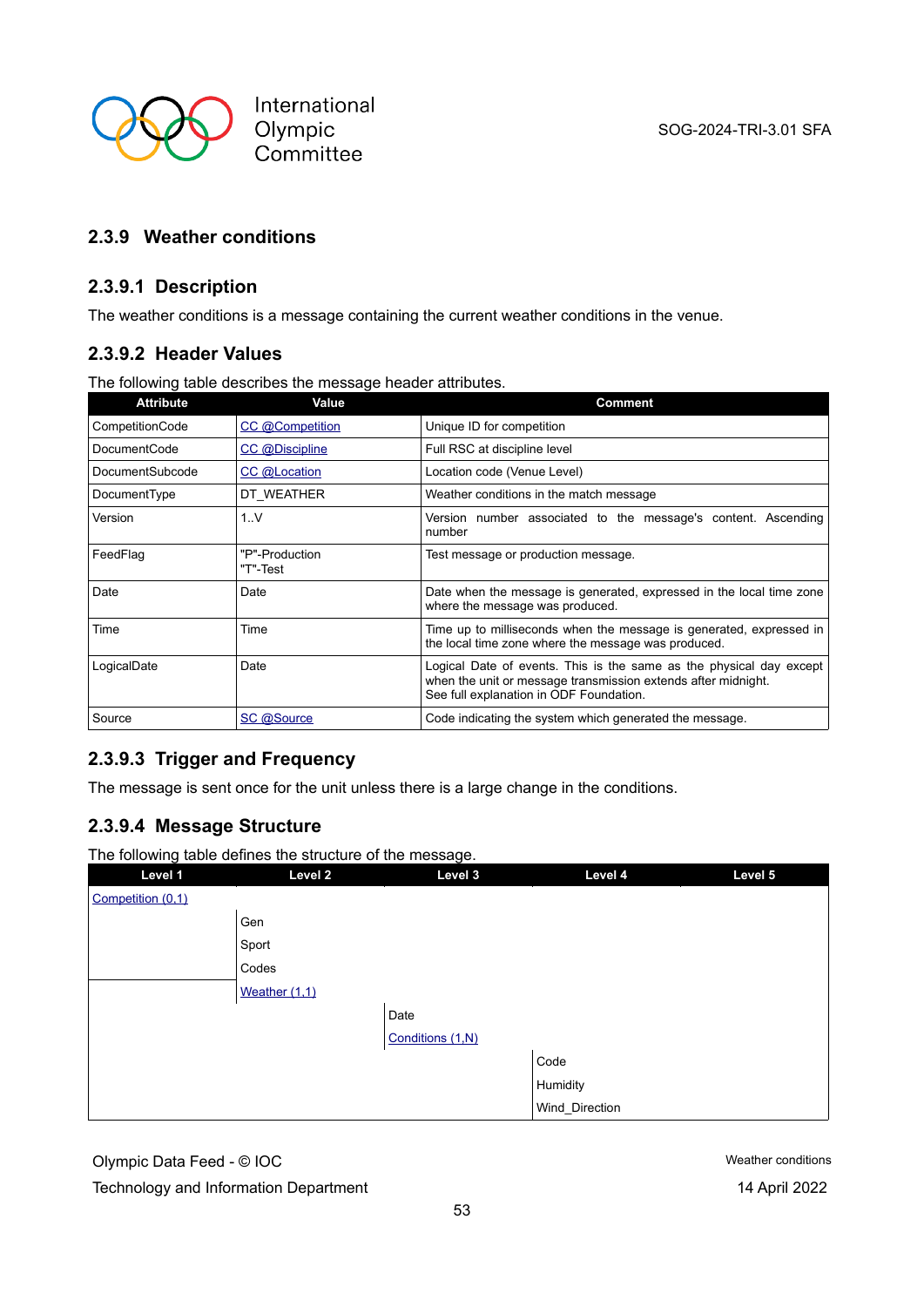

| Condition (0,3)   |       |
|-------------------|-------|
|                   | Code  |
|                   | Value |
| Temperature (0,N) |       |
|                   | Code  |
|                   | Unit  |
|                   | Value |

## <span id="page-53-0"></span>**2.3.9.5 Message Values**

<span id="page-53-3"></span>

| <b>Element: Competition (0,1)</b> |     |       |                                                                     |  |
|-----------------------------------|-----|-------|---------------------------------------------------------------------|--|
| <b>Attribute</b>                  | M/O | Value | <b>Description</b>                                                  |  |
| Gen                               |     | S(20) | Version of the General Data Dictionary applicable to the<br>message |  |
| Sport                             |     | S(20) | Version of the Sport Data Dictionary applicable to the message      |  |
| Codes                             |     | S(20) | Version of the Codes applicable to the message                      |  |

<span id="page-53-2"></span>

| <b>Element: Competition /Weather (1,1)</b> |     |              |                             |  |  |
|--------------------------------------------|-----|--------------|-----------------------------|--|--|
| <b>Attribute</b>                           | M/O | <b>Value</b> | <b>Description</b>          |  |  |
| Date                                       |     | DateTime     | Date/time of the conditions |  |  |

<span id="page-53-1"></span>

| <b>Element: Competition /Weather /Conditions (1,N)</b> |     |                   |                                                                          |  |  |
|--------------------------------------------------------|-----|-------------------|--------------------------------------------------------------------------|--|--|
| <b>Attribute</b>                                       | M/O | Value             | <b>Description</b>                                                       |  |  |
| Code                                                   | М   | <b>GEN</b>        | GEN for general, because this information will only be<br>measured once. |  |  |
| Humidity                                               | Ő   | Numeric<br>##0    | Humidity in %                                                            |  |  |
| Wind Direction                                         | Ő   | CC @WindDirection | Wind direction                                                           |  |  |

<span id="page-53-5"></span>

| Element: Competition / Weather / Conditions / Condition (0.3) |     |                                        |                                                                                   |  |
|---------------------------------------------------------------|-----|----------------------------------------|-----------------------------------------------------------------------------------|--|
| <b>Attribute</b>                                              | M/O | Value                                  | <b>Description</b>                                                                |  |
| Code                                                          | М   | <b>SKY</b><br><b>WATER</b>             | Weather conditions type<br>Use WATER for water quality (only sent if available)   |  |
| Value                                                         | м   | CC @WeatherConditions<br>SC @WaterQual | Codes that describe the Weather Condition.<br>Use $SC@WaterQual$ for code = WATER |  |

<span id="page-53-4"></span>

| Element: Competition /Weather /Conditions /Temperature (0,N) |     |                     |                                    |  |
|--------------------------------------------------------------|-----|---------------------|------------------------------------|--|
| <b>Attribute</b>                                             | M/O | Value               | <b>Description</b>                 |  |
| Code                                                         | M   | AIR, WATER          | Air and water temperature          |  |
| Unit                                                         | M   | SC @TemperatureUnit | Metric system unit for temperature |  |

Olympic Data Feed - © IOC Weather conditions Technology and Information Department 14 April 2022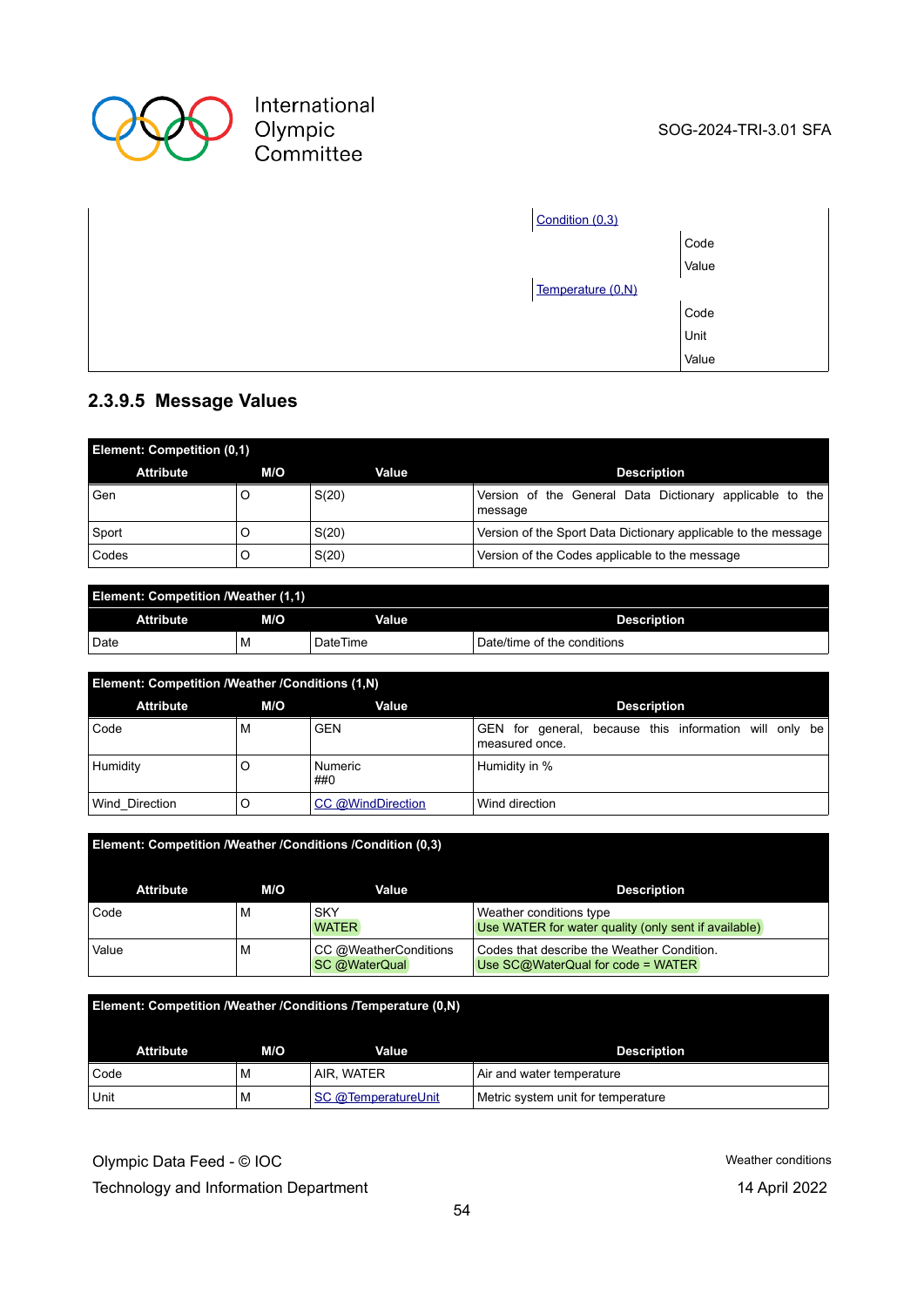

| Value<br>Numeric<br>M<br>-##0.0 or<br>##0.0 | positive l<br>Temperature in centigrade degrees (in case of<br>temperature, do not send '+') |
|---------------------------------------------|----------------------------------------------------------------------------------------------|
|---------------------------------------------|----------------------------------------------------------------------------------------------|

## <span id="page-54-0"></span>**2.3.9.6 Message Sort**

There is no special sort order requirement for this message. Usually, Conditions@code is the attribute used to sort the conditions.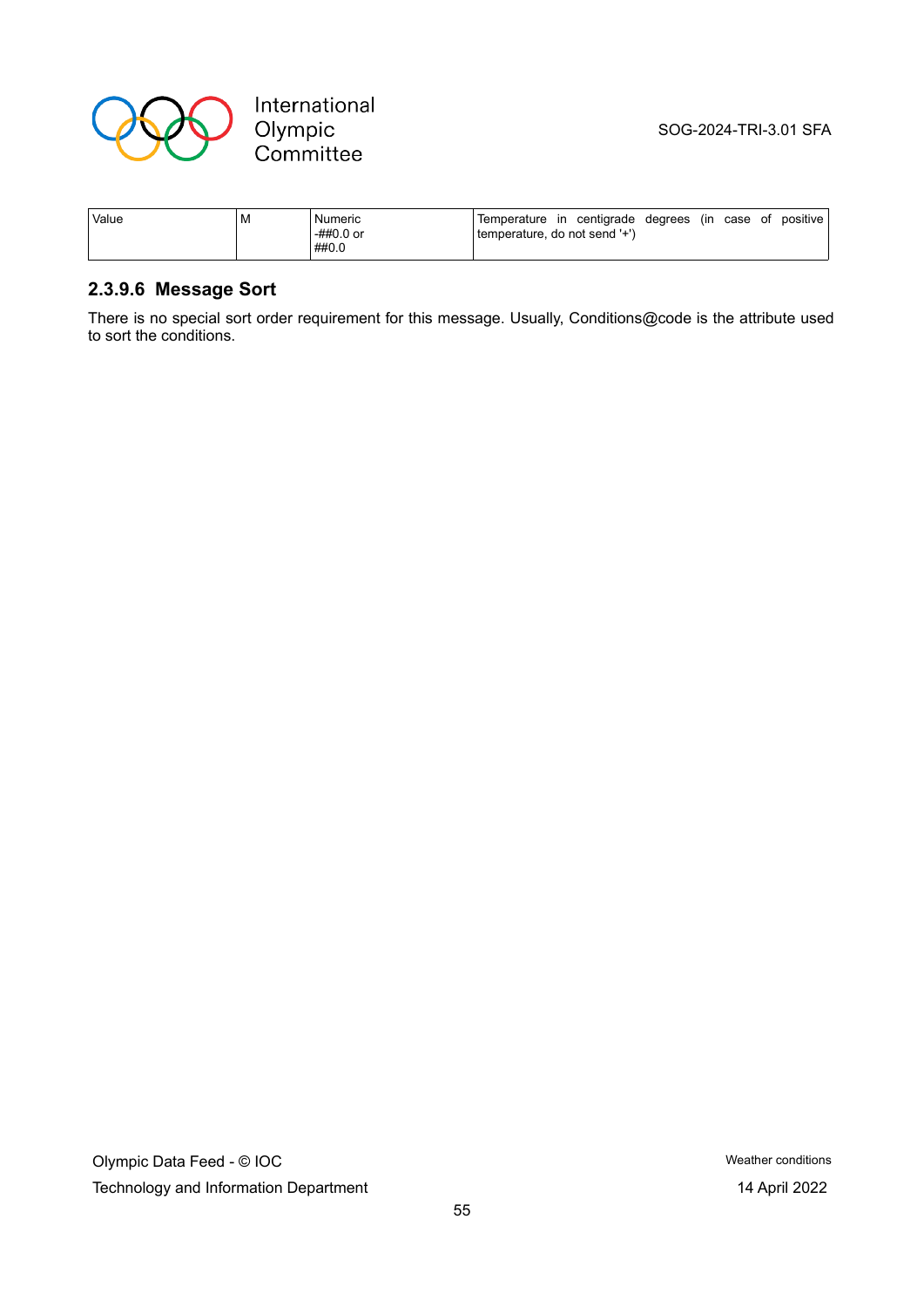

SOG-2024-TRI-3.01 SFA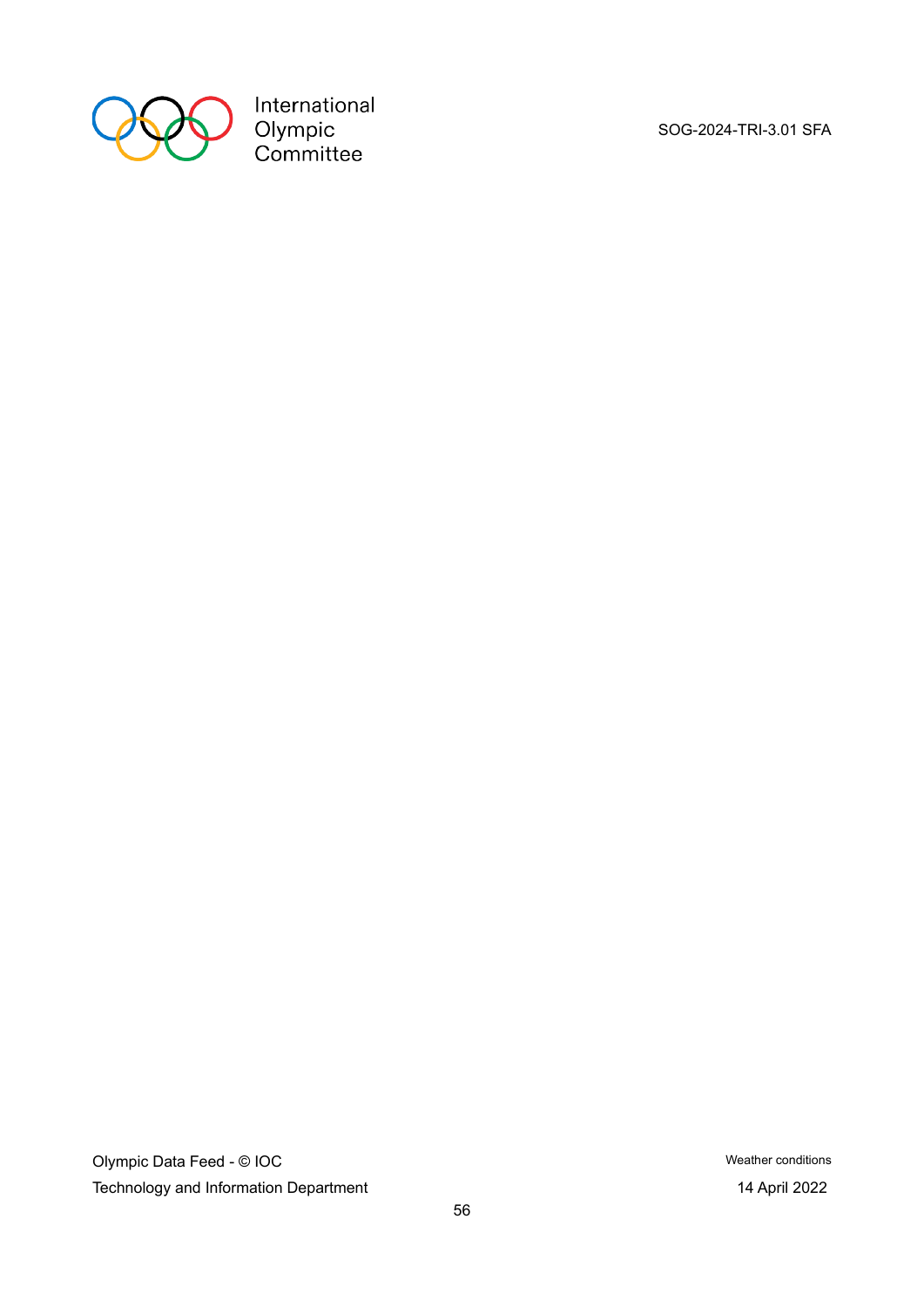

SOG-2024-TRI-3.01 SFA

# <span id="page-56-0"></span>**3 Message Timeline**

Legend:

**D** Discipline; **E** Event; **P** Phase; **S** Session; **U** Unit **x** Sent on that level; **o** Includes info from that level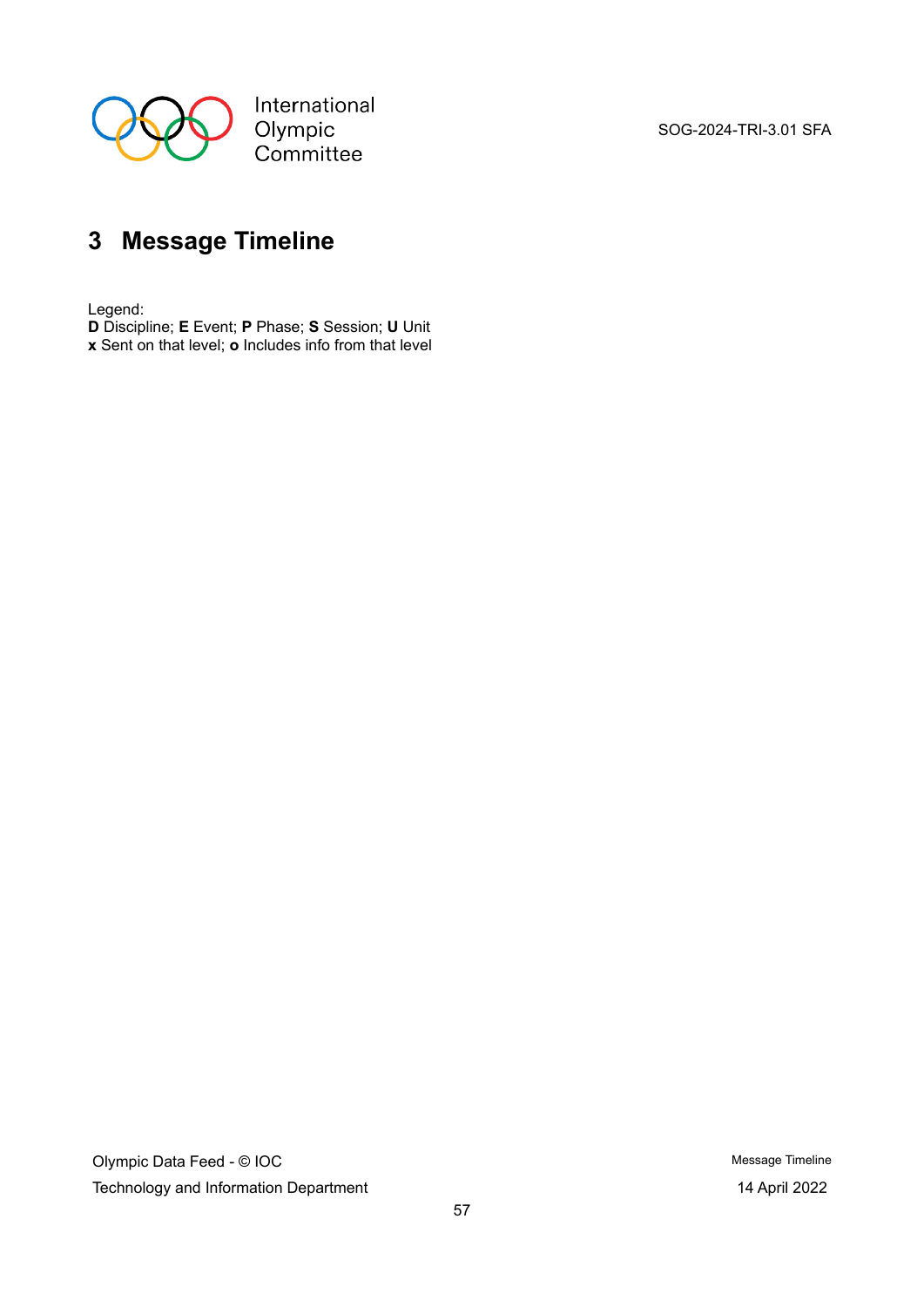

# <span id="page-57-0"></span>**4 Document Control**

|         | <b>Version history</b> |                              |  |
|---------|------------------------|------------------------------|--|
| Version | <b>Date</b>            | <b>Comments</b>              |  |
| v1.0    | 15 Oct 2016            | First version                |  |
| V1.1    | 9 Jan 2017             | Change to SFA                |  |
| V1.2    | 2 Mar 2017             | Updated                      |  |
| V1.3    | 17 May 2017            | Updated                      |  |
| V1.4    | 21 Jun 2017            | Updated                      |  |
| V1.5    | 8 Oct 2017             | Updated                      |  |
| V1.6    | 25 Oct 2017            | Updated                      |  |
| V1.7    | 20 Feb 2018            | Updated                      |  |
| V2.0    | 8 Aug 2018             | Updated                      |  |
| V2.1    | 24 Jan 2019            | Updated                      |  |
| V2.2    | 14 Aug 2019            | Updated                      |  |
| V2.3    | 11 Nov 2019            | Updated ORIS CR18241         |  |
| V2.4    | 10 Dec 2019            | Updated                      |  |
| V2.5    | 16 Jan 2020            | Updated, editorial           |  |
| V2.6    | 13 Mar 2020            | Updated, CR19041             |  |
| V2.7    | 3 Apr 2020             | Updated, CR18565             |  |
| V3.0    | 7 Jan 2022             | First version for Paris 2024 |  |
| V3.01   | 14 Apr 2022            | Add DT CURRENT               |  |

#### **File Reference:** SOG-2024-TRI-3.01 SFA

|         |               | <b>Change Log</b>                                                                                                                                                                  |
|---------|---------------|------------------------------------------------------------------------------------------------------------------------------------------------------------------------------------|
| Version | <b>Status</b> | <b>Changes on version</b>                                                                                                                                                          |
| v1.0    | <b>SFR</b>    | First version                                                                                                                                                                      |
| V1.1    | <b>SFA</b>    | Status change only                                                                                                                                                                 |
| V1.2    | <b>APP</b>    | DT RESULT: Remove StartListMod in the header<br>DT IMAGE: Added elements and attributes.                                                                                           |
| V1.3    | <b>APP</b>    | DT RESULT: Update extensions in ExtendedResults and EventUnitEntry for Para Triathlon for consistency<br>with other sports                                                         |
| V1.4    | <b>APP</b>    | DT_RESULT: START_TIME should be with hours also (typographical error).<br>DT RESULT: In ExtendedResults add COMPENSATION (for Para Triathlon)                                      |
| V1.5    | <b>APP</b>    | DT RESULT: Correct typographical error in one sample                                                                                                                               |
| V1.6    | <b>APP</b>    | DT RESULT: Add leg letter for team relay. Corrected typo for INTERMEDIATE under athlete<br>DT CONFIG: Add leg association to the course segments and corrected typos in the sample |
| V1.7    | <b>APP</b>    | DT CONFIG: Added sample for Teams<br><b>Typographical corrections</b><br>DT PARTIC: Updated to add Passport names (CR15219)<br>Removed reference to 2018 Commonwealth Games        |
| V2.0    | <b>SFA</b>    | DT PARTIC: Add ENTRY/QUAL PTS<br>DT PARTIC: Add ENTRY/QUAL RANK and ENTRY/QUAL PTS                                                                                                 |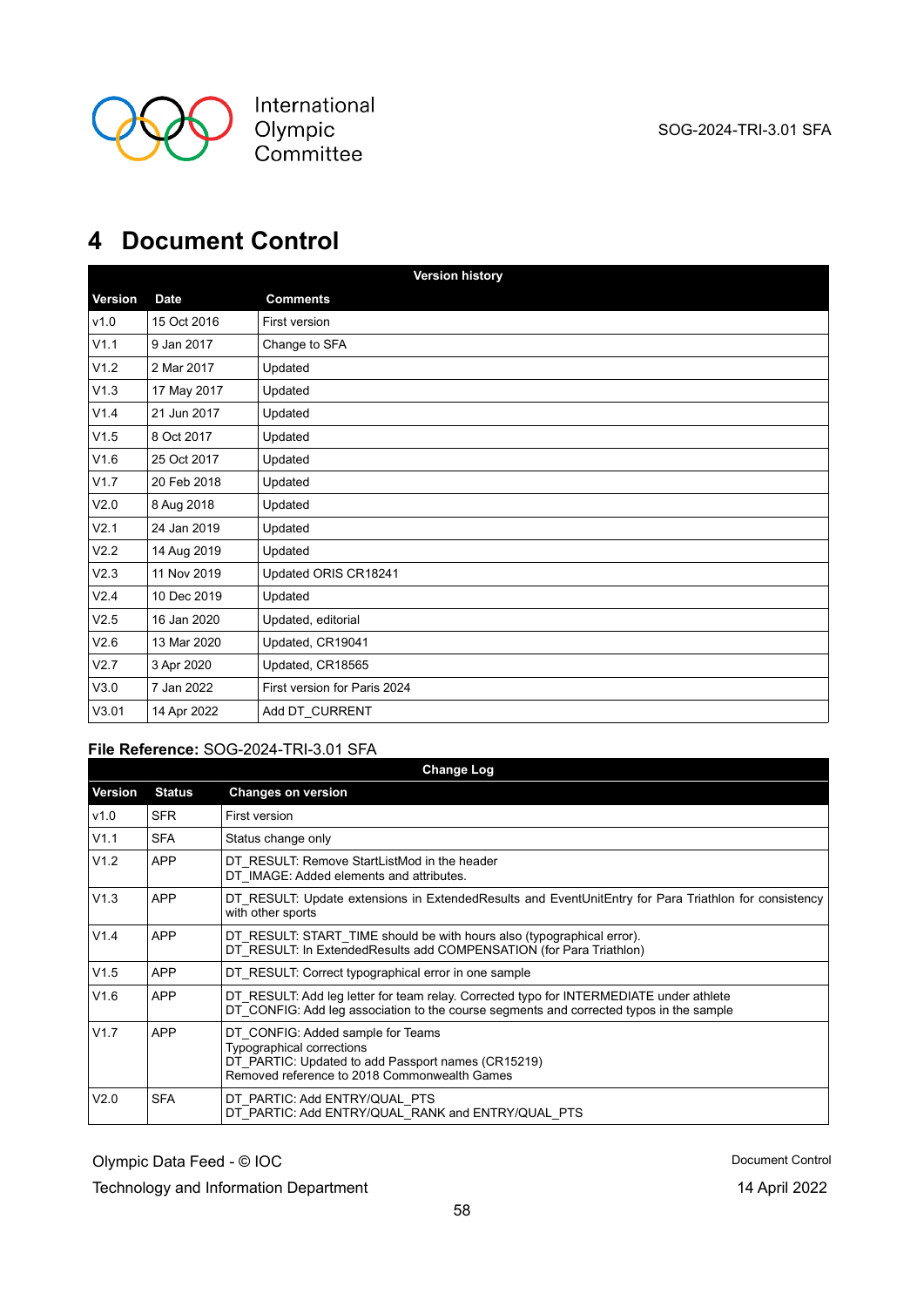

|      |            | CR 15039: Add DT PARTIC NAME to applicable messages.<br>CR 16671: Add TVFamilyName in DT_PARTIC message.                                                                                                                                                                                                                                                                                                                                                                                                                                                                                                                                                                                                                                                                                                                                                          |
|------|------------|-------------------------------------------------------------------------------------------------------------------------------------------------------------------------------------------------------------------------------------------------------------------------------------------------------------------------------------------------------------------------------------------------------------------------------------------------------------------------------------------------------------------------------------------------------------------------------------------------------------------------------------------------------------------------------------------------------------------------------------------------------------------------------------------------------------------------------------------------------------------|
| V2.1 | <b>APP</b> | CR16928: Add Result/Pty and remove Result /ExtendedResults /ExtendedResult PENALTY extension<br>DT_RESULT: ExtendedInfos, send INT_x_y for relays also<br>Remove ValueType throughout the document                                                                                                                                                                                                                                                                                                                                                                                                                                                                                                                                                                                                                                                                |
| V2.2 | <b>APP</b> | CR16640: Add ODF Version @Competition<br>CR17516: DT_RESULT: DISPLAY/INT_x_y @ExtendedInfo to send until the result is OFFICIAL<br>CR17739: Change Name and TVTeamName to mandatory in DT PARTIC TEAMS<br>CR17809: Change Participant/OlympicSolidarity to disallow N<br>CR17917: DT_RESULT: Add Pos for @Segment/INTERMEDIATE & @Segment/SECTION @ Result<br>/Competitor<br>/Composition<br>/Athlete<br>/ExtendedResult<br>/ExtendedResults<br>and<br>add<br>@Segment/TEAM INTERMEDIATE in the same element.<br>CR17919: DT RESULT: Add ER/PENALTY @ Result /ExtendedResults /ExtendedResult and Result<br>/Competitor /Composition /Athlete /ExtendedResults /ExtendedResult<br>Update LEADER/CURRENT @ ExtendedInfos                                                                                                                                           |
| V2.3 | <b>APP</b> | DT_PARTIC: Change format for ENTRY/QUAL_PTS @ Participant /Discipline /RegisteredEvent /EventEntry<br>(ORIS CR18241)<br>DT PARTIC TEAMS: Change format for ENTRY/QUAL PTS @ Team /Discipline /RegisteredEvent<br>/EventEntry (ORIS CR18241)<br>Typographical corrections                                                                                                                                                                                                                                                                                                                                                                                                                                                                                                                                                                                          |
| V2.4 | <b>APP</b> | DT_PARTIC: Add Substitute and Status @Participant /Discipline /RegisteredEvent<br>DT_PARTIC_TEAM: Remove ENTRY/QUAL_TYPE (Typographical error)<br>DT_RESULT: Update DISPLAY/INT @ExtendedInfos<br>DT_RESULT: Update ER/INTERMEDIATE @Result /ExtendedResults /ExtendedResult<br>DT RESULT: Do not send and value for Diff for the leader (final and<br>intermediates/segments/laps etc)<br>DT RESULT: Clarify triggering<br>DT RESULT: Add Result/Unchecked<br>DT PLAY BY PLAY: Update Actions/Action/Period<br>DT CONFIG: COURSE @Segment change length of swim to be in metres<br>DT_CONFIG: Update COURSE @Configs /Config /ExtendedConfig for the team event.<br>DT_RESULT: Allow "-" when athlete passes and intermediate but no data available.                                                                                                             |
| V2.5 | <b>APP</b> | DT RESULT: Add SortOrder at Segment/SECTION @Result /Competitor /Composition /Athlete<br>/ExtendedResults /ExtendedResult (consistency)<br>DT_CONFIG: Update COURSE/CC@Segment/LAP_DISTANCE at Configs /Config /ExtendedConfig                                                                                                                                                                                                                                                                                                                                                                                                                                                                                                                                                                                                                                    |
| V2.6 | <b>APP</b> | DT RESULT: Update Element Expected<br>and Value at PROGRESS/INTERMEDIATE<br>@Result<br>/ExtendedResults /ExtendedResult [187080]<br>DT RESULT: Update Element Expected and Value at PROGRESS/SECTION @Result /ExtendedResults<br>/ExtendedResult [187080]<br>DT RESULT: Update Element Expected and Value at PROGRESS/SECTOR @Result /ExtendedResults<br>/ExtendedResult [187080]<br>DT_RESULT: Update Element Expected and Value at SC @Segment/INTERMEDIATE @Result<br>/Competitor /Composition /Athlete /ExtendedResults /ExtendedResult [187080]<br>DT RESULT: Update Element Expected and Value at SC @Segment/SECTION @Result /Competitor<br>/Composition /Athlete /ExtendedResults /ExtendedResult [187080]                                                                                                                                                |
| V2.7 | APP        | DT PARTIC: Update the description of Participant/Weight [CR18565]                                                                                                                                                                                                                                                                                                                                                                                                                                                                                                                                                                                                                                                                                                                                                                                                 |
| V3.0 | <b>SFA</b> | DT PARTIC TEAM: Add Team/TeamType & Team/ShortName [CR019497]<br>DT RESULT: Correct typo for @Pos at CC @Segment/SECTOR at Result /ExtendedResults<br>/ExtendedResult [HPQC198711]<br>DT_RESULT: Add DISPLAY/AFTER_INT at ExtendedInfos /ExtendedInfo<br>DT RESULT: Add TEAM/LEG at ExtendedResults / ExtendedResult<br>DT RESULT: Add SUMMARY/CC @Segment at ExtendedResults / ExtendedResult<br>DT_PLAY_BY_PLAY: Add Actions/Action/Pld, Actions/Action/Action and Actions/Action/Result<br>DT RANKING: Add quide information at Result /Competitor /Composition /Athlete /Description<br>DT_RANKING: Update Result/Competitor/Code<br>DT_IMAGE: Update throughout the message for global change [CR022136]<br>DT_CONFIG: Correct format for at COURSE/CC @Segment including for the intermediates<br>DT WEATHER: Add WATER at Weather / Conditions / Condition |